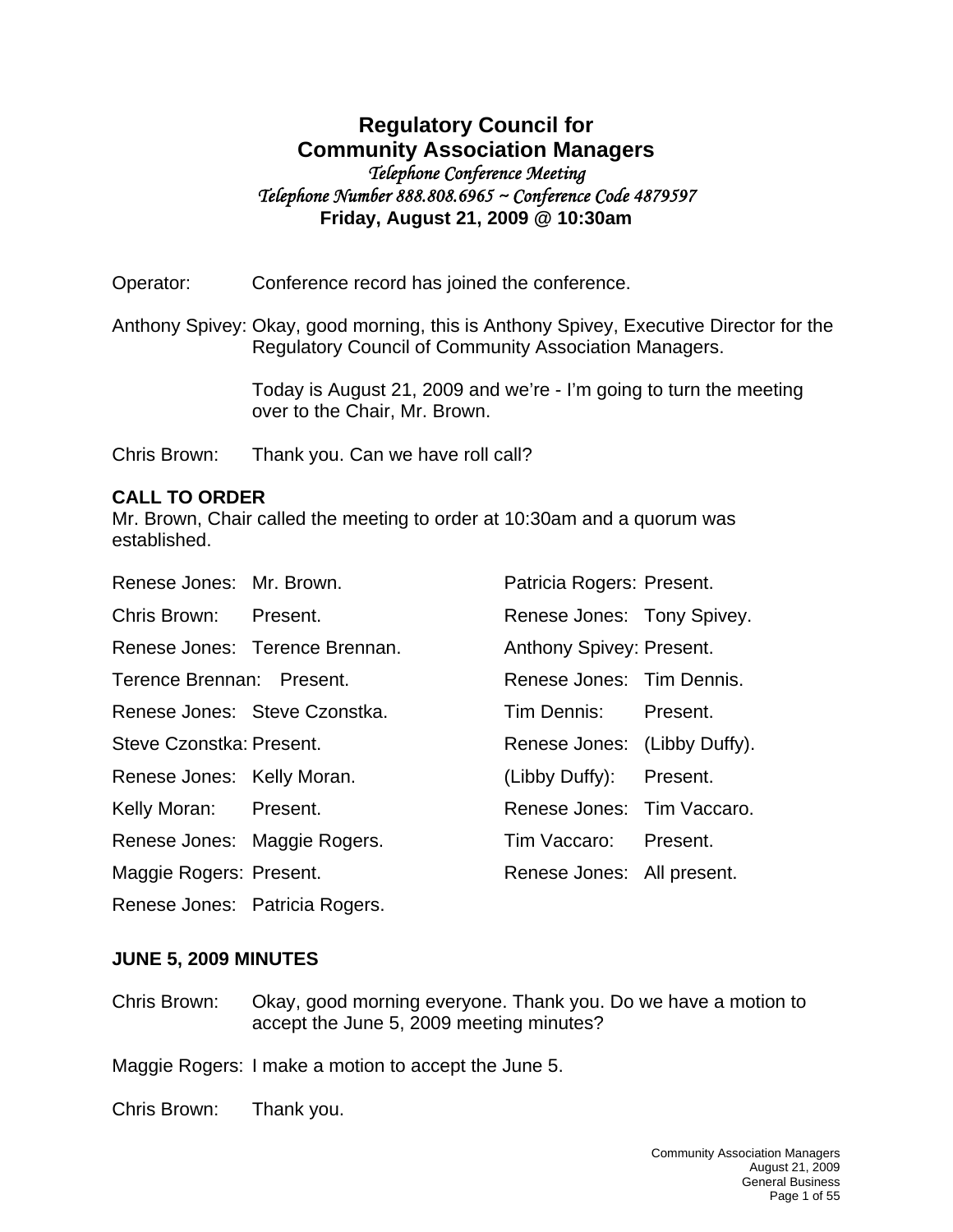Maggie Rogers: I have a…

Chris Brown: And one moment. When you say your motion say who you are first, please. Which council member made the motion?

Maggie Rogers: Maggie Rogers.

Chris Brown: Right, okay.

Patricia Rogers: This is Patricia Rogers I have a - I'll second it and I have a correction.

- Chris Brown: Okay, we have a second and go ahead with the correction.
- Patricia Rogers: Okay. I was the one who thanked Mr. Vaccaro and Mr. Spivey at the meeting. And Mr. Brennan asked for a report of what was going to be sent to the Legislature and I would ask that that be inserted right before the meeting was adjourned at 12:05 am.
- Man: Oh, I have a question of procedure here. Are we talking about the July 31 or the June 5 meeting?
- Chris Brown: No, thank you. I was just going to say that.
- Maggie Rogers: Talking about June 5.
- Chris Brown: We're talking about June 5.
- Patricia Rogers: Oh, okay wait a minute. I had one section on that on Page 5. I didn't ask for a summary of the condo bylaws I asked for a summary of the condo law.

Actually it was Community Association laws, how they interact with the CAM profession.

- Chris Brown: Okay, we can make that change. Were there any other changes to the June 5 meeting?
- Steve Czonstka: Yeah, there're two typos. This is Steve Czonstka; there are two typos in here.
- Chris Brown: Okay, what are they Steve?
- Steve Czonstka: Well under the Council Report, it made minor changes. They spelled the minor with an "e" instead of "or".
- Chris Brown: Okay, thank you.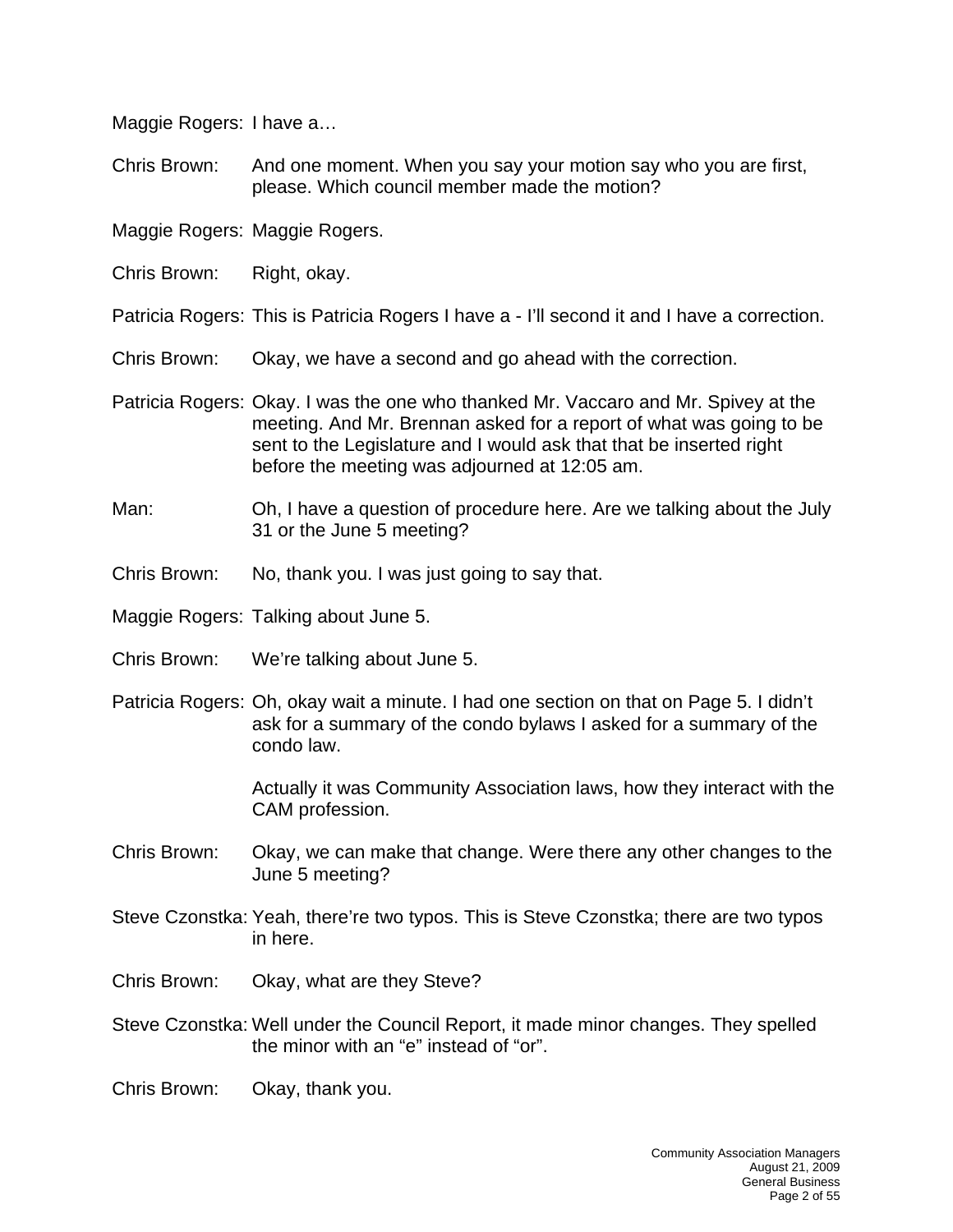Steve Czonstka: And then under the CBPR Budget Review on the next page, requesting budge suggestions. That should be budget suggestions.

- Chris Brown: Okay, thank you Steve.
- Terence Brennan: Mr. Chairman?
- Chris Brown: Yes Terence.

((Crosstalk))

- Terence Brennan: Before we before you get to requesting a motion for the July 31 minutes, I had a problem with them. I just wanted to advise you so we didn't go through them too quickly.
- Chris Brown: Okay, all right. Do we have any other corrections or additions to June 5?

All right hearing none it will - if we can approve the motion of the minutes as corrected. All those in favor say aye.

Opposed - same sign. Okay it's unanimous then. All right we've approved the June 5 meeting. Do we have any motion to accept July 31?

- Terence Brennan: Mr. Chairman I have some problems with it which I would like to discuss perhaps before a motion.
- Anthony Spivey: Just a moment please, can everyone hold up for a minute. This is Anthony Spivey. I must insist that before you speak, announce yourself because this is a telephone meeting and we need to get the accurate reporting for the record.
- Chris Brown: Okay. Terence is questioning whether or not we make the motion before we would do the corrections. Normally you would make the motion first.
- Patricia Rogers: Then I would move that we approve the minutes this is Patricia Rogers.
- Chris Brown: Thank you. Do we have a second?
- Kelly Moran: Second Kelly Moran.
- Chris Brown: Thank you Kelly.

Anthony Spivey: Do we have discussion?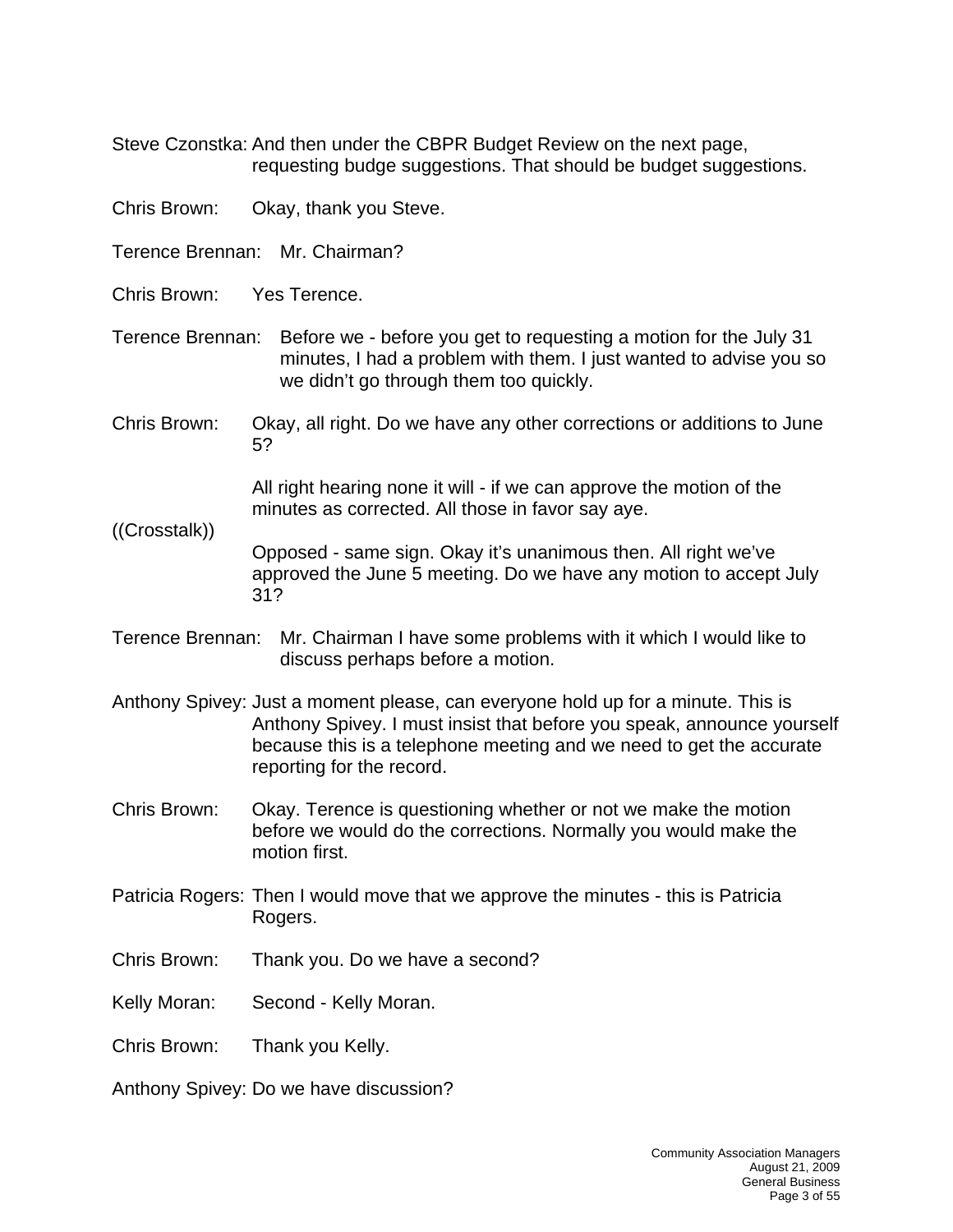#### **JUNE 31, 2009 MINUTES**

Chris Brown: Now I'll go to Steve - I mean to Terence and then go ahead with what you think should be corrected Terence.

Terence Brennan: Okay, well I'm dissatisfied with the minutes actually to the point that I would hope that they could be redrafted. And so I would like to explain why I feel that way.

> During the meeting there was just one item on the agenda. That was the department which wanted to solicit legislative suggestions from the individual members of the Council.

> In my case I made a couple of suggestions at least, that I considered important but they were not mentioned in the minutes at all, that could partially be addressed by including them. But I think the problem is a little bit beyond that.

> I think that if there were other members input that were not reflected in the minutes and that's perhaps for those members to state, then they might also join in that concern.

Since individual suggestions were solicited they strike me as the output of the Council similar to if the Council had voted as a body these were the individual output from the members.

And so what I believe is that the minutes should be made more clear in that the suggestions that were presented should be identified individually and associated with the member.

There were only about - well I guess there was a total of about 20 suggestions, so I don't think this is especially complex. But I think that since we're in a telephone meeting we can't do this easily on the spot, I would want the meetings to actually be redone since actually the staff with directions to redress them as a list with the suggestions individually listed by member.

That's what came out of the meeting and I think that the way that they were kind of joined together is amorphous and leaves an impression in the minutes that at least in some cases it was the output of the Council and not individual members.

That's why I think they should be identified individually and also it doesn't make clear really what happened.

And so it's for the sake of accuracy that...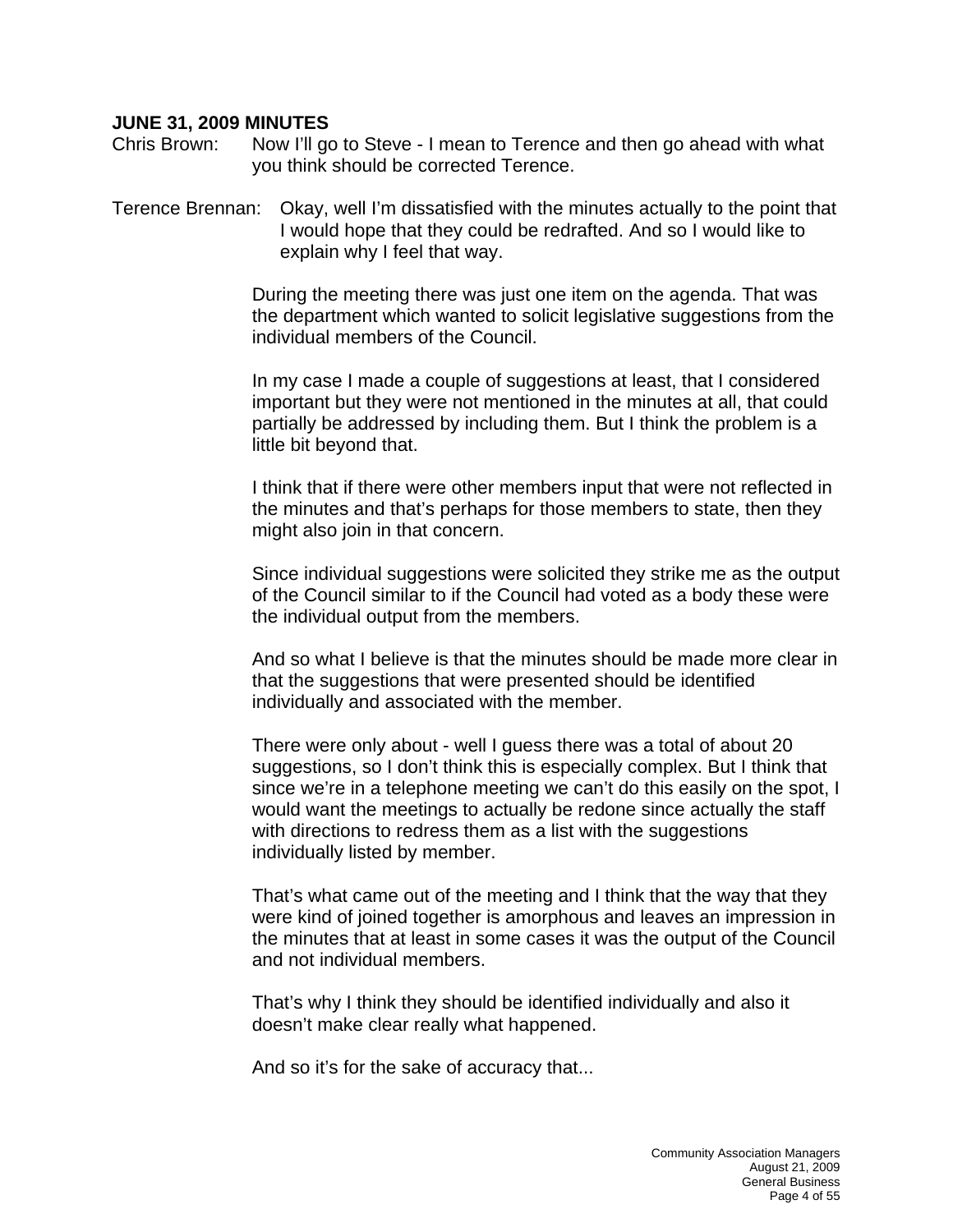Chris Brown: Okay, if I can ask - if I can address that Terence.

The Department, on behalf of the Council -- this is Chris Brown speaking -- actually had very detailed minutes.

When Council members would state a position it was actually put in the minutes and I actually liked those minutes, you know, very much because - and I brought up the same point you brought up. It let's people later see what actually took place at that meeting.

The Department was criticized for those minutes by Mr. Benson when he was on the Council to such a degree that we had to bring in the Council's attorney, the Department had to do research on it, and then it was finally agreed that the minutes was simply just be the cold, actions of the Council which had to be say triggered by a motion and second to make it say to the minutes.

And that's normally what the Department is now doing based on that is what the Council, ultimately along with advise from legal counsel to the Council, came up with.

Terence Brennan: Yeah.

Chris Brown: I agree with what you're saying however the Department presently does not have the ability to do that based on what Mr. Benson had brought up in the past.

> And Tony may want to elaborate on this but I'm sure that, you know, you remember how we used to argue each meeting because, you know, Mr. Benson said there was too much in the minutes and there shouldn't be anything about what people said. It needed to be triggered by the motion.

Terence Brennan: Before Tony responds to that I might have a response to part of what you said.

Chris Brown: Sure.

Terence Brennan: Generally I agree with that and I understand that minutes are to be a record of what happens at the meeting - in other words what the actions of the Council were at the meeting.

> In this case it was a special kind of meeting. In fact it was identified as a special meeting but not for that reason. And since the Council as a whole did not take any action, I think that the - anything that's indicated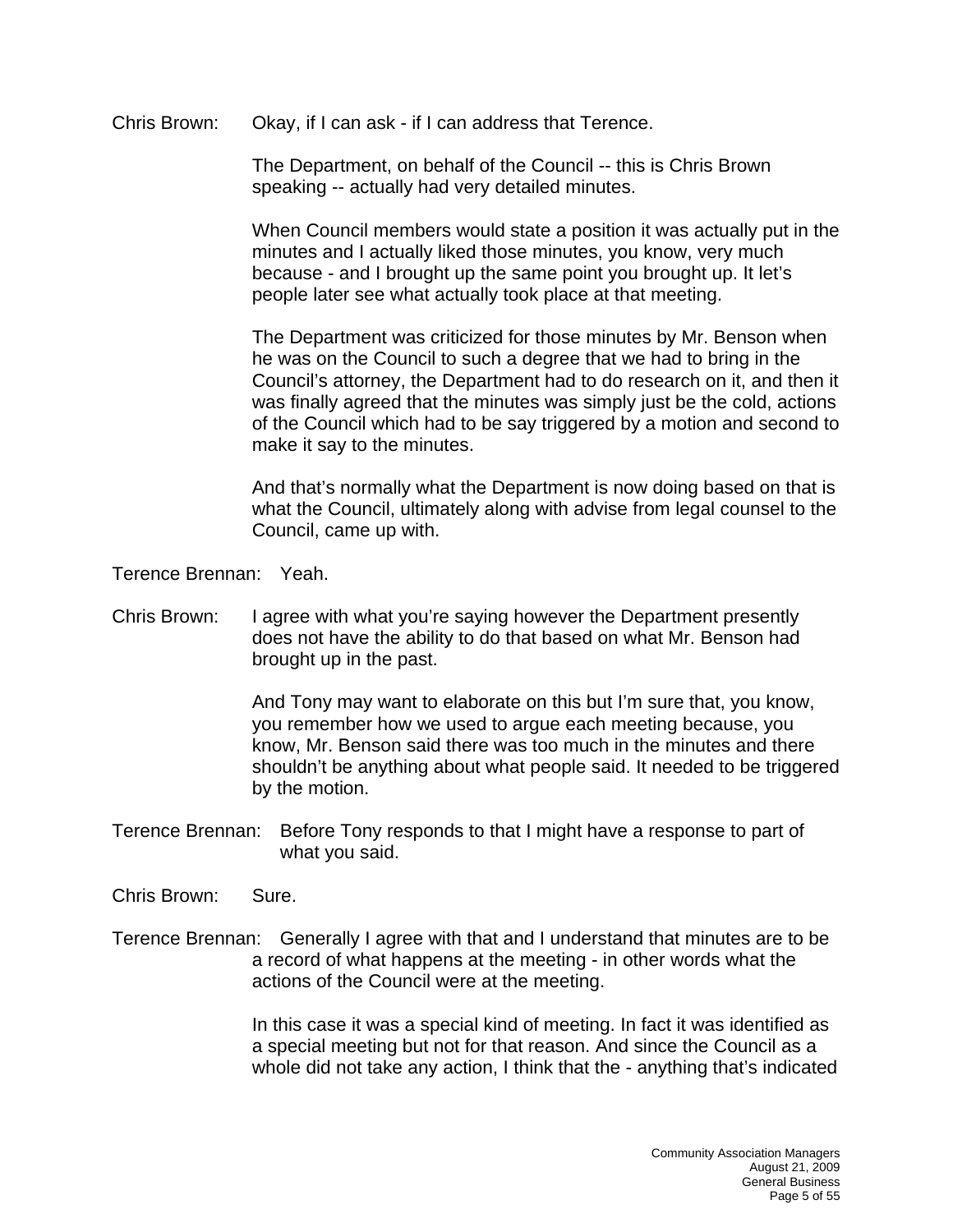in the minutes should in fact be clearly indicating that nothing said there was the action of the Council.

Now if that's the case that nothing said there was the action of the Council, then I think it becomes, in a different way, important to identify which members said what. Because it was not the Council doing it but it was the output of the Council.

And I don't think that it's a complex problem at all. It's not like going through a long meeting that took two hours, it's only 20 suggestions and it's a matter of listing them directly by the suggestor's name.

And in fact by doing that, it makes far clearer reading for understanding the individual sentiments and how they might link together for particular members.

So I understand what you're saying and agree with it that you don't want to belabor the minutes but I think this is a different type of situation and I don't believe it would require much administrative work to do it.

Patricia Rogers: This is Patricia Rogers; I'd like to weigh in on this.

I agree with what Mr. Brennan has said that while normally - and I agree with what Mr. Benson has said that normally minutes are very, you know, very brief and that what they basically describe is information about what the motions that were made, any objections that were noted in those motions, and then the action on the motion.

But because this was a special meeting I think that the suggestions should be listed and I personally have no problem with adding who the individual was that gave the - that made the motion. Or I mean, made the suggestion.

In some cases there were several people who said that they had the same motion.

I think that by putting that in there and saying as an example, Mr. Brennan, Ms. Rogers, and Ms. Moran all agreed this was a good suggestion that one of the things that says to anyone who reads them is that the Council members more heavily agree that that was an issue that needed to be looked at.

So I think - I agree with Mr. Brennan's position.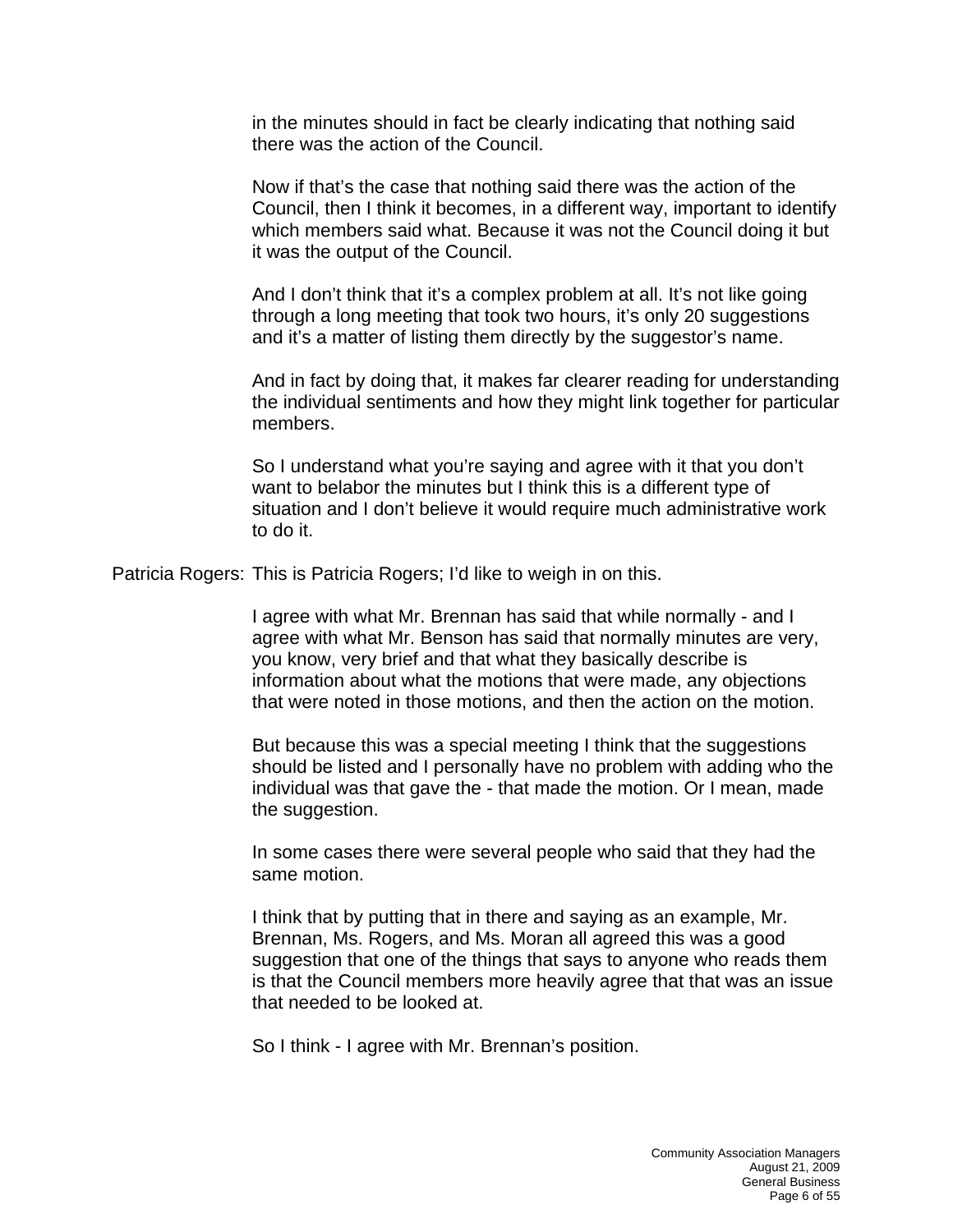Terence Brennan: Are any of the - this is sort of an odd thing to ask and I'll ask for the Chairman's direction on this, but I prepared, just for the purposes of example -- and not because I'm writing the minutes because I have no intention of doing that -- I've prepared for example two formats.

> One that Patricia just described which was to group the suggestions and one where the suggestions were listed by member.

And those are both online at this moment at 5959.us/minutes. So if anybody is at a terminal they could see what the formats might be that I would request that the staff follow.

If this was an in-person meeting I could easily - I could present a paper but we're on the telephone so we're limited.

Chris Brown: Right. This is Chris. I think that if we want address the issue of minutes again we should put it on an agenda item for a later meeting.

> My concern is that, you know, from the Department's standpoint, everything that you all are saying today are the very things that I brought up when, you know, Mark Benson wanted to change the format.

I don't think I can subscribe to well this meeting is special. It's like meetings are meetings. Whether they have a special purpose or they don't have a special purpose that shouldn't change how your minutes are addressed.

There needs to be a policy that the Department follows for minutes. And maybe we should go back to reviewing the way the minutes were handled previous to say a year ago where what everything that you're saying would have been in those minutes.

And I thought those minutes were great and I know that, you know, the Department worked hard to put those minutes.

Then, I mean when we would receive our minutes they would be, you know, five, six, seven pages and they would be complete.

So maybe this is something that we want to, you know, address for down the road on how we're going to do the minutes.

Terence Brennan: Well that might be but we do have -- oh this is Terence Brennan - that may be but we do have a special case here.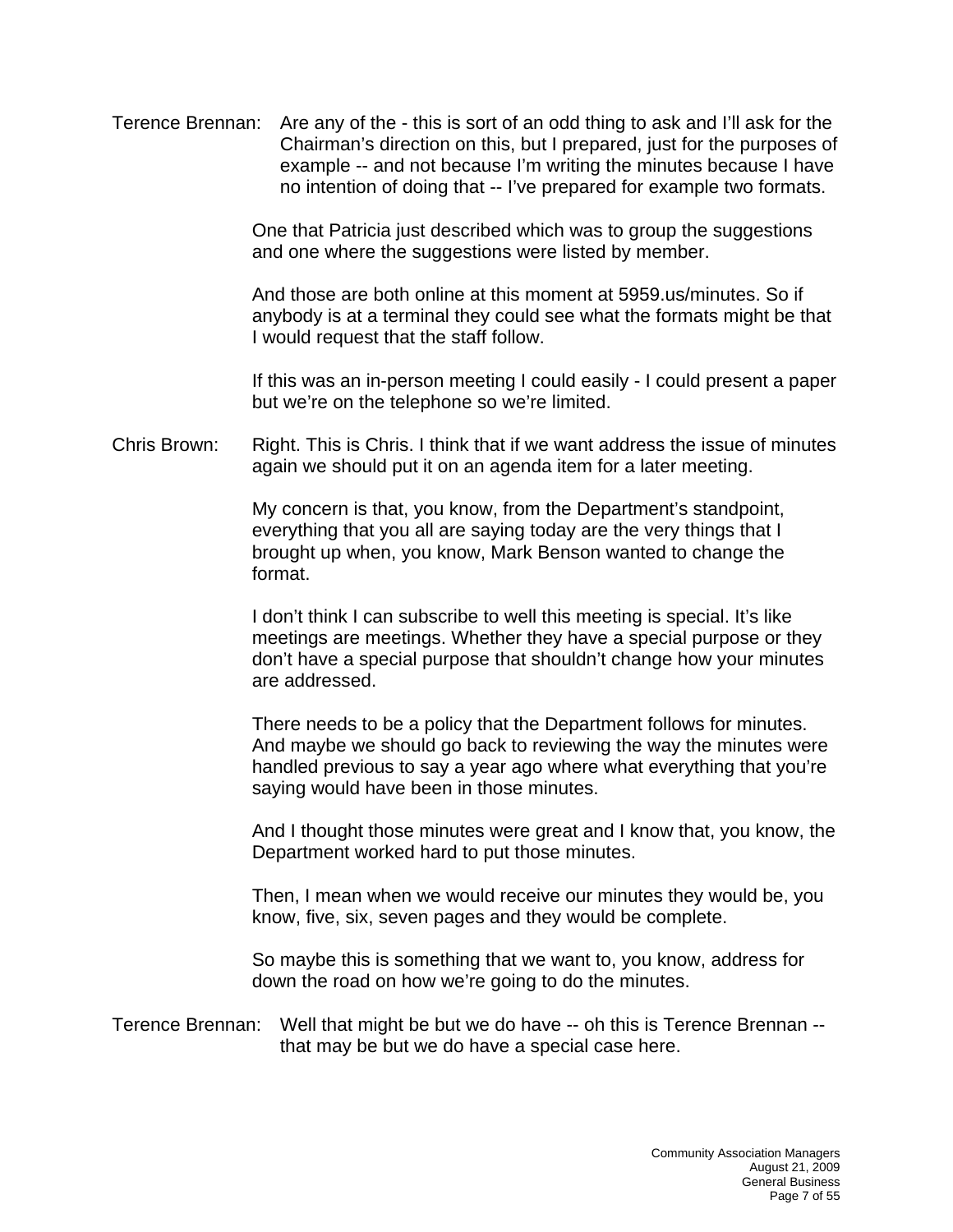This was not the normal meeting, this was different from I think any of the meetings you probably are discussing.

And in my case...

Chris Brown: Actually I don't think that you can say that, you know - the Department - well this meeting is special so we're going to do our minutes, you know, differently.

> If there's a correct way of doing the minutes it should be correct for any meeting.

Terence Brennan: Well normally we're not directed at the beginning of the meeting to not make any motions.

> If we had been the situation where we could have made motions then we could have presented our suggestions as a body and certain suggestions would have filtered through and others wouldn't.

- Chris Brown: All right, I don't know, let me be keep going.
- Woman: This is...
- Chris Brown: Tony, do you have anything that you can add to this conversation?

Anthony Spivey: Yes, this is Anthony Spivey speaking. I've listened to your conversations and Chris, what you said earlier is spot on.

> We did have detailed meetings - detailed minutes for - in the past for all of these CAM meetings. And as you were saying, Mr. Benson did request that the minutes be a little more brief and that's the posture that this group took.

But, in response to Mr. Brennan, I would have to disagree with you that that particular meeting was a special meeting because all of these meetings are special meetings because it is a meeting that we're addressing for the public.

So I can't single out that particular meeting as being more important or less important than any of the other meetings that we've had.

So in that regard the minutes should be prepared the same identical format for every meeting that we have.

((Crosstalk))

Terence Brennan: This is Terence Brennan. I wasn't suggesting it was...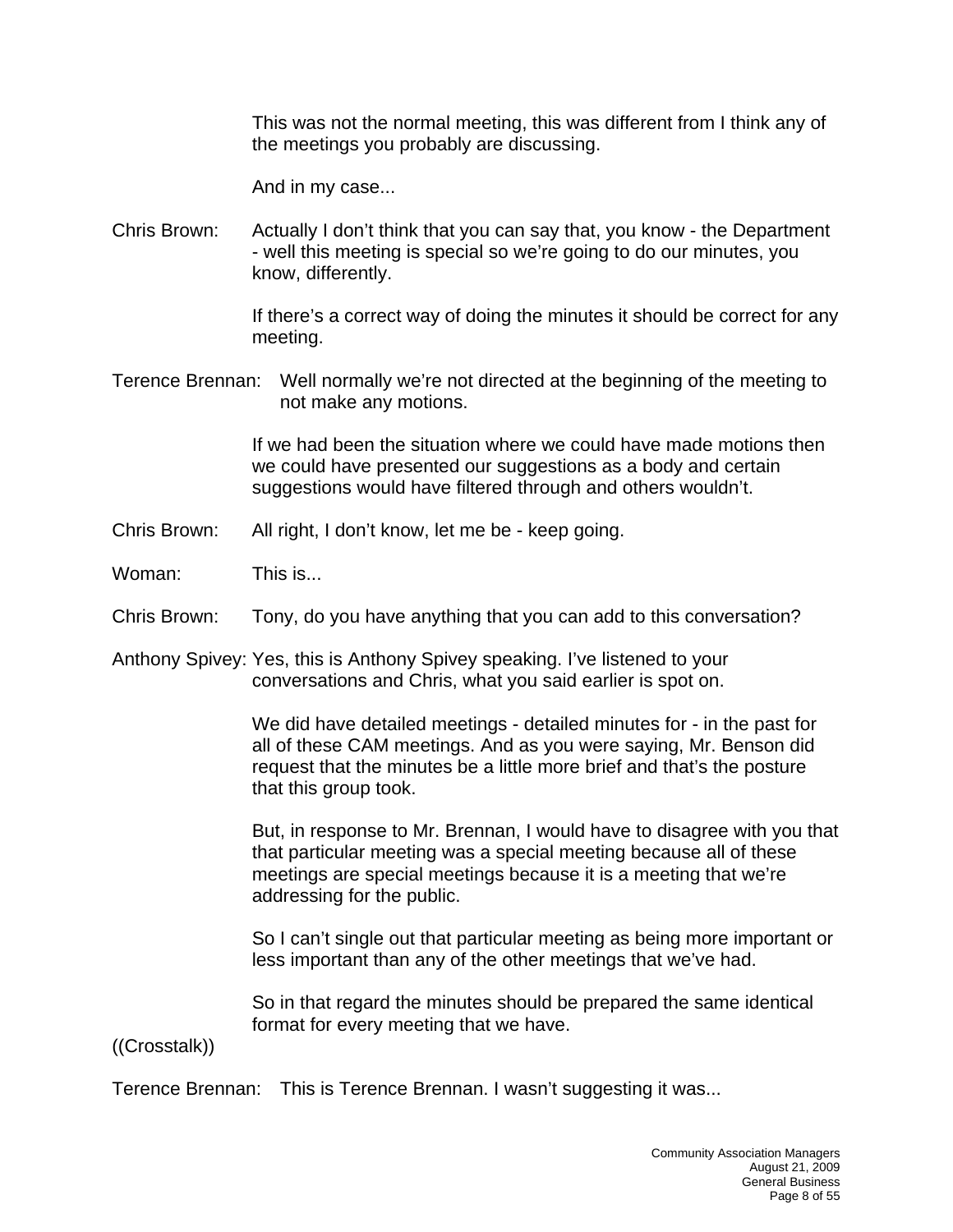Anthony Spivey: Just a minute please, just a minute please. I let you speak but it was my turn now. Thank you.

#### ((Crosstalk))

So in that regard I would say that if the Council wants to have a format for the minutes to be either brief or non-brief we need to do the format each the same way for all of meetings regardless of what the subject matter is.

Maggie Rogers: This is Maggie Rogers. I'd like to say that it certainly was a special meeting. It was advertised as a meeting that was different from the others because it was a meeting we were to give suggestions.

> That was the entire format of the meeting. It's unlike any other meeting that's ever been held that I've been attending meetings.

> And so it was a report that should have been made and they should have been identified. And having said that, then I would like to say one other thing. I like that question but I have another remark so I don't want (unintelligible) - a lot of noise.

(Unintelligible) of the (unintelligible).

- Man: There's a huge amount of noise on the line.
- Maggie Rogers: Yeah.
- Kelly Moran: Can we please an announcement that anybody attending this conference call must have their phone on mute so that the Council may conduct its business please. This is Kelly Moran.

Chris Brown: Thank you Kelly.

Terence Brennan: Yeah, I was just going to suggest that.

- Maggie Rogers: Okay, now did you send the minutes out by email? Tony, that's addressed at you? Were the minutes sent out my email?
- Kelly Moran: Maggie this is Kelly Moran. We don't get any minutes via email for the Council. Only through our agenda packets.

Maggie Rogers: Okay.

((Crosstalk))

Maggie Rogers: I'm sorry, what?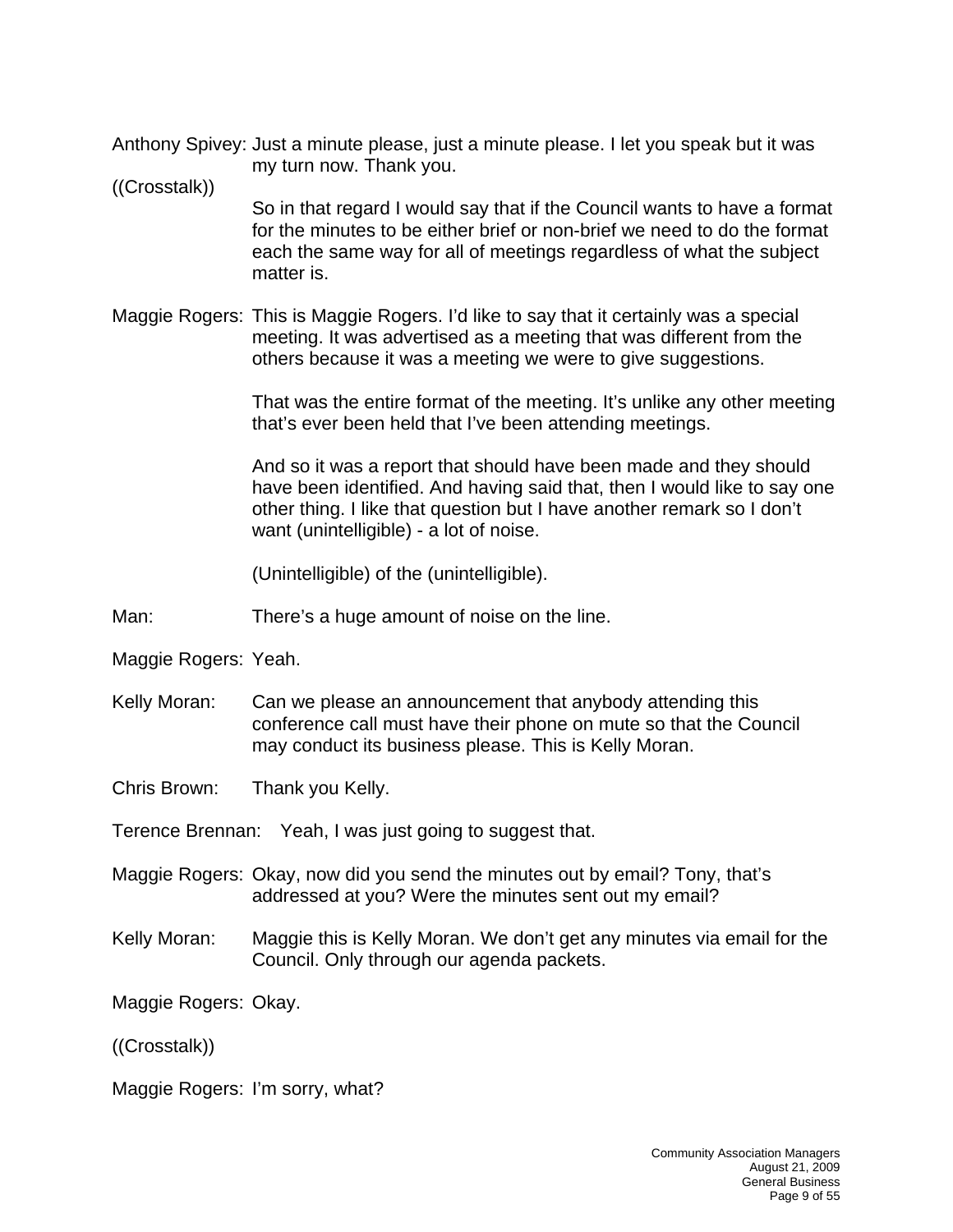Anthony Spivey: This is Tony - no they were not. You get the entire package when we send it out.

Maggie Rogers: Okay, can you send the minutes out by email?

Terence Brennan: I think she may be asking can you send them out before the packet goes out so that they can be reviewed. Is that what you're suggesting Maggie?

Maggie Rogers: I'm suggesting that you do both so that...

Anthony Spivey: Well this is Tony. Yes, we could do that but what I would suggest Chris, that you take a vote and have a motion to see which direction you want to go so we can have a record of it.

Maggie Rogers: Okay.

((Crosstalk))

Terence Brennan: Before that vote I have secondary objections to this because...

Maggie Rogers: I have, I have...

Terence Brennan: ...my comments were not included in the minutes.

Maggie Rogers: Excuse me...

Kelly Moran: Hey...

Maggie Rogers: ...I'm not through yet.

Chris Brown: I mean do we want to not take the vote then?

Maggie Rogers: Excuse me, may I finish? Excuse me, is it okay if I finish?

Chris Brown: Go ahead.

Maggie Rogers: Thank you. I am very uncomfortable about you...

Chris Brown: Who is you?

Maggie Rogers: You all. Just wait I'll tell you. This is Maggie Rogers and I am uncomfortable about the mentioning of anyone's name when they are not there to explain what they've done or even to agree or disagree with you and that goes for anyone.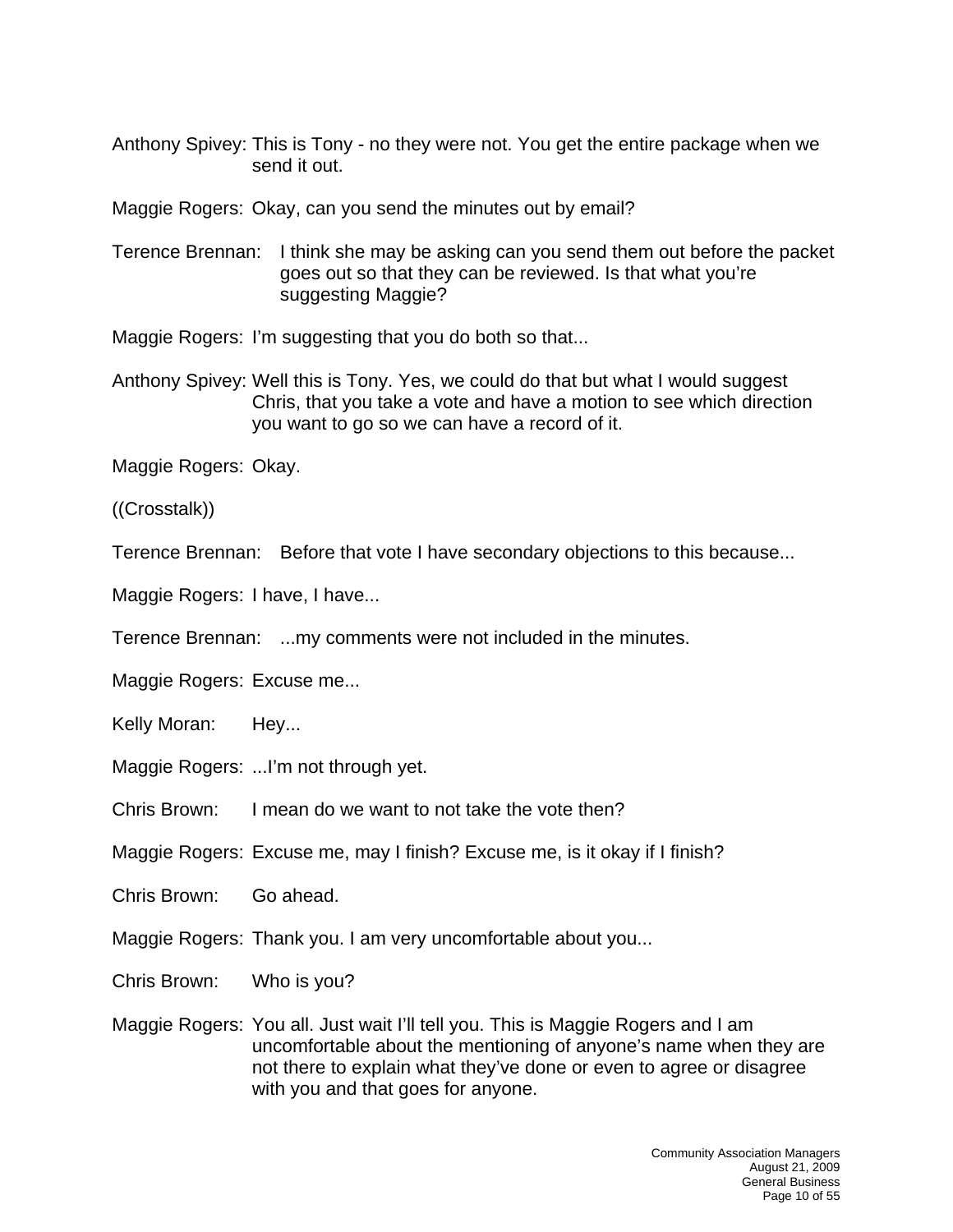I think it's important - and I have heard this one name brought up several times and not being there to say - I don't think you have - I don't think it's necessary to when you're talking - it sounded to me like you were trying to make somebody be the bad guy and I don't think that's a good thing to do.

I think it's better - if you have - you could say another Regulatory Commission member suggested that we not do it this way so we quit doing it. But to over - to come over and over again with somebody's name like that in what seems like a blaming, accusatory manner is uncomfortable for me and I would appreciate it if you just spoke of people generically rather than.

Chris Brown: Okay if I can address that, if you go back to the previous minutes you'll actually see Mark Benson's name in the minutes.

> Also I'm not saying it in a derogatory; I'm simply saying it as a matter of fact. Mark wanted brevity to the minutes and wanted what was in the minutes...

- Maggie Rogers: Who's speaking? Who's speaking?
- Chris Brown: This is Chris Brown Chris Brown. And he elaborated and explained his position.
- Maggie Rogers: Excuse me, you didn't identify yourself and I didn't know.
- Chris Brown: It's Chris Brown.

Maggie Rogers: Okay.

Chris Brown: So he - I'm not saying it in a critical way. He had his position and it's in the minutes.

> If you go back to the previous minutes you'll actually see. Plus if you ask him he's not going to, you know, deny it. I'm sure he'll tell you why he believes as he does.

Maggie Rogers: I just think that the way it was put was not wonderfully put. And I feel that instead of, you know - I mean I'm not going to go around saying well Chris Brown or anybody - Kelly Moran or Patricia Rogers - I'm not going to go around - I feel it's better to say, another Council member.

Steve Czonstka: This is Steve Czonstka.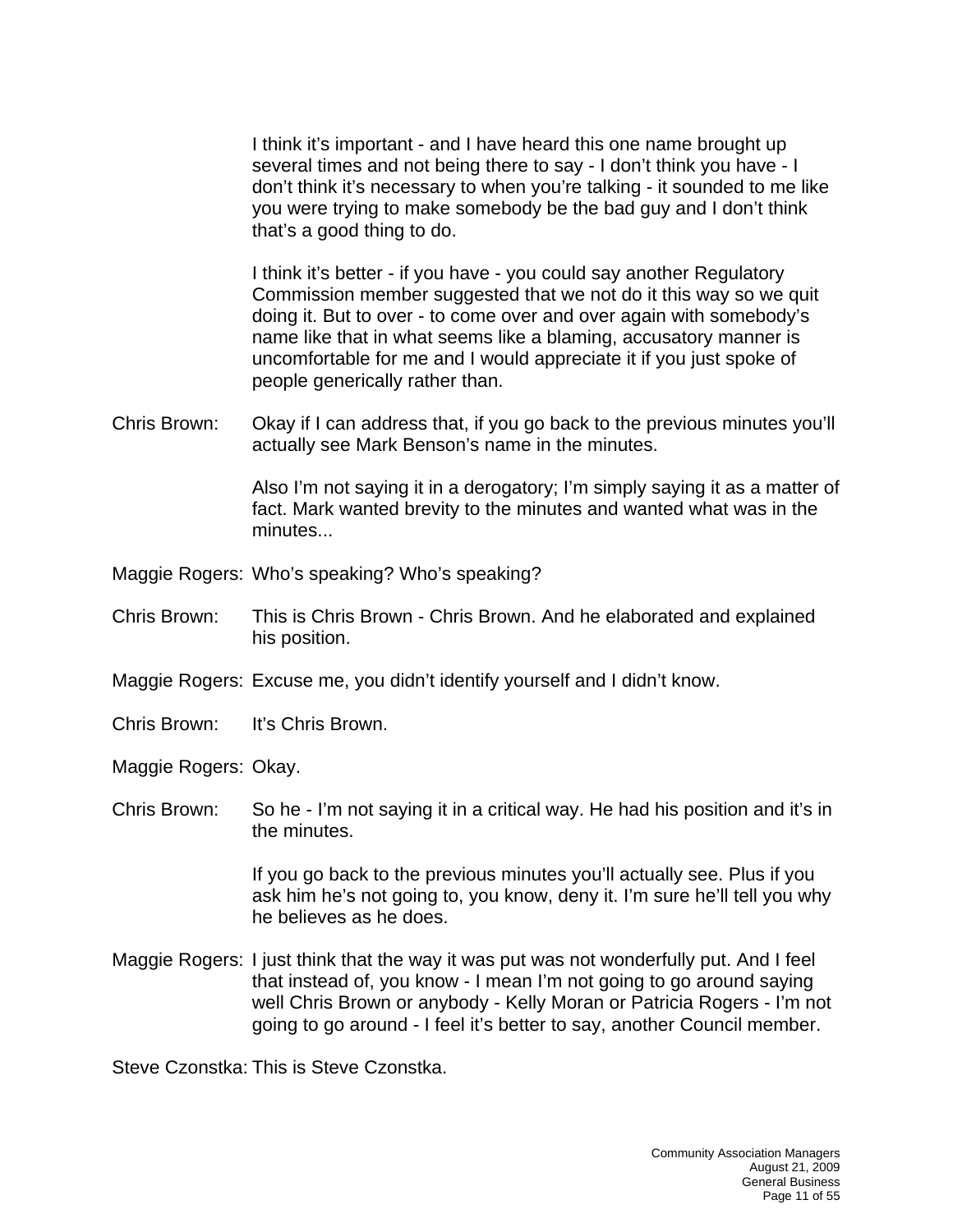Terence Brennan: This is Terrence. Oh Steve, go ahead.

Steve Czonstka: I would suggest a compromise so we can distinguish between the minutes and what may have been attribution of ideas to specific members.

> Is there a transcription of the meeting available as opposed to the minutes?

- Chris Brown: Tony, do you have an answer to that?
- Anthony Spivey: You know, we record the meetings in here but we do have disc for the meetings.
- Tim Dennis: This is...
- Terence Brennan: I have a personal transcription but I don't think that would serve for people's purposes.
- Tim Dennis: This is Tim Dennis. Chris, can I address the Council?
- Chris Brown: Yes, please. Go ahead Tim.
- Tim Dennis: The issue of the minutes, you know, proceeds my tenure with the Council so I'm not aware of, you know, the history behind it.

But generally the AGs office has opined that, you know, minutes are simply a brief summary and they're not required to be verbatim.

I would note that there is a motion and a second on the floor. And what I would probably suggest is that you go ahead and have a vote on the motion.

And if the motion fails there - if there was a recording of the last meeting and if the Board desires to pay for that, I'm sure that, you know, staff could, you know, get a court reporter or somebody to transcribe the recording of the last meeting and present it as the minutes at the next Board meeting for approval.

Steve Czonstka: Yeah, but this is Steve Czonstka again. I don't think they should be called the minutes and that's what I'm saying, that there should be a transcription available if desired, and we continue with our policy on the minutes and approve them or disapprove them as they are written.

> And if we want to have specific attribution as to what was said by whom, we have a transcription available.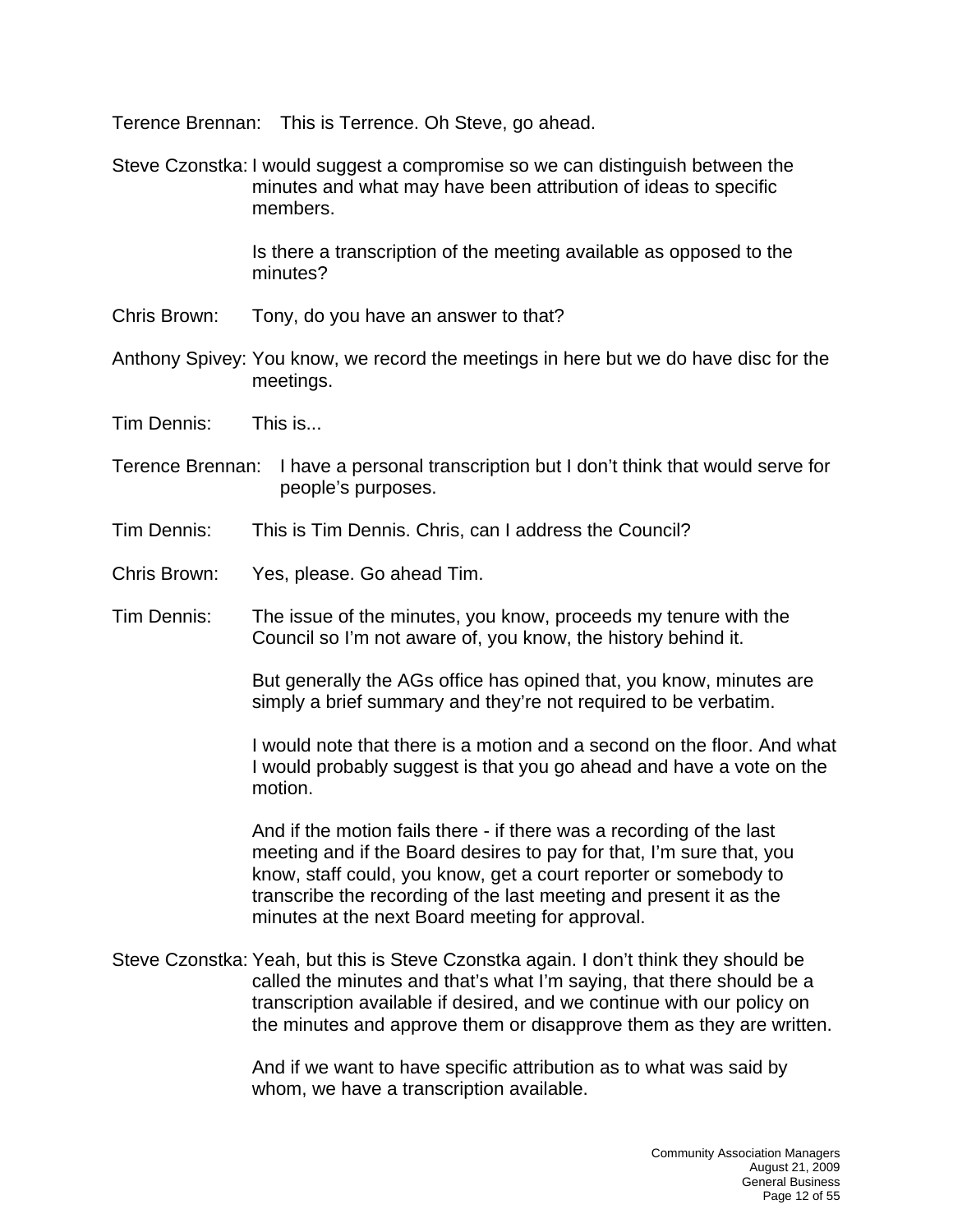| Terence Brennan: | This is Terence Brennan. I still have an objection because the<br>suggestions I made -- two suggestions -- which I believed were<br>important and expected to see them included in the minutes as the<br>concept at the very least, were not.                                                                |
|------------------|--------------------------------------------------------------------------------------------------------------------------------------------------------------------------------------------------------------------------------------------------------------------------------------------------------------|
|                  | And it would appear that they were not there so that anyone reading<br>the minutes would have a mistaken impression of what happened at<br>the meeting. That was what led me to the suggestion that the<br>suggestions be individually identified in this specific case.                                     |
|                  | This is not the same as transcribing the meeting. It's a matter of<br>summarizing the suggestions into a phrase which works perfectly well<br>in most cases and identifying who did what.                                                                                                                    |
| ((Crosstalk))    | For example, certain members favored increasing education hours;<br>certain members favored an omnibus association law. Those are not<br>complicated concepts and don't require a full transcription. So                                                                                                     |
| Kelly Moran:     | This is Kelly.                                                                                                                                                                                                                                                                                               |
|                  |                                                                                                                                                                                                                                                                                                              |
| Terence Brennan: | And I also feel that the Council - the (unintelligible) of the Council<br>should govern in perhaps, in this specific case and this appears to<br>me to be a bit of a specific case, that they would like the minutes<br>done in a different way because the normal form doesn't quite suit<br>the situation. |
|                  | And the minutes vary even from meeting to meeting. But it's not that<br>we necessarily seek a full transcript of it.                                                                                                                                                                                         |
| Chris Brown:     | Right. Well I                                                                                                                                                                                                                                                                                                |
| ((Crosstalk))    |                                                                                                                                                                                                                                                                                                              |
| Woman:           | I would like.                                                                                                                                                                                                                                                                                                |
| Terence Brennan: | But before you take a vote - before you take a vote I definitely want<br>to address the two issues that were not included in the minutes.                                                                                                                                                                    |
| Chris Brown:     | Kelly, thank you. I really feel                                                                                                                                                                                                                                                                              |
| Kelly Moran:     | Please call the question                                                                                                                                                                                                                                                                                     |
| Chris Brown:     | This is Chris Brown speaking and I've given Terence a lot of time, you<br>know, to make his points but we really need to keep going. So let me                                                                                                                                                               |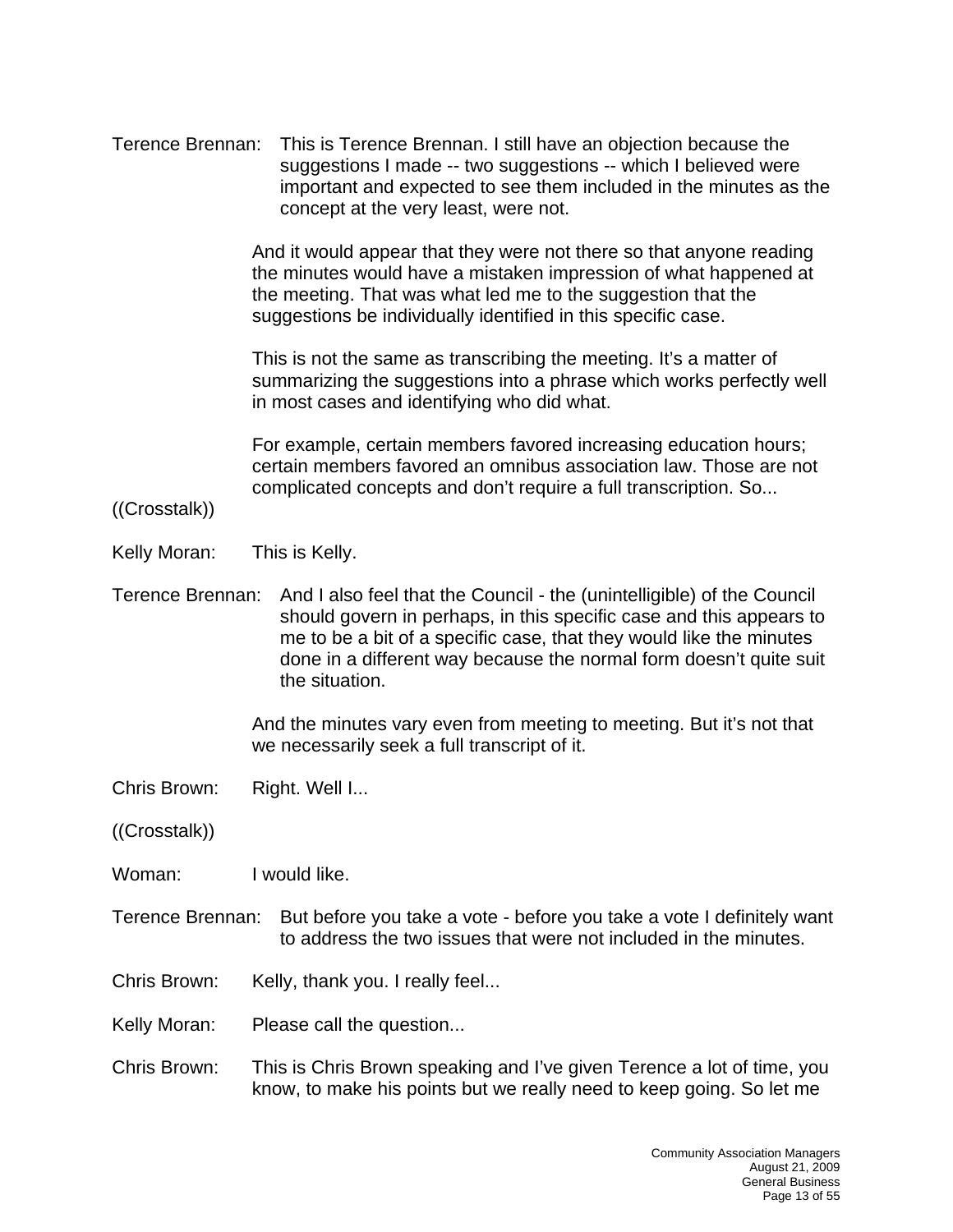just get a couple of more - I heard Kelly and then I think it was - was it Maggie?

Patricia Rogers: Patricia.

Chris Brown: Patricia - also Patricia. Your comments Patricia and then we'll at least follow Counsel's advice. Let's take a vote and then we'll go from there.

Kelly your comment.

- Kelly Moran: I would just like the question called so that we can move forward with the vote please.
- Chris Brown: Okay. Patricia?
- Patricia Rogers: If the question has been called there's no further discussion.
- Chris Brown: All right. All those in favor of approving the July 31 minutes and let's do a roll call vote. The Department want to call the members or do you want me to.
- Renese Jones: I'll call them.
- Chris Brown: Okay.
- Renese Jones: Chris. Brown.
- Chris Brown: Aye.
- Renese Jones: Terence Brennan.
- Terence Brennan: I do not approve the minutes.

Renese Jones: Steve Czonstka.

- Steve Czonstka: I do not approve the minutes as written. I would approve them if they included a transcription would be available.
- Renese Jones: Kelly Moran.
- Kelly Moran: I approve the minutes.
- Renese Jones: Maggie Rogers.
- Maggie Rogers: I do not approve the minutes.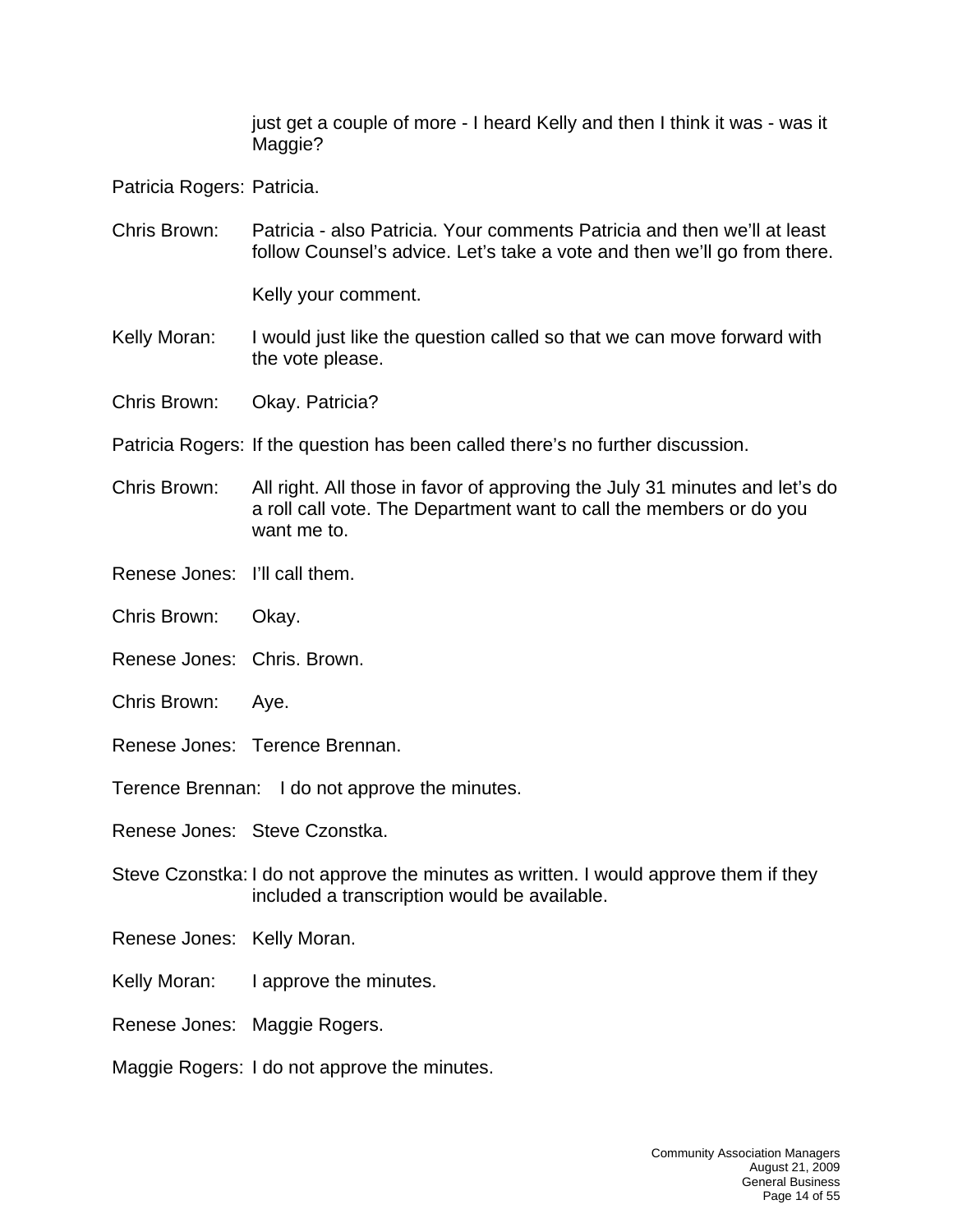Renese Jones: Patricia Rogers.

Patricia Rogers: No.

Chris Brown: Okay, I have one question because the motion as it presently, has failed. Would any of the other no votes change if it was incorporated what Steve said about the transcript?

Patricia Rogers: No. This is Patricia - no.

Chris Brown: Okay, then it would still fail.

Tim Vaccaro: Mr. Chair?

- Steve Czonstka: I wouldn't think that would be a best solution to it although I think it's in the right direction.
- Anthony Spivey: Can you all hold up for a minute this is Anthony Spivey.
- Chris Brown: Okay.
- Tim Vaccaro: Mr. Chair, this is Tim Vaccaro.

Chris Brown: Yes Tim.

- Tim Vaccaro: I'd like to make a couple of suggestions here.
- Chris Brown: Please.
- Tim Vaccaro: It was a very brief meeting. We did get a number of suggestions from folks. What I would suggest is that you could possibly update the minutes to make it clear that - instead of saying the Council recommended, say various members recommended the following and we can simply add Mr. Brennan's suggestions in here.

Or if the Council wants to, I think we could simply just go ahead and list the individual names and what their specific recommendations were.

And then if the Council going forward wants to look at having more detailed minutes I think you can certainly look to do that.

Patricia Rogers: Okay, Mr. Chair this is Patricia. I think that - I was going to add that in addition to what is missing in the minutes we also had individuals from the public who made comments. And I do believe that they should that their comments should be reflected.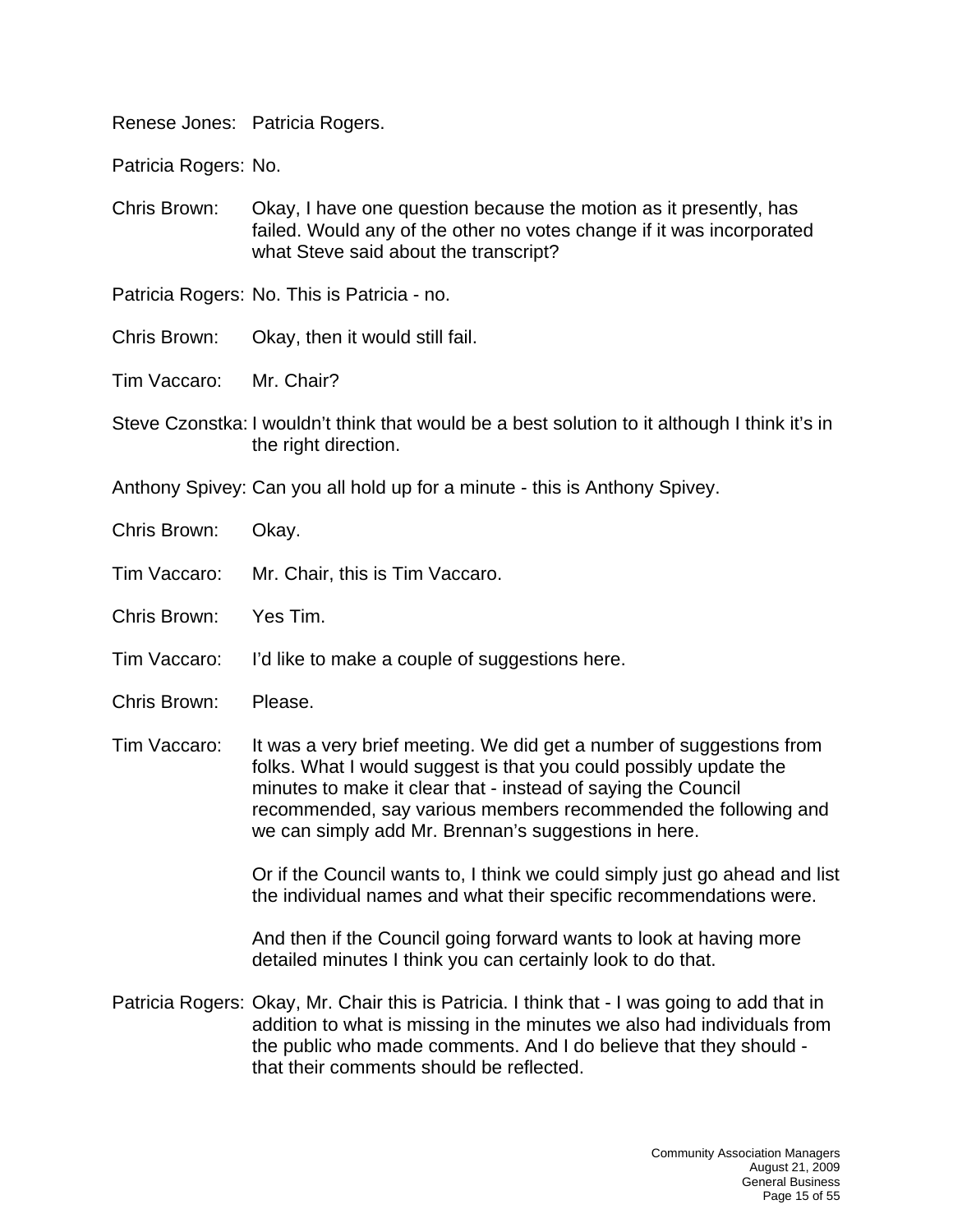- Chris Brown: Okay. I don't know that we would want the public comments ever reflected because that really goes against what the minutes - the purpose of the minutes because the minutes are the actions of the Council.
- Kelly Moran: And we didn't have public comment on the agenda anyway.
- Chris Brown: Yeah.
- Man: Yeah, that's difficult because I agree with Patricia that in concept I think that's very important. Procedurally I don't - I'm not quite sure what to say about that.
- Chris Brown: Fine. Does anyone have an objection to Tim Vaccaro's suggestion of the Department redoing the minutes to include this information and then we'll look at the minutes at the next meeting.
- Kelly Moran: This is Kelly Moran. I'd like to table the approval of the minutes until the Department can revise them and submit them to us at our next meeting.
- Chris Brown: Okay thank you. Do we have a second to the motion?
- Steve Czonstka: Steve Czonstka, second.
- Chris Brown: Thank you.
- Terence Brennan: I would like to revise the motion. I'm making in other words I'm not sure procedurally what you do here but I would just want to.
- ((Crosstalk))

Anthony Spivey: Please identify yourself.

Chris Brown: You're making a motion to amend.

Man: A motion to amend.

Anthony Spivey: Please identify yourself.

- Terence Brennan: We suggest to the Department that in the process of writing the minutes that they follow what Mr. Vaccaro suggested and list the suggestions by member which was my original request which probably would not be difficult to do because they're going to have to kind of understand that any way.
- Terence Brennan: All right. My understanding was that the motion was...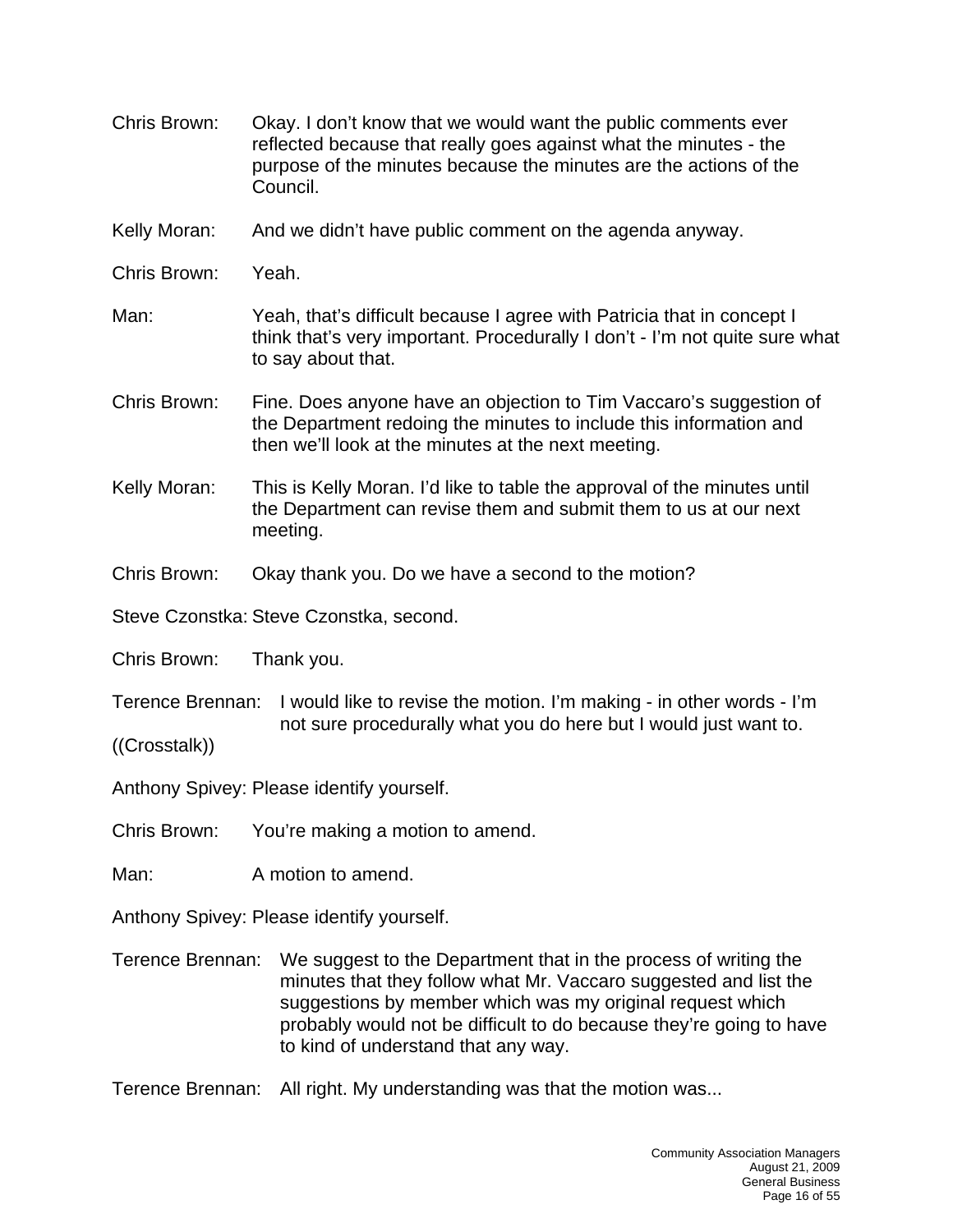Man: That was explained.

Man: Mr. Vaccaro had suggested.

Patricia Rogers: I would second Mr. Brennan's amendment.

Man: We already have a motion on the floor.

Terence Brennan: Well this is an amendment to the motion.

Patricia Rogers: This is an amendment to the motion.

Kelly Moran: To my motion?

Patricia Rogers: This is Patricia Rogers and I would second Mr. Brennan's amendment.

Kelly Moran: This is Kelly Moran. Please vote on the motion on the floor which is my motion. And if you would like to amend it...

Terence Brennan: Excuse me, you lose the motion once it's seconded.

Chris Brown: Yeah, you normally...

((Crosstalk))

...vote on the amendment. I guess where I'm confused is I thought Kelly's motion was to follow the...

Kelly Moran: That's exactly what my motion was.

Chris Brown: Right.

Kelly Moran: An amendment wasn't needed.

Terence Brennan: The amendment was to provide some specific direction and the specific direction was to list - to include the instructions to...

Anthony Spivey: This is Anthony...

Terence Brennan: ...(unintelligible) member.

Anthony Spivey: Hello, excuse me, this is Anthony Spivey. The motion was to table the minutes until the next meeting.

Terence Brennan: That was the motion, yes but I amended the motion. Did it not include - I'm sorry, maybe I got that wrong.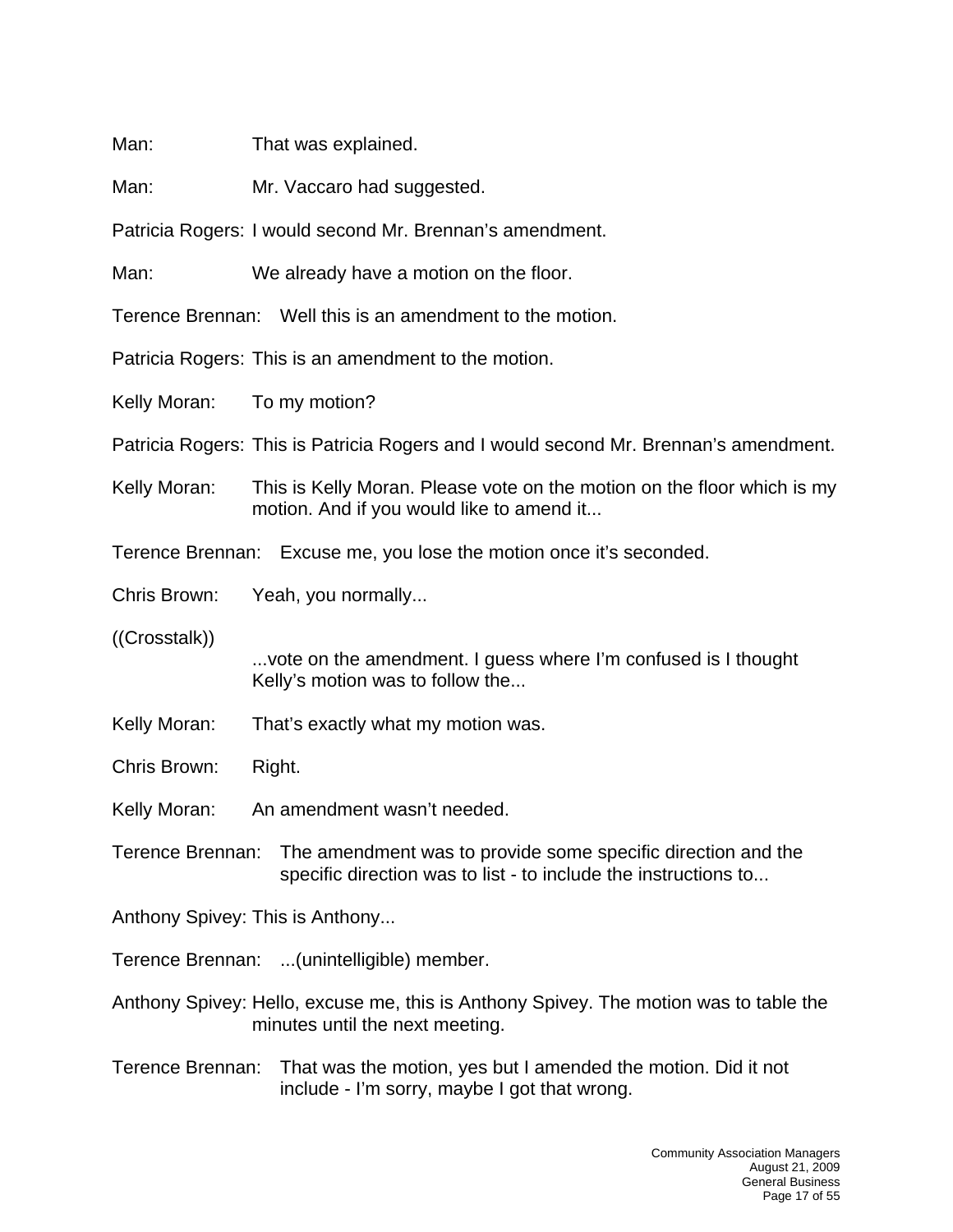Kelly did your motion not include sending it to the Department?

- Kelly Moran: My motion was to table the approval of the July 31 Council meeting minutes until the Department can revise them as discussed and represent them to the Council at the next meeting.
- Terence Brennan: Okay, and that was yes, and hence my amendment which is that since you included the concept of revising them that I wanted to make sure that the Department in the process of revision.

I realize this is very wordy but the concept is very simple.

That in the process of this revision they revise them by member and by suggestion to present them to us so that there's still not some question that comes up at the next meeting as to that they revise them but they didn't do it the way that we wanted.

Patricia Rogers: And this is Patricia Rogers. I seconded Mr. Brennan's amendment.

- Chris Brown: Okay, thank you. Before I vote on the amendment, is the Department -- Mr. Vaccaro, Mr. Spivey -- are you comfortable with the amendment?
- Tim Vaccaro: This is Tim Vaccaro, I think we're fine. I don't know that you even need an amendment. I think it was just a clarification of Ms. Moran's motion.
- Chris Brown: That's kind of what I thought but...
- Tim Vaccaro: But whatever you want to do is fine. We'll bring back the minutes to specifically state who said what.
- Chris Brown: Okay, thank you.

All those in favor of the amendment?

Patricia Rogers: Aye.

- Man: Aye.
- Kelly Moran: Aye.
- Chris Brown: Opposed, same sign.

Steve Czonstka: No.

Man: Aye.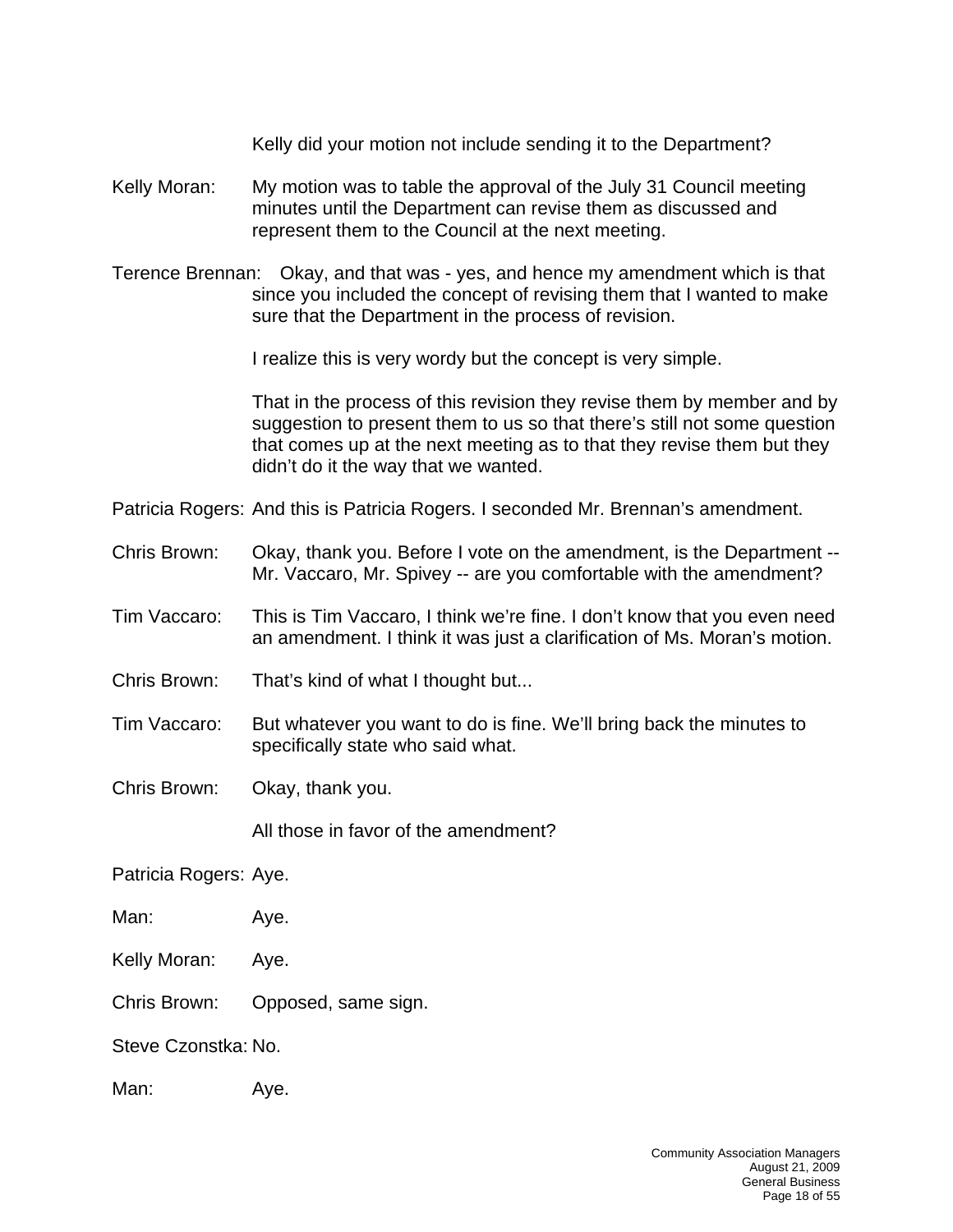Chris Brown: Aye. Did Kelly vote?

Kelly Moran: Yes, I voted. I voted in favor.

Chris Brown: In favor, okay. So the amendment is approved. Now to the main motion as amended, all those in favor?

Anthony Spivey: One moment before you finalize that.

Chris Brown: Okay.

- Anthony Spivey: This is Anthony Spivey. I heard one was it correct that I only heard one no vote?
- Chris Brown: There were two, myself and Steve.
- Anthony Spivey: Okay, two.
- Terence Brennan: What excuse my confusion but what motion are we returning to here?
- Kelly Moran: My original motion.
- Chris Brown: Kelly Moran's motion.
- Terence Brennan: I'm sorry twice and two people at once.
- Chris Brown: Kelly Moran's motion to table.
- Terence Brennan: Which was? Oh, to table until and the motion that we just voted on was...
- Chris Brown: Right. Now her motion is her motion but as amended by your motion.

Terence Brennan: Oh.

Chris Brown: So now you have to go back to the main motion to approve the main motion as amended.

Terence Brennan: Okay, I see. We were - yes, we were voting on my amendment.

Chris Brown: We're only voting on - you're only voting on the amendment. Now you're voting on the main motion as amended.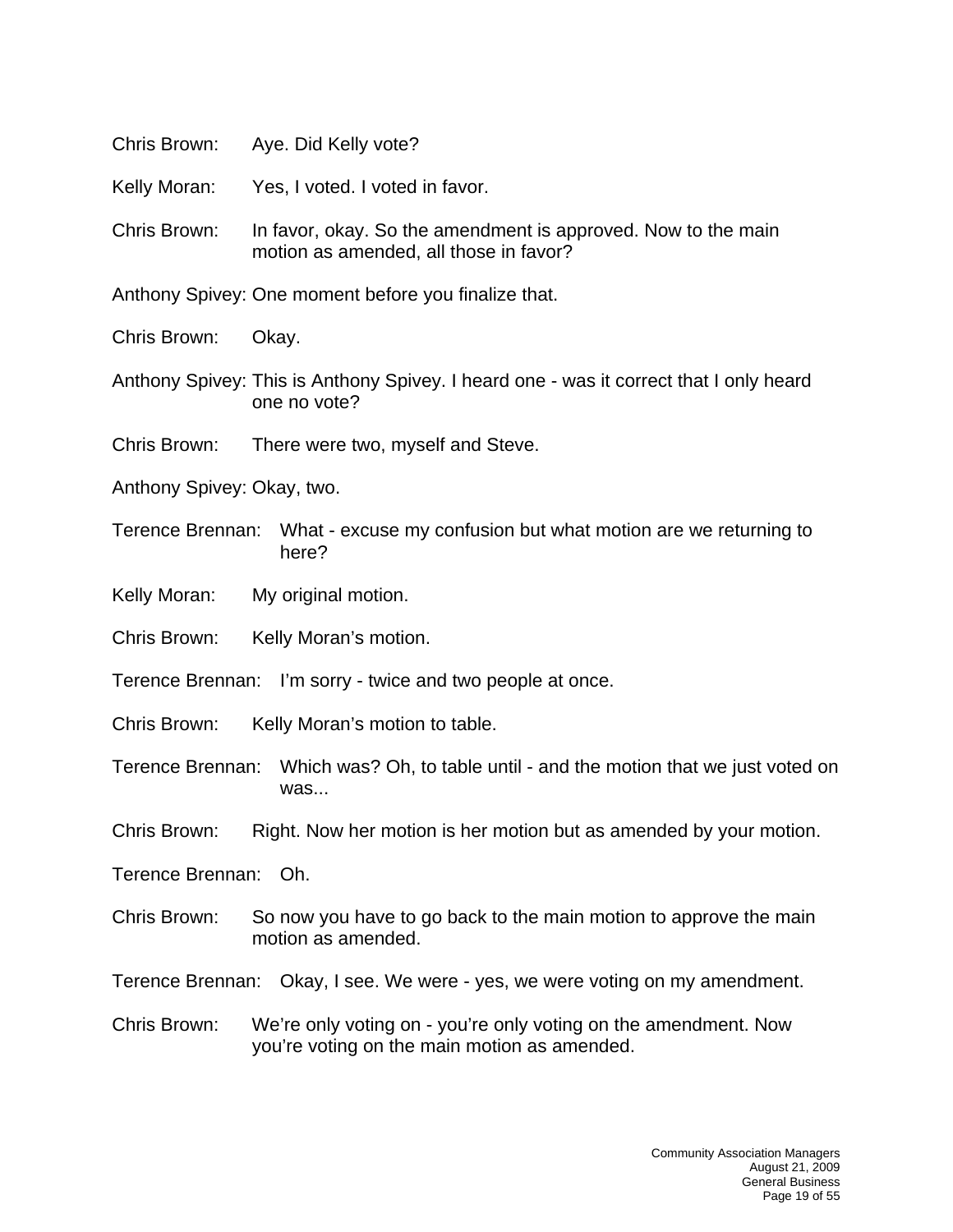Terence Brennan: I'm sorry, I had no idea this was going to so complicated at least for me. Yes, okay I understand now.

Chris Brown: All right. So all those in favor of the motion to table?

Patricia Rogers: Aye.

Terence Brennan: Aye.

- Kelly Moran: Aye.
- Chris Brown: Aye.

Steve Czonstka: Aye.

Chris Brown: Opposed, same sign. All right, it's unanimous. All right, next item, Chair's Report - chair has not report at this meeting.

## **COUNCIL REPORT** - Tim Dennis.

Tim Dennis: Good morning Council. Just a couple of items that I wanted to briefly touch on.

> At the last meeting in June the Board had directed staff to proceed with rule making on several rules and 61E14. That process is proceeding.

Staff met on July 30 to discuss preparation of the circs and the rules should be noticed for rule making. They've previously been developed - noticed for rule development and should be noticed for rule making within the next 30 days depending on how quickly we can finish preparing any statements of estimated regulatory costs that might be necessary.

The other issue at the last meeting that the Council had asked me to look in to was a - the Council wanted to explore the possibility of adopting a mission statement.

And basically it really sort of varies. There are some provisions and statutes that require certain entities that would qualify as agencies to adopt mission statements. Others have adopted mission statements into their rules or are required to in their rules.

Many state agencies have sort of a, you know, short general slogan type mission statement with no apparent statutory rule authority.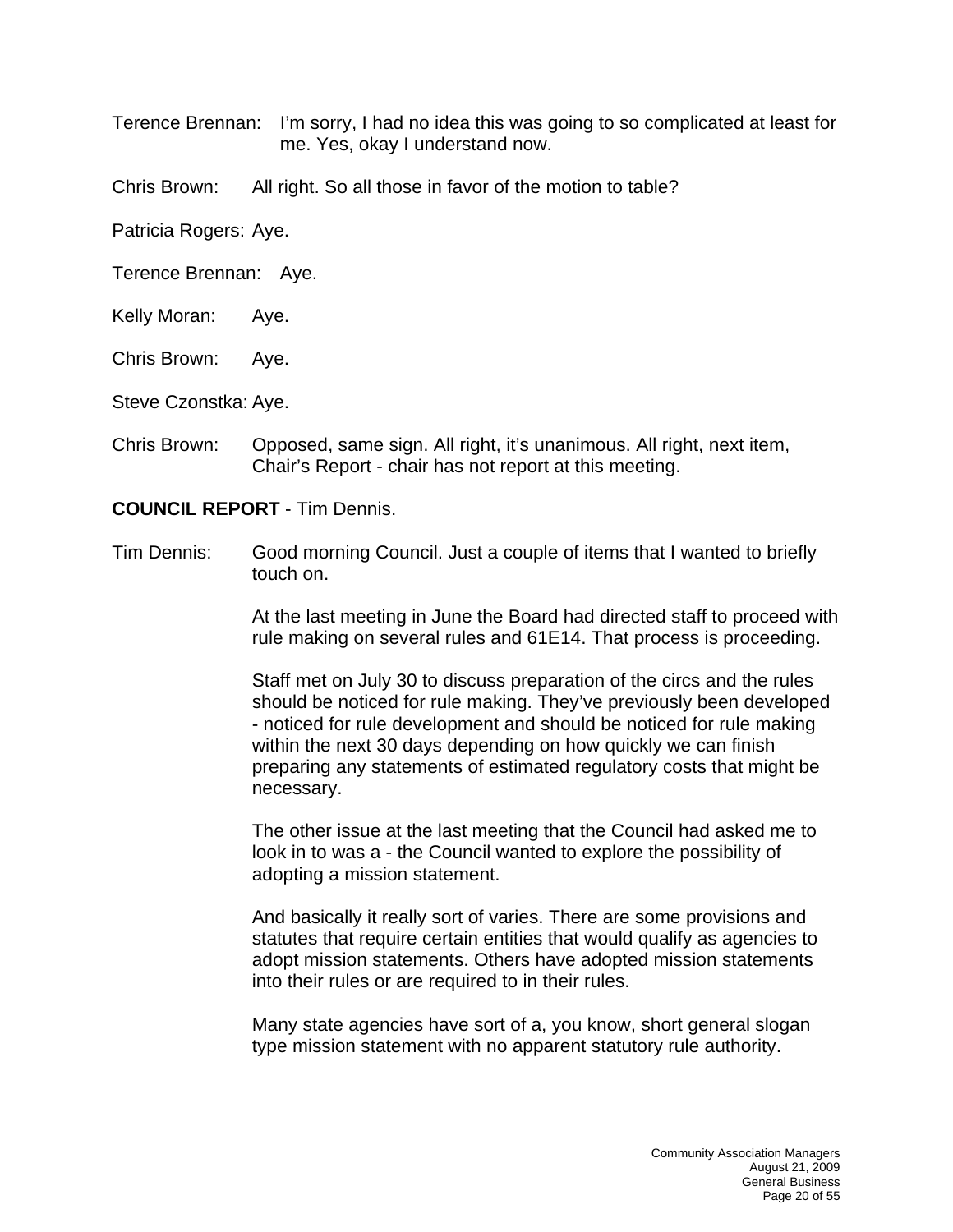The main thing, if I were to advise the Council would be if the Council desires to look into adopting some type of mission statement, I would suggest that it adopt something descriptive, brief, and that is phrased in such a manner that it doesn't open yourselves up to the challenge that it's a rule or its some sort of statement of such specificity that it actually provides direction that the Council should be bound by.

The definition of a rule in Chapter 120 means each agency statement of general applicability that implements, interprets, or prescribes law or policy or describes the procedure or practice requirements of an agency and the definition goes on from there but that's the important part.

And so I would just suggest that it be more of a - perhaps a descriptive nature if that is in fact something that the Council wants to look in to.

And that's really all I have. If the Council members have any questions I'll answer them.

- Patricia Rogers: Mr. Chair this is Patricia Rogers. What is the timeframe on the approval of 64E14?
- Tim Dennis: 61E14?

Patricia Rogers: 61E14, yes.

Tim Dennis: Yeah. Well what we would - what we expect is that we'll publish a notice of proposed rulemaking that would run within the next - let's see, today is the 21st - would appear on either September 4 or more likely September 18.

> At that point, assuming there are no - there's several things that could happen after that notice of proposed rulemaking. What we'll probably get are comments from the Joint Administrative Procedures Committee that will have to be addressed.

> The minimum timeframe that would - that the rules would be adopted would be 28 days. But a more likely scenario which we would probably be looking at more like probably 60 to 90 days assuming that there aren't, you know, any administrative or legal challenges to the rules but just the ordinary comments from the Joint Administrative procedures Committee that need to be addressed.

> Maybe some minor changes in response to those comments. Probably looking at 60 to 90 days after publication of the notice of proposed rulemaking.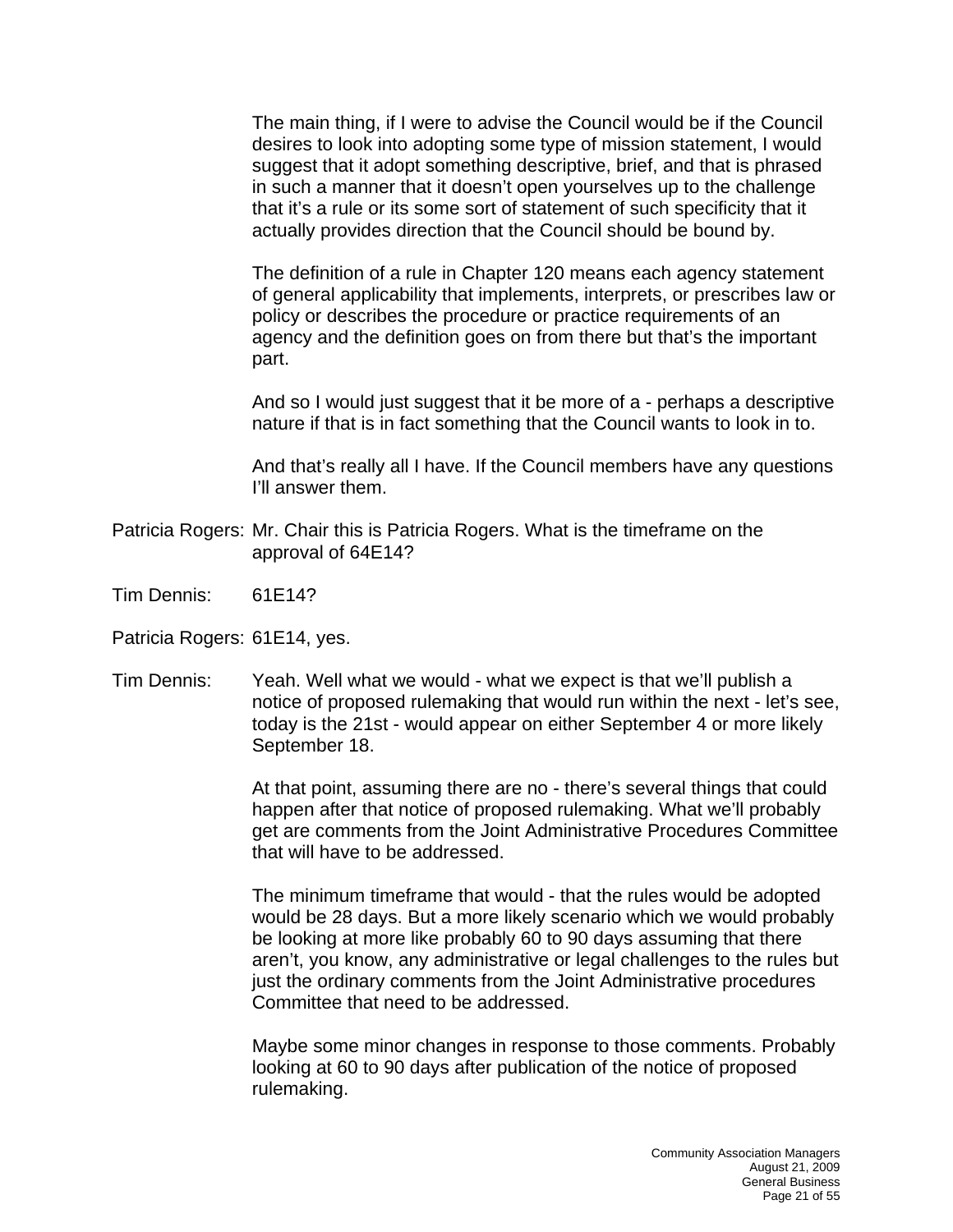Patricia Rogers: Mr. Chair this is Patricia again.

Chris Brown: Yes.

Patricia Rogers: We need to keep in mind that one of the rule changes to change the education from 18 hours to 24 hours and therefore vendors who are offering free license or education would need to know that this rule change is coming.

> And my concern is that we need to have some state specifics so that they aren't suddenly told a week from now or two weeks from now you need to have 24 hour course and it needs to include these additional things. Sorry we didn't tell you earlier.

Tim Dennis: Well, there is a note - the Notice of Rule Development has already been published in the Florida Administrative Weekly. And that is the, you know, sort of the required, you know, notice.

> And from my understanding with Tony, there hadn't been any comments received or requests for workshops received to date. That may change after the Notice of Proposed Rulemaking is published.

But I don't suppose that there's nothing, you know, the Council, you know, may want to explore an effort to make that known a little bit more generally in the industry.

I'm not sure and I'm not familiar enough with your industry to know, you know, what that might involved. But perhaps you all can discuss that as an item of new business.

Steve Czonstka: Well this is Steve Czonstka.

- Chris Brown: Yes Steve.
- Steve Czonstka: I don't think you can change the pre-license or education requirements in the middle of a licensing term. I think you've got to wait until the next term anyway.
- Chris Brown: And I well that's the question that I was going to ask. When the rule is adopted for additional hours, would there not be a date specific at that point in time saying when it goes into effect which I'm assuming, as Steve is indicating, it would be the next licensing period.
- Tim Dennis Well, you know, that's something that the Board would probably want to address then after the Notice of Rulemaking is published at it's next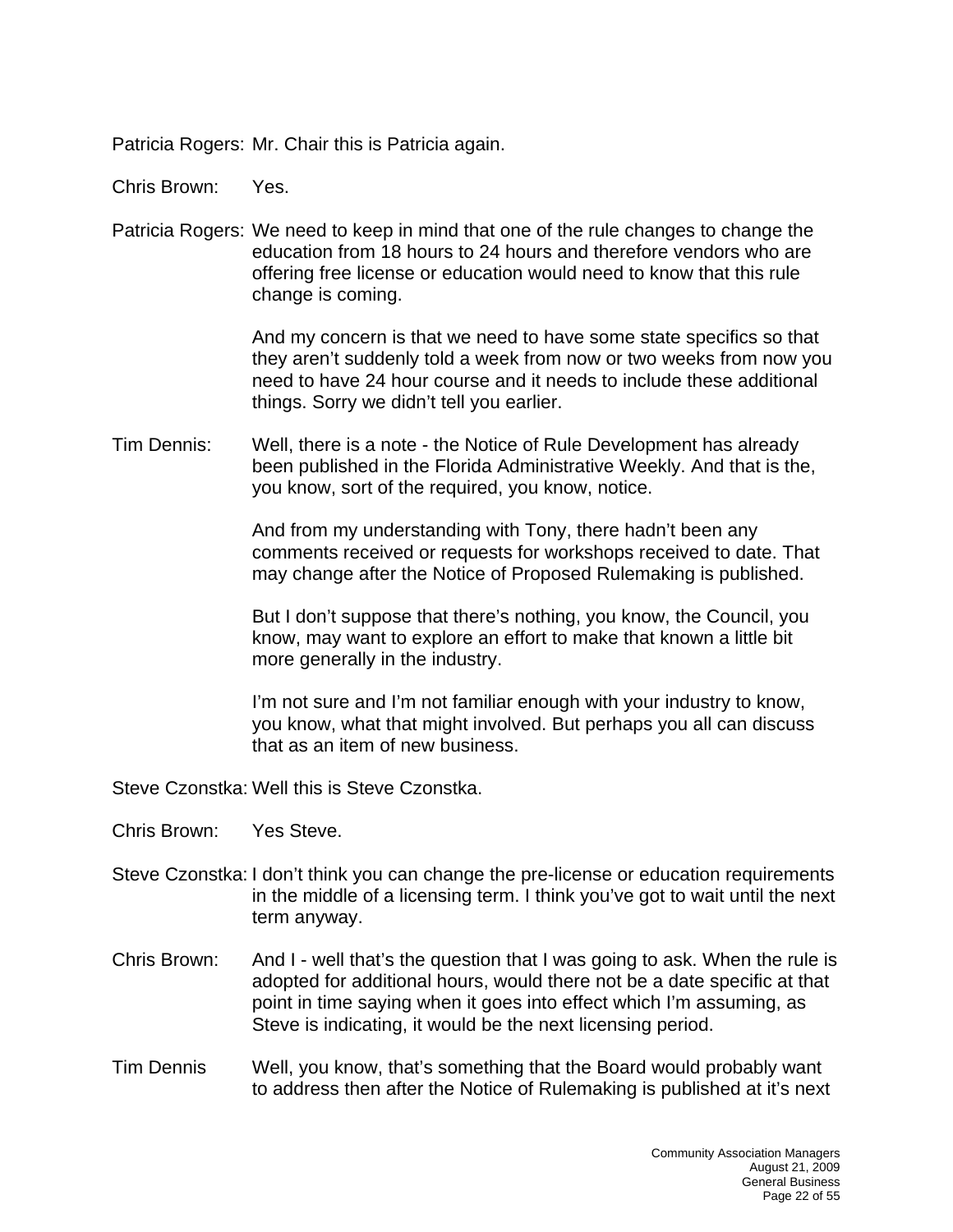meeting to make a change to the rule. Because it's not currently in the rule and if there's not a different date specified then statutorily a rule becomes effective 20 days after, you know, certain procedures. Essentially the rules filed with the Department of State after the required amount has passed.

So it sounds to me like the Council would want to revisit that proposed rule at it's next meeting to clarify when it goes in to effect to, you know, either set a date specific for some other reference so you don't catch anybody in mid cycle.

Chris Brown: Yeah, because you would actually have that because the timeframe from when say a prospective CAM signs up for a class, considers he's taking the class, that process from beginning to end is going to exceed 20 days.

> So it's like you actually begin the process under, you know, one rule and be ending it under a different rule if there's only a 20 day time.

So can I request - Tony can you be sure that that's placed on our next agenda?

Anthony Spivey: Yes.

Patricia Rogers: Okay. And this is Patricia. I'd ask if you find out if any legislative requirements for dates.

> You know, I personally would like to see it implemented before the next cycle but I - but before we vote on that or discuss it I think we need to know what the law says.

- Tim Dennis: Sure, I'll be happy to look into that.
- Chris Brown: Okay. Does that conclude tour report Tim?
- Tim Dennis: Yes, it does.
- Chris Brown: All right, thank you.

#### **PROSECUTING ATTORNEY REPORT**-Elizbeth Duffy.

- (Libby Duffy): Good morning this is (Libby Duffy).
- Chris Brown: Good morning.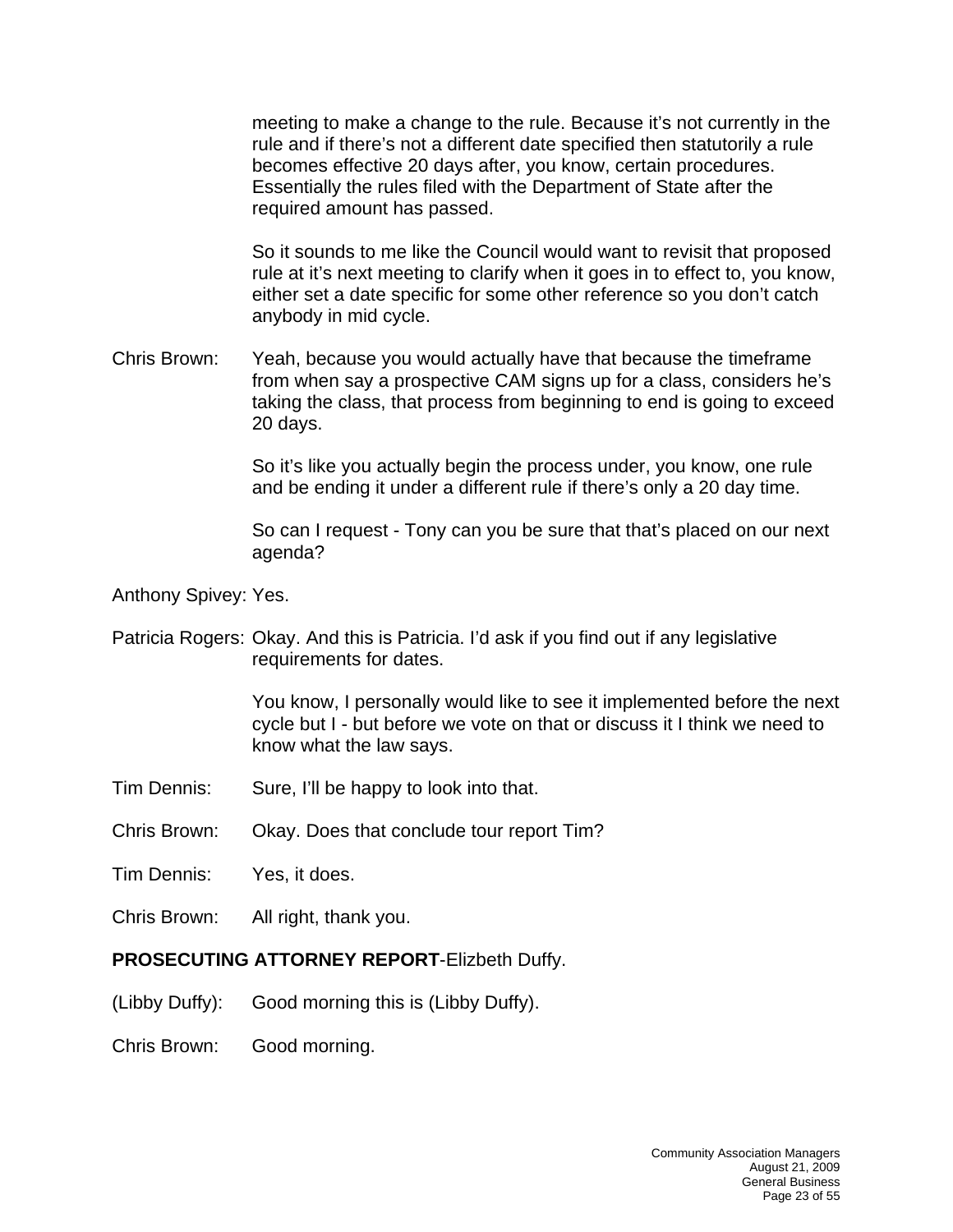(Libby Duffy): I am filling in for you all this morning. I have a small introduction that I can give you on who your new prosecuting attorney will be when she gets started.

> I believe you all have your Prosecuting Attorney Report in your agenda materials.

> I have some summaries. I met with Mr. (Hirsch) yesterday and we've got some summaries on the cases. If there is any case in particular you have questions about, I can let you know that even while we are in this transition period every one of these cases has been handled, reviewed, and some action taken on it.

So with that note is there anything in particular that anyone has any questions about? I will do my best to answer.

Patricia Rogers: This is Patricia Rogers and I had more a general question.

There are certain names that I see continually coming up again, and again, and again, and again, and again.

And I'm concerned that we really don't see any - even when I go back on line to check that there's been action taken, it seems that they're continuing to be able to conduct themselves in business and I'm a little concerned about certain of these individuals whose names show up again and again.

And I'm wondering if maybe we need to be more vigilant in some of the things - in some of the actions.

(Libby Duffy): Okay, that is a concern that I will make sure and discuss with Mr. (Hirsch).

> What typically happens in the profession -- the ones I am more familiar with at any rate -- as they accrue discipline each discipline becomes - if a prior offense they've got a stronger discipline until at some point it doesn't - you reach a revocation stage without a reapplication.

> And so I would make a - maybe I should not make an assumption but, I would make - I am making an assumption that to some degree -- Tony you may be able to step in and help me here. But I would assume the same thing would happen with a CAM license.

Anthony Spivey: Yes, that is correct.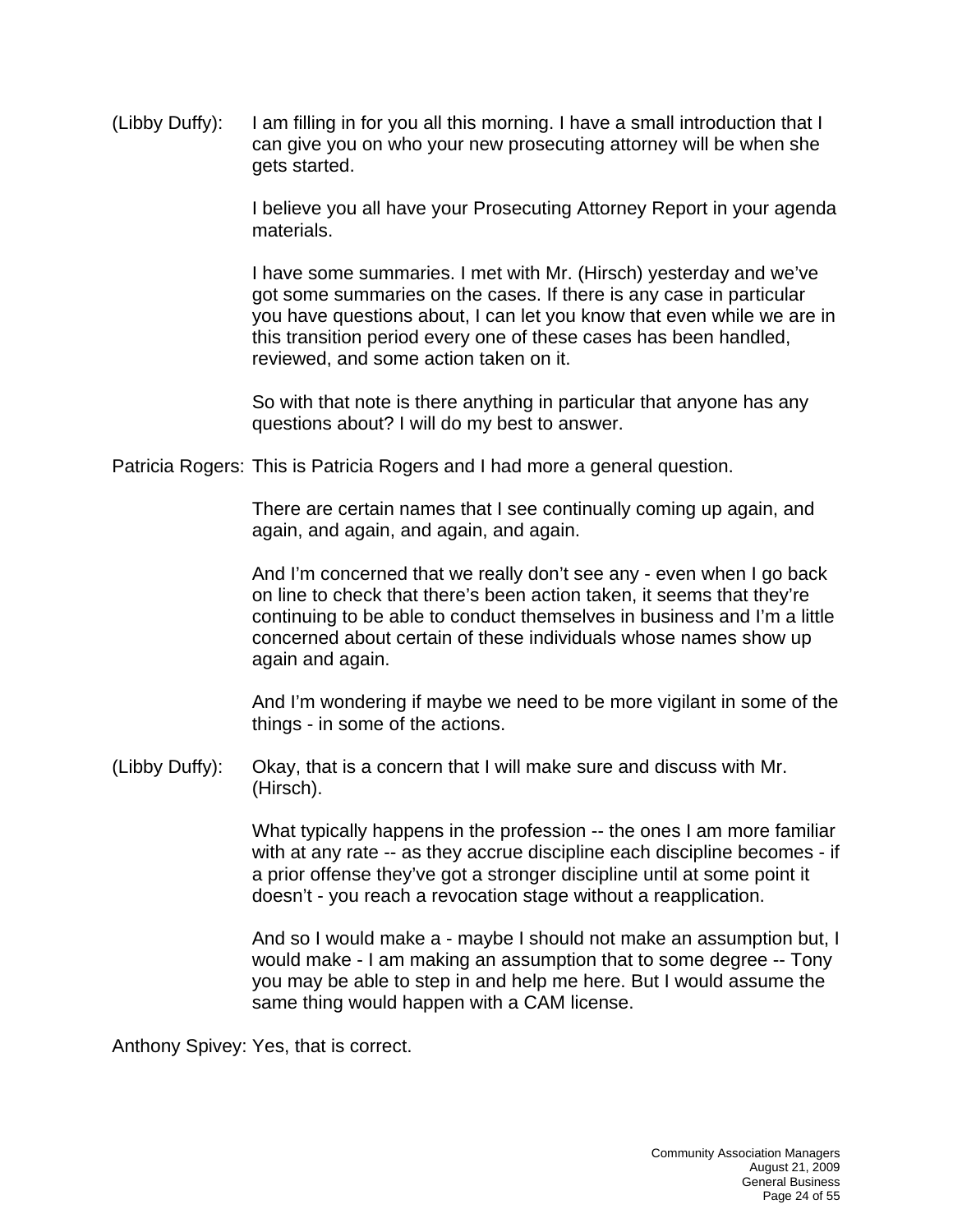- (Libby Duffy): And so you would see if you do have a repeat offender you should see a stronger penalty until they would reach a point at which they would no longer be able to keep their license.
- Patricia Rogers: Okay. Well some of these names -- this is Patricia again -- some of these names I've been watching over the years. And I know that they've been disciplined but yet they seem to continue to come up. And I'm a little - that's what I'm a little concerned about.

Perhaps Tony rather than go into the details of the individual because I don't really feel - you know, and for their sake I don't know that I want to bring up their specific names.

Perhaps I should address it directly with you?

Anthony Spivey: That -- this is Tony -- that would be a good suggestion.

- Patricia Rogers: Okay, thank you.
- Kelly Moran: This is Kelly Moran.
- Chris Brown: Yes Kelly.
- Kelly Moran: I have a question. Based on what Patricia's comments were with the repeat offenders be it management, companies and/or community managers, what would it take to -- whether it's a legislative change or a change in department procedure -- to have licenses suspended at some point in time?
- (Libby Duffy): This is,,,
- Kelly Moran: That question really doesn't need to be answered right now but maybe that's something that we need to investigate and then come back to the Council with recommendations on.
- (Libby Duffy): That would absolutely be I think appropriate. I am making notes on that so that I can meet with Mr. (Hirsch) today about what your concerns are.
- Patricia Rogers: This is Patricia there is suspension is one of the provisions in the rules.
- (Libby Duffy): That was going to be my question. I understood it was too, so that was one of my stuttering in my voice was I kept thinking surely suspension is one of the disciplinary features.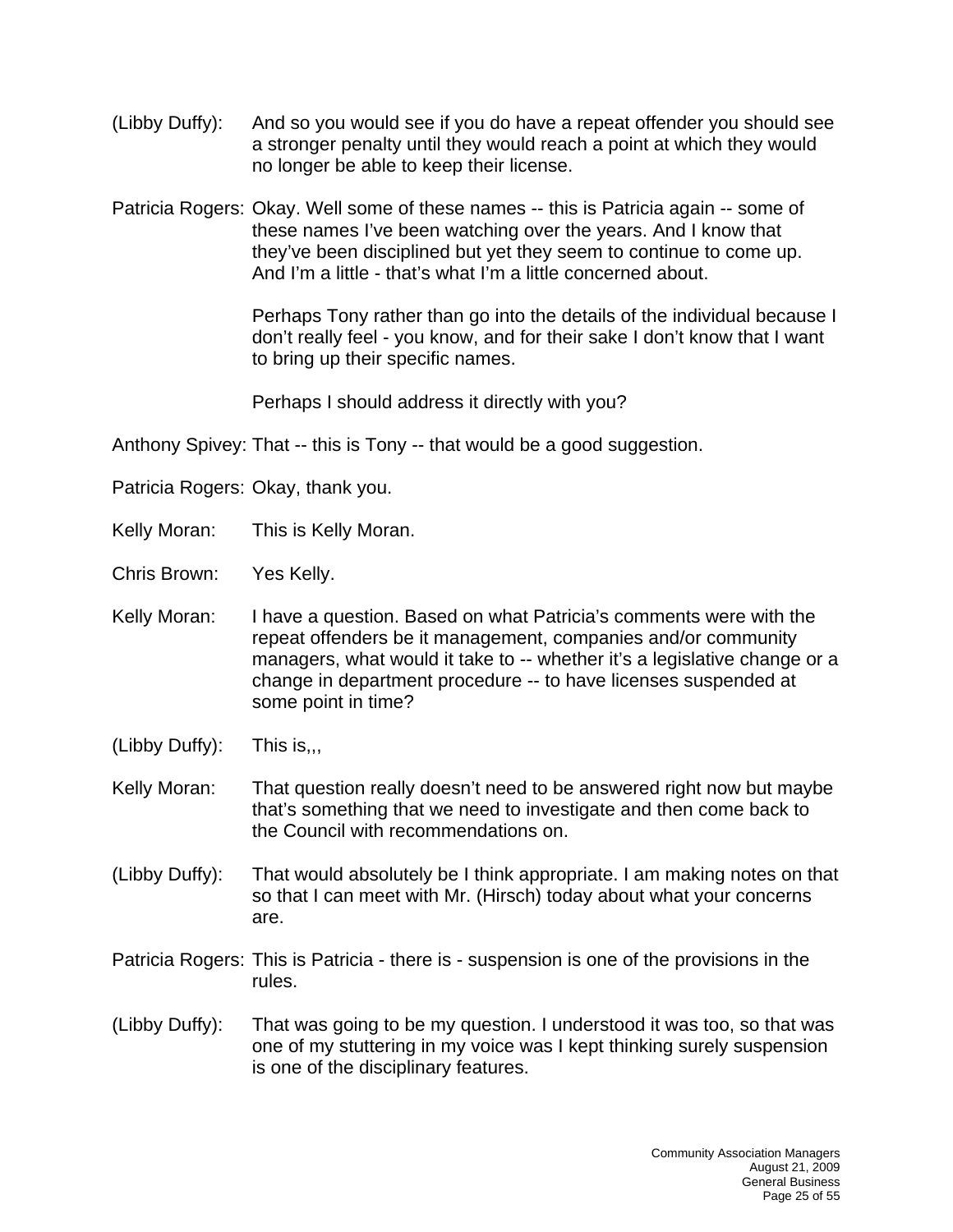Kelly Moran: Mm-hmm. Maybe we need to look at that and increase the timeframe for a suspension for some of these cases that are repeat or they're within a certain process within legal.

> Whether it's in the legal process, whether it's been - their case has been sent to an expert or there is additional investigation. There should be some place along this line that if they're a repeat offender they are no longer allowed to practice community association management until their case is resolved.

(Libby Duffy): Okay, Ms. Moran that is an interesting point because that's a very that's actually a different question that your Disciplinary Guidelines.

> What you will get in to with that sort of question would be what we call an ESO which is an Emergency Suspension Order.

And we have guidelines that OGC has developed when those are available. And I will be glad to make sure that Mr. Spivey has access to the newest.

They put together a PowerPoint presentation on that that was actually given to my building code administrators and inspectors for the last month. And I'd be happy to see that that information could be provided to you guys as well.

And I don't know - this would be something again Tony, you may need to correct me on, I would assume that the same ESO and ERO procedures would be available in CAM cases as they are in our other professions cases. Is that correct?

Anthony Spivey: This is Tony. Any time a licensed individual with the Department is posing a threat to the - let me rephrase that.

> Whenever there's a threat to the public's safety, health, and welfare we can institute a - stop that individual from practicing.

Maggie Rogers: This is Maggie Rogers. This ties into this completely and it has to do with the number of people who are reported who are not licensed but who you encourage to become licensed to bring them in to the regulatory auspices.

> But I think that we need to address the fact that our people are illegally functioning as CAM managers that should never be given a license.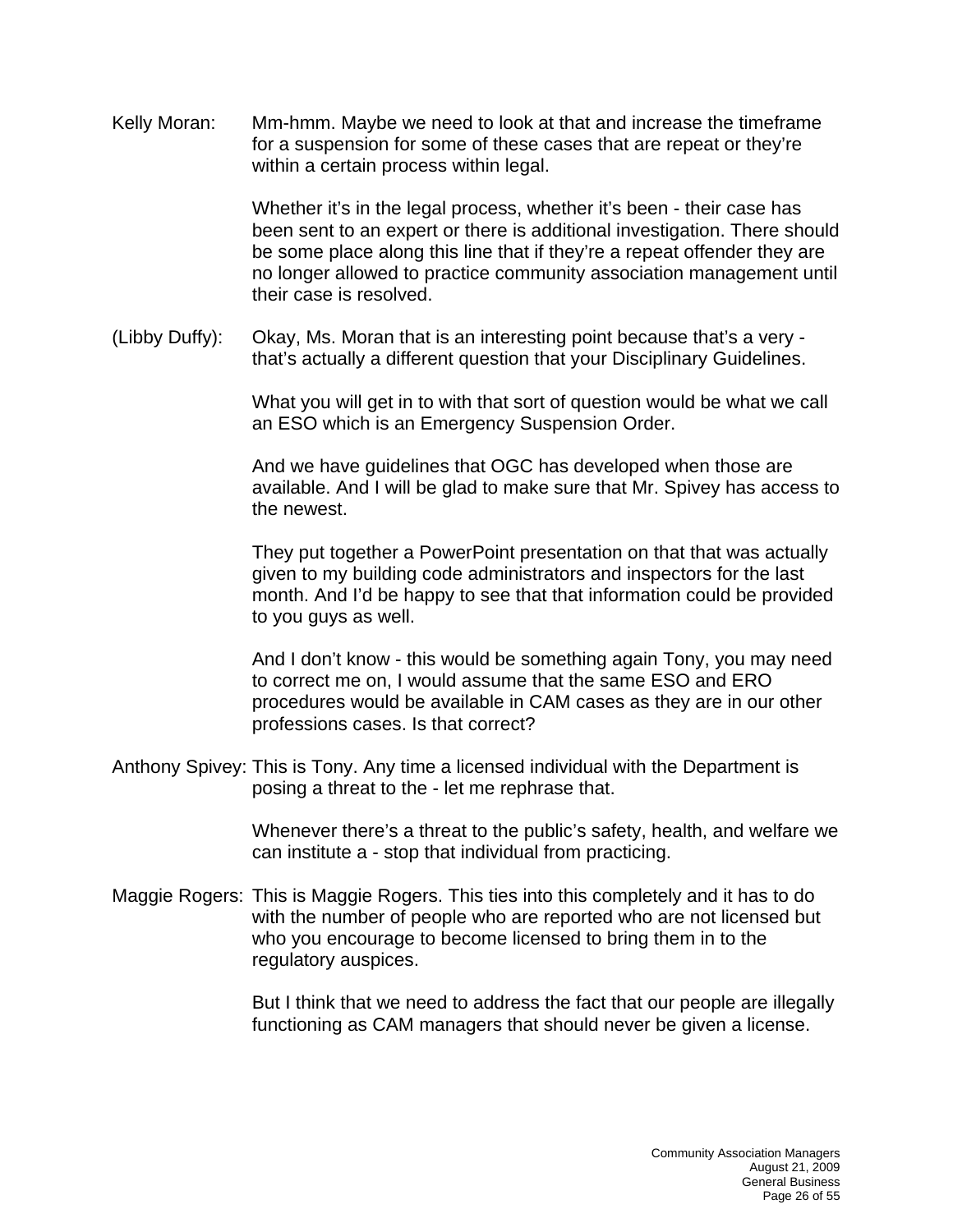Patricia Rogers: This is Patricia Rogers. I know that's not exactly on the agenda. I would agree with you in general terms Maggie but I think that there are some exceptions...

Maggie Rogers: Okay, I'll bow to you...

- Patricia Rogers: ...where somebody might find themselves caught in a situation. I've seen that occasionally. But I agree with you in general.
- Maggie Rogers: Okay, I'll bow to you because I know you have better experience in that area than I do.
- Kelly Moran: I agree with Patricia on that. There are special circumstances from time to time that may possibly warrant the issuance of a license.

This is Kelly Moran; I have one more question. Considering the fact that we have over 80 cases in Legal and there's a lot of - a very large timeframe between the date it's received in the Department and the date it's received in Legal, and I do understand that once a complaint is found to be valid and the licensee is notified that there is a complaint against their license, they have 20 days to respond.

And there are multiple timeframes in there - in that process. However some of them have been, you know, from October of '08, received in the Department and then it's not receive in Legal until August of '09, so that's just one example. But there are a few in there that have some very large gaps in timing.

Is there anything that we as a Council can do to assist the Department in moving these cases along or are there additional resources that the Department needs in order to bring these cases to a resolution?

- (Libby Duffy): Let me clarify your question Ms. Moran. You're asking about the gap in time between received in the Department and received in Legal; is that correct?
- Kelly Moran: Correct.
- (Libby Duffy): Okay. Just to give you a brief overview and again, Tony if I'm step outside my bounds I can talk about it in general as most professions.

The day received in the Department is the very first date that a complaint was made.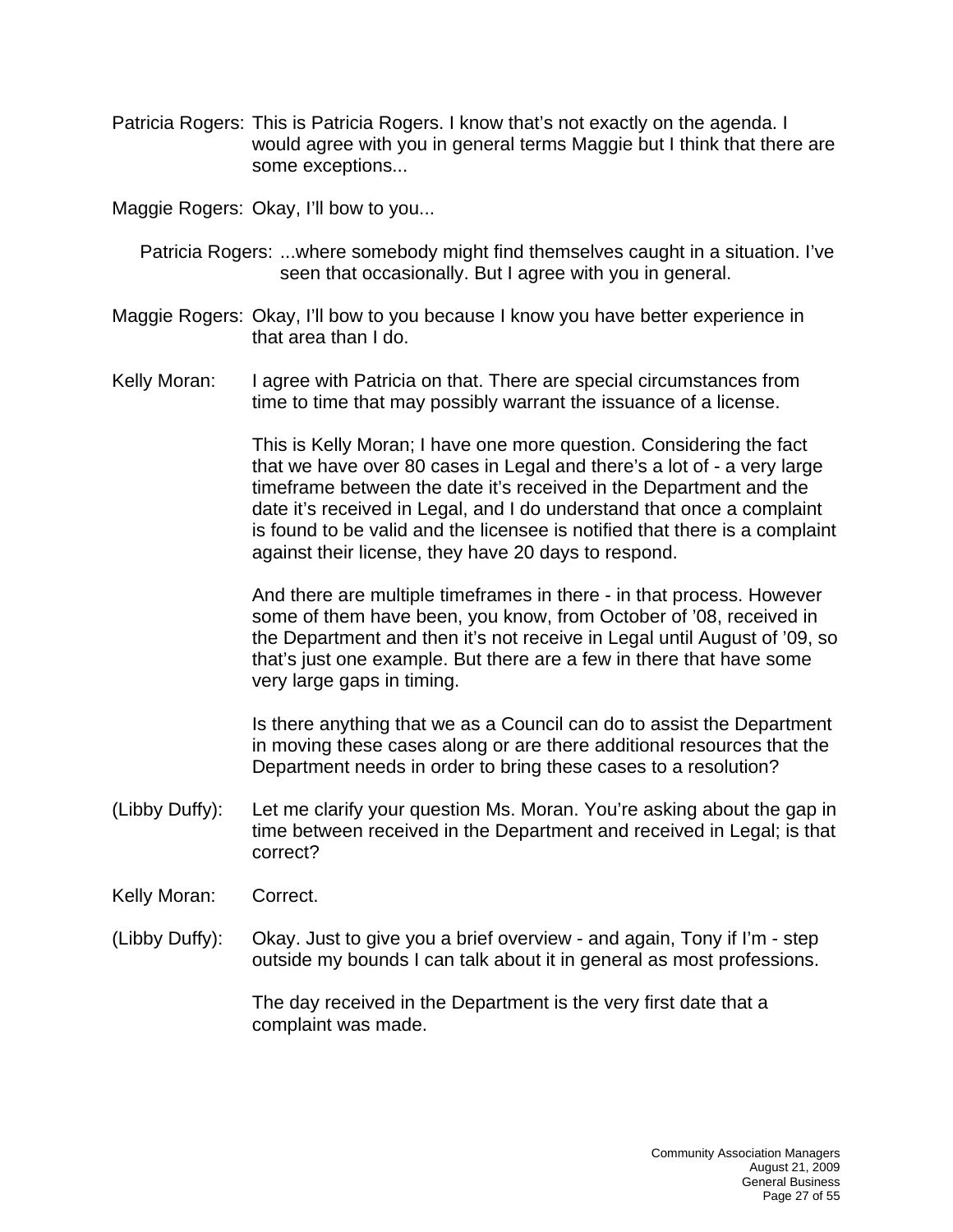And so the gap in time between that and the date received in Legal is the time in which the complaint is investigated. And so there could be as you said, you've got some timed responses back and forth.

It frequently depends on how long it takes to conduct interviews, there are in your cases as well as in another - a number of other professions, a great deal of sometimes paper to be gathered, copied; assembled records. And so all of that time it has to do with the amount of time the investigators have it.

As a general rule they've got 180 days to get it to Legal. Sometimes for particular reasons and in different professions it is different.

I know that with my building codes they have a special statutory provision so the investigators get it to me faster because I only have a certain amount of time to get it to probably cause.

So it can vary a little bit but as a general rule they've got a six months period in which to investigate it before it has to be turned over to Legal. And again, sometimes it does take longer depending on the individual being investigated.

And so that - I don't think there would be anything else that the Council could do to assist the Department in doing that because I would imagine that would be a very case-specific and workload-specific situation.

Does that answer your question?

Kelly Moran: Yes, thank you very much.

Terence Brennan: This is Terence Brennan. I bit ago somebody mentioned that we perhaps could do well to try to be vigilant since we are complaining periodically that enforcement isn't proceeding very well, just to do our part to try to make sure we know what we're talking about.

> Is there - are there in the processing of complaints are there any sorts of milepost documents that are issued as it goes say from the investigator to the Legal department and as it perhaps leaves the Legal department it goes on?

Are there - is there an efficient way that we could access the initial complaint and the early on the screening so that we can see what's happening? Because the list that we get lists the cases.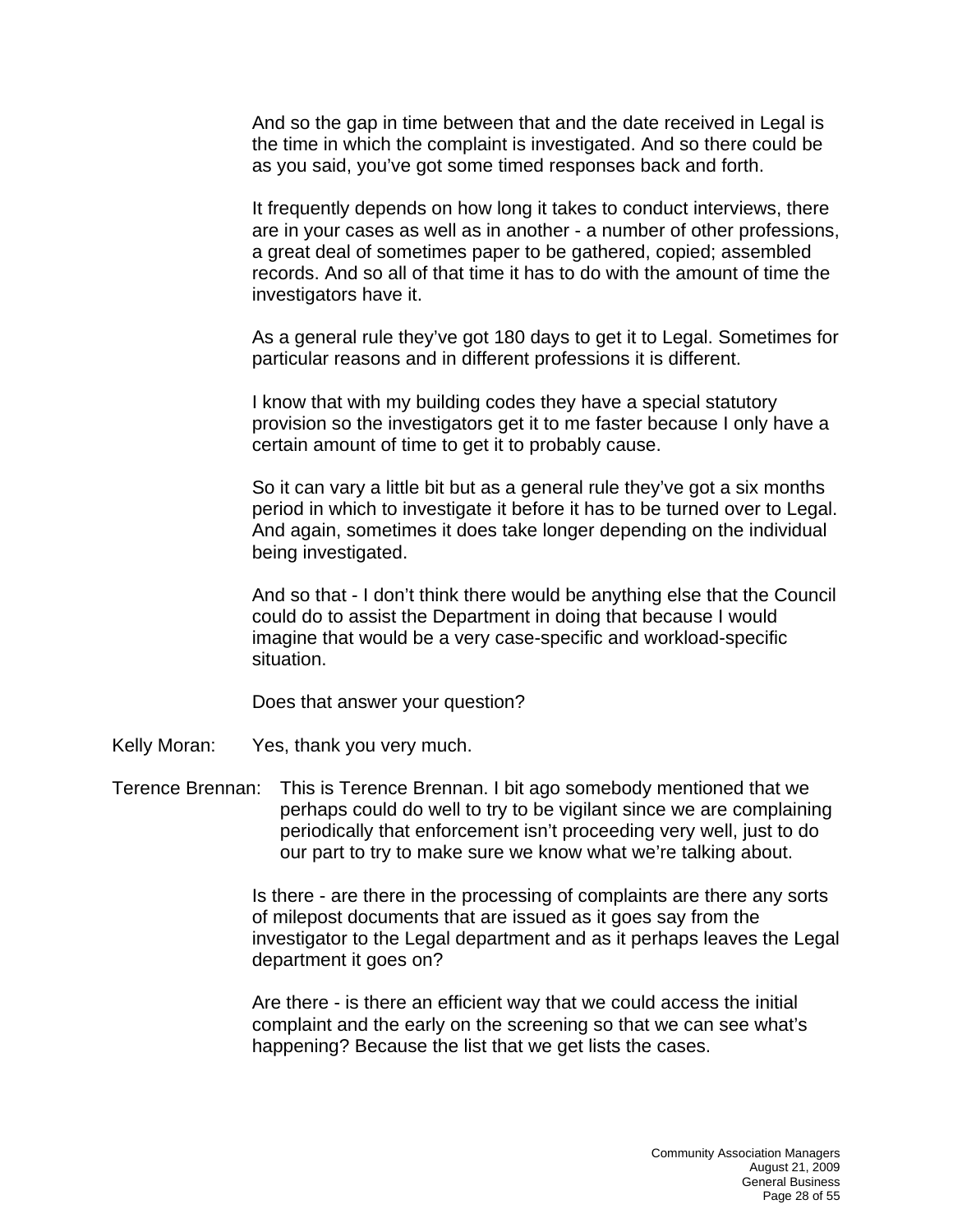It shows names, it shows the dates, and it shows where they are but it really doesn't say anything about the case and it would really be helpful at least for me.

It would be very helpful to be able to see what the cases are and what's happening - what somebody is complaining about.

That's just kind of a general question but if you have any suggestions on that and what documents we might look at without ending up with truckloads of papers, would we best do to be able to understand the cases actually are beyond just seeing names on the summary sheet?

(Libby Duffy): And I can answer hat question again in more of a general sense. These are the tracking reports. What you're given are the reports that are prepared for us as well.

> I don't - since I have not visited the external Web site -- in fact if I were to try to load our Web site in the office it automatically goes to our Intranet -- but my question - I'm not sure. I know that we have access to a computer screen -- and again Tony you may need to step in and help me here. I hate to keep putting you on the spot but I want to make sure I understand that I'm saying this correctly.

The information that's available to us within our internal computer system lists a brief summary of what the complaint is about.

And I have not visited our external Web site. Does that information concerning the complaint appear there if you search an individual's name?

Man: It's very summary.

#### **REGULATION REPORT**-Jerry Wilson

- Anthony Spivey: This is Anthony Spivey. Since we were anticipating all of this detailed discussion on this report, I've called (Jerry Wilson) in from our Regulation Department who can provide more detailed answers to some of these questions you're asking.
- (Jerry Wilson): Good morning everyone.
- (Libby Duffy): Good morning (Jerry).
- (Jerry Wilson): So how do we...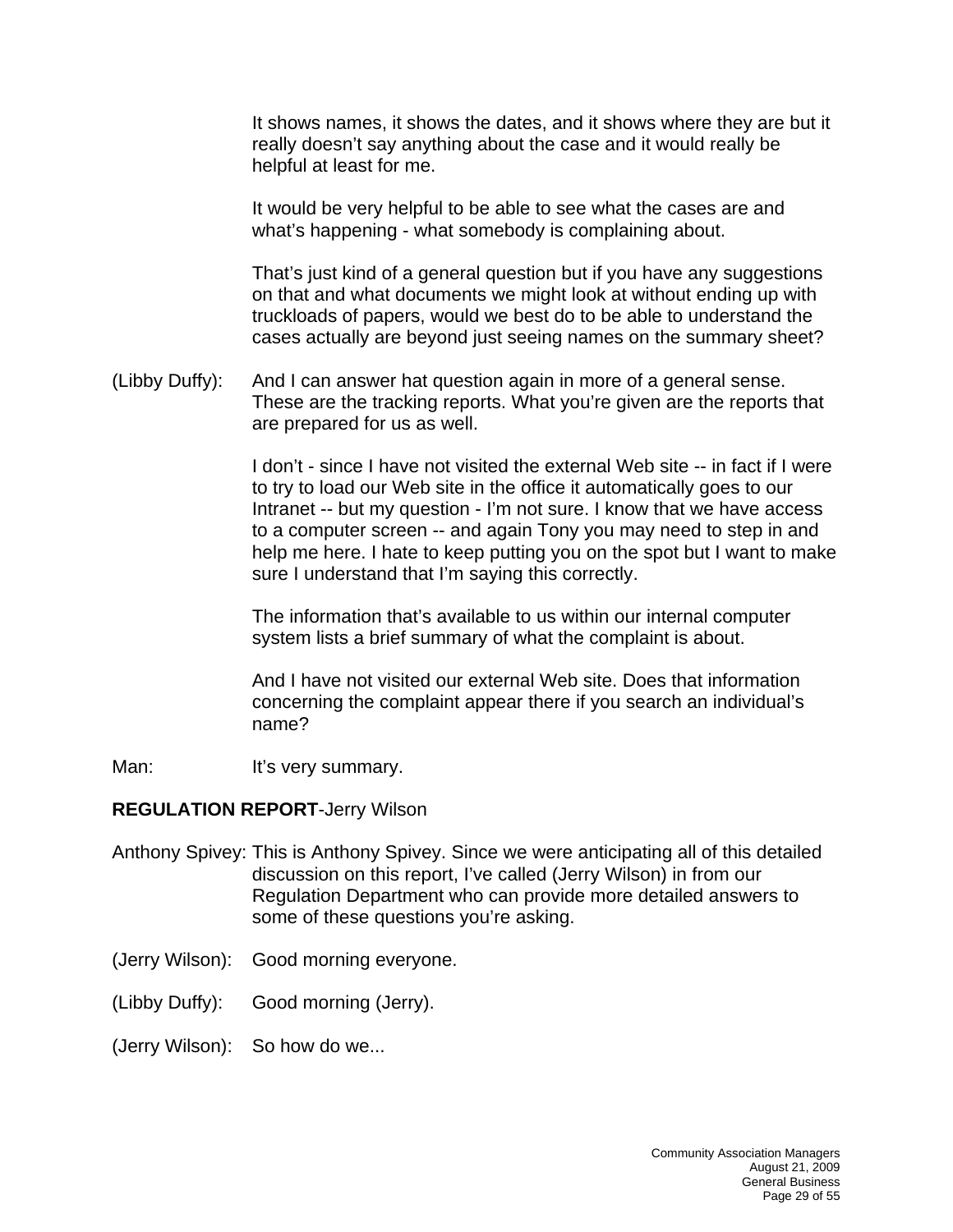Anthony Spivey: Could you restate that question? He just walked in right where you were finishing that.

Terence Brennan: The - was it the question as to what is on the Web site...

Anthony Spivey: Yes.

Terence Brennan: ...that you're requesting?

Anthony Spivey: Yes.

Terence Brennan: Do you want me to try to summarize that or do you want to...

Anthony Spivey: Sure, go ahead Mr. Brennan.

Terence Brennan: ...restate it? Okay, I think the question was does the Web site contain - what sort of information does the Web site itself contain relative to the information you may have on your computer screens in your office?

> I believe I know the answer to that but I'll leave it for somebody else to (unintelligible).

- (Jerry Wilson): Sure. The two systems speak to one another. So when we enter in a community association manager case in our database and we make it public per the statute which says any complaint or record is public information, so we make it public. And so that will cause it to be on the Web site.
- Terence Brennan: Mm-hmm. Now what I've seen on the Web site is strictly a list of or a line showing the license number, the CAM's name, a one-line summary of what the issue is and where it is in the process, but that's typically what's there.

But the actual complaint or the Department's evaluation of it by the investigator or whatever stage it's at, it's not there and it's not linked.

Would it be - in fact I would ask this; is it possible to link those documents because that would actually be a very useful tool for -- as the original question was -- for us to be vigilant. It would apply to the public as well so that they then could have some...

(Jerry Wilson): Well I guess we might...

Terence Brennan: ...way to judge?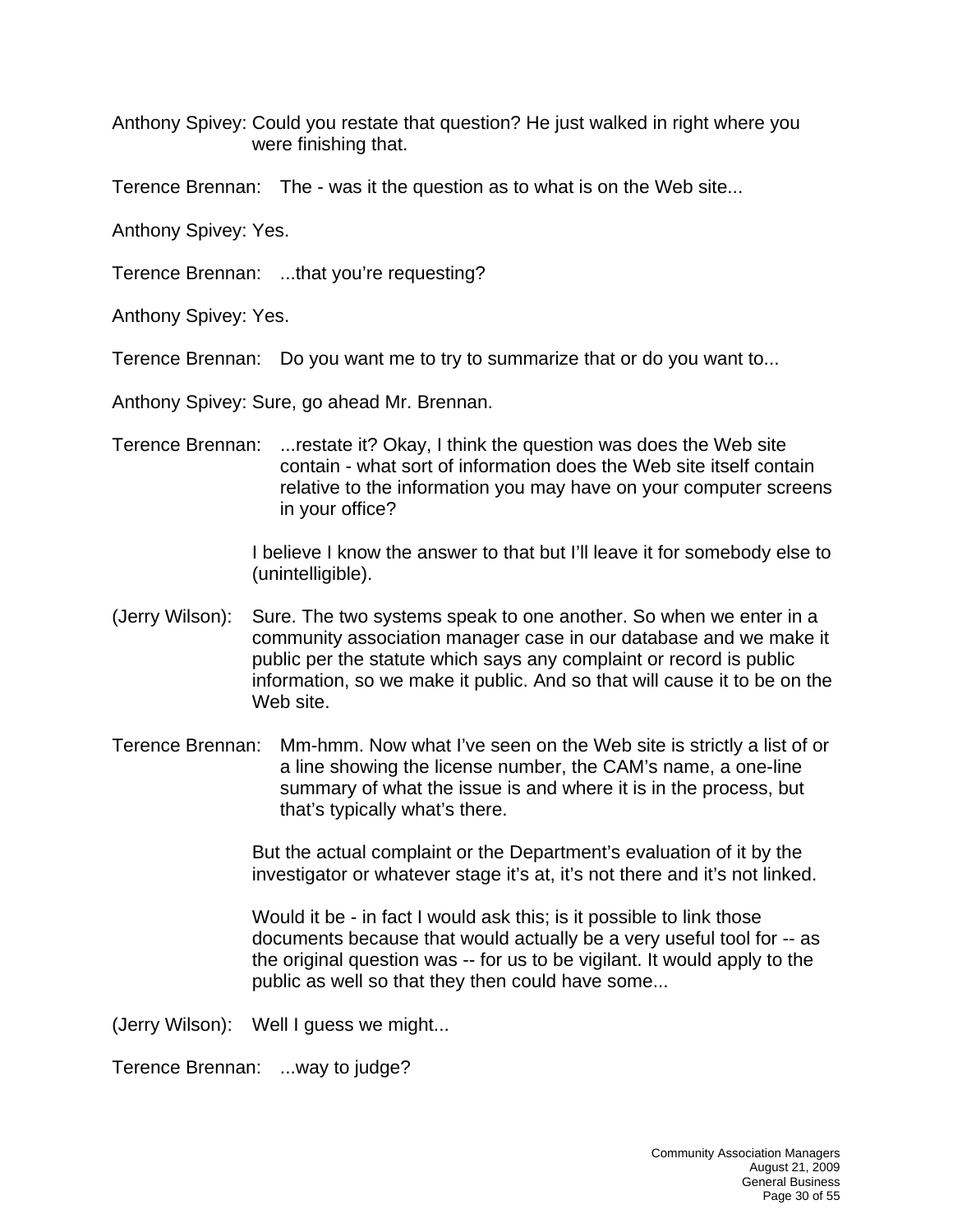(Jerry Wilson): Yes, we have an agency clerk and she is responsible for public records.

Terence Brennan: Mm-hmm.

(Jerry Wilson): And, you know, if someone wanted the actual documents - and they can be quite voluminous. I'm talking 500 to 1000 pages. You know, I would have the person contact the agency clerk and coordination, you know, with our office to get that information to whoever wants it.

> You know, putting the actual documents on the website, you know, I don't - it may be a technical question, it may be a legal question. We'll be - you know, we can certainly ask. But right now the agency clerk handles public records requests.

Terence Brennan: I understand that. What about a subset of the documents? For example, the initial complaint form, which I believe is retyped into a database so that it appears in a standardized - a standardized manner and usually only a few pages long and states the complainant's whatever the complainant's problem is.

> And usually from what I've seen the investigator then produces a short report, usually less than a page, that then goes on to the - to Tallahassee from wherever the complaint originated.

> If there maybe - yes, there maybe reams of supporting documents or maybe not but those summary documents I think would be helpful to understand what cases were about as opposed to just sort of guessing and complaining.

- ((Crosstalk))
- Terence Brennan: Is there a way that that database information could be linked as opposed to having to go to the - to the agency clerk and doing public records process which is pretty tedious?
- (Jerry Wilson): And, you know, I'm not prepared to answer the question. I'm prepared to discuss it, you know, with Mr. Vaccaro, Mr. Spivey, our legal team and get you that answer but, you know, I understand the question.

Terence Brennan: Okay.

((Crosstalk))

Terence Brennan: Well thank you. That was - that - I was just looking for a way for us to be vigilant as it was put earlier by one of the other members.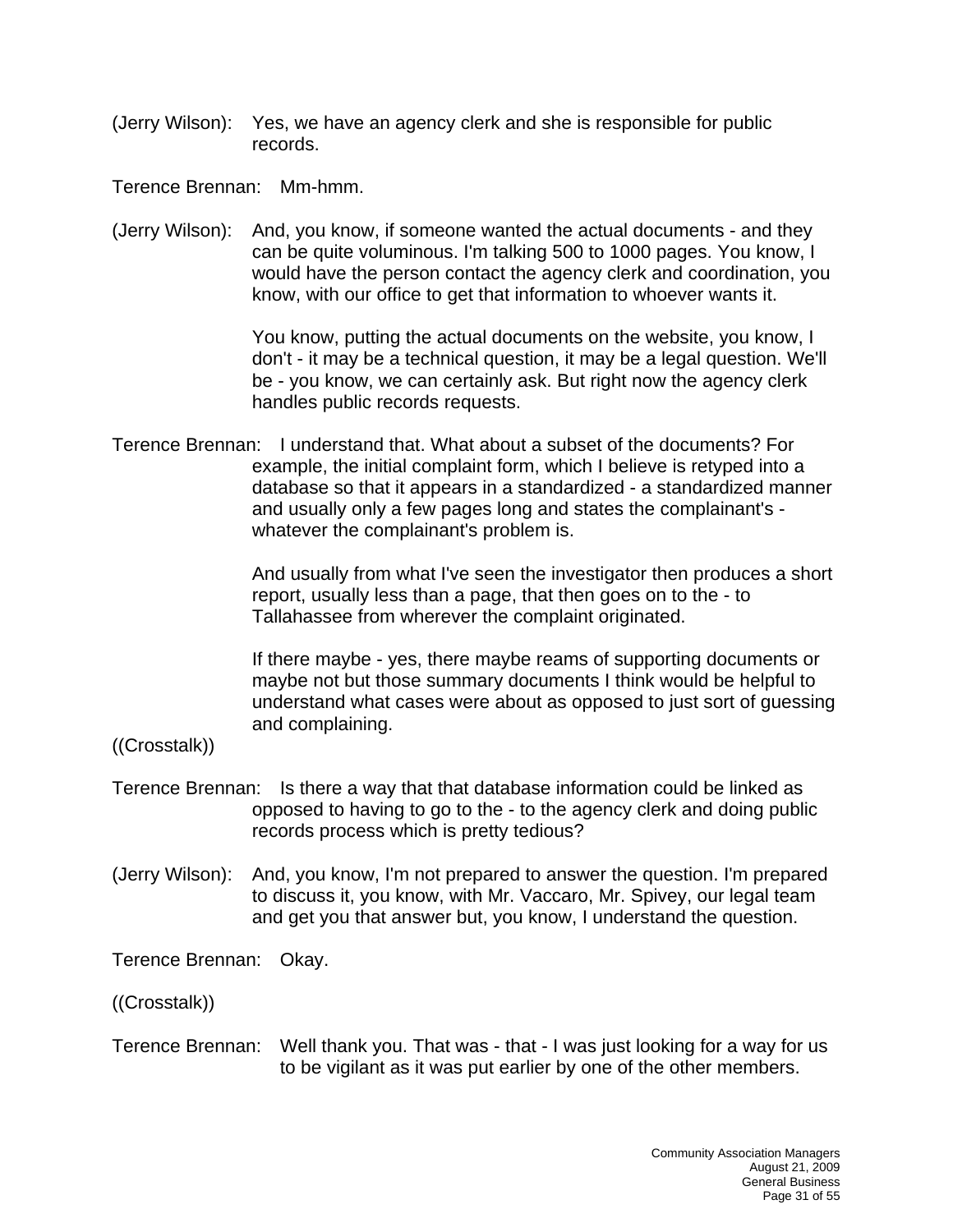(Jerry Wilson): Okay. Are there any other questions I can answer while I'm here?

((Crosstalk))

Woman: (Jerry), thank you very much.

Woman: The only thing that I would make sure that my answer to a question before you entered the room was about the gap in time between the time that the cases were received in the department or received in legal. And I simply explained that it is very case (based) as far as how long it takes to put one together and like you said some of the paper was very voluminous and depends on getting your witness statements.

> And my answer to that was it was more less that it was just very case specific in how long it takes to do the investigation. I wanted to make sure that that was - that is a correct answer.

(Jerry Wilson): Yes. That's a correct answer.

Woman: Thank you.

- (Jerry Wilson): And, you know, were are, you know, it is our goal to get all our cases done expeditiously and I'm looking at, you know, all of our cases...
- Woman: Yeah. About an hour
- ((Crosstalk))
- (Jerry Wilson): ...it's a goal (of) our vision.

Woman: (Bye).

(Jerry Wilson): Thank you.

Chris Brown: Thank you. All right. Moving on the Executive Director, Tony Spivey.

## **EXECUTIVE DIRECTOR**-Tony Spivey

Anthony Spivey: Okay, thank you (Chris). If you look on page starting on Page, 16 your financial reports, and notice your Page 17; when we sent the agenda out for some reason it didn't insert and this is your operating account which shows the period ending March 31, 2009 and the ending balance for your account and that particular account is \$906,576. And if you all have any questions on that account, we can discuss that at this time.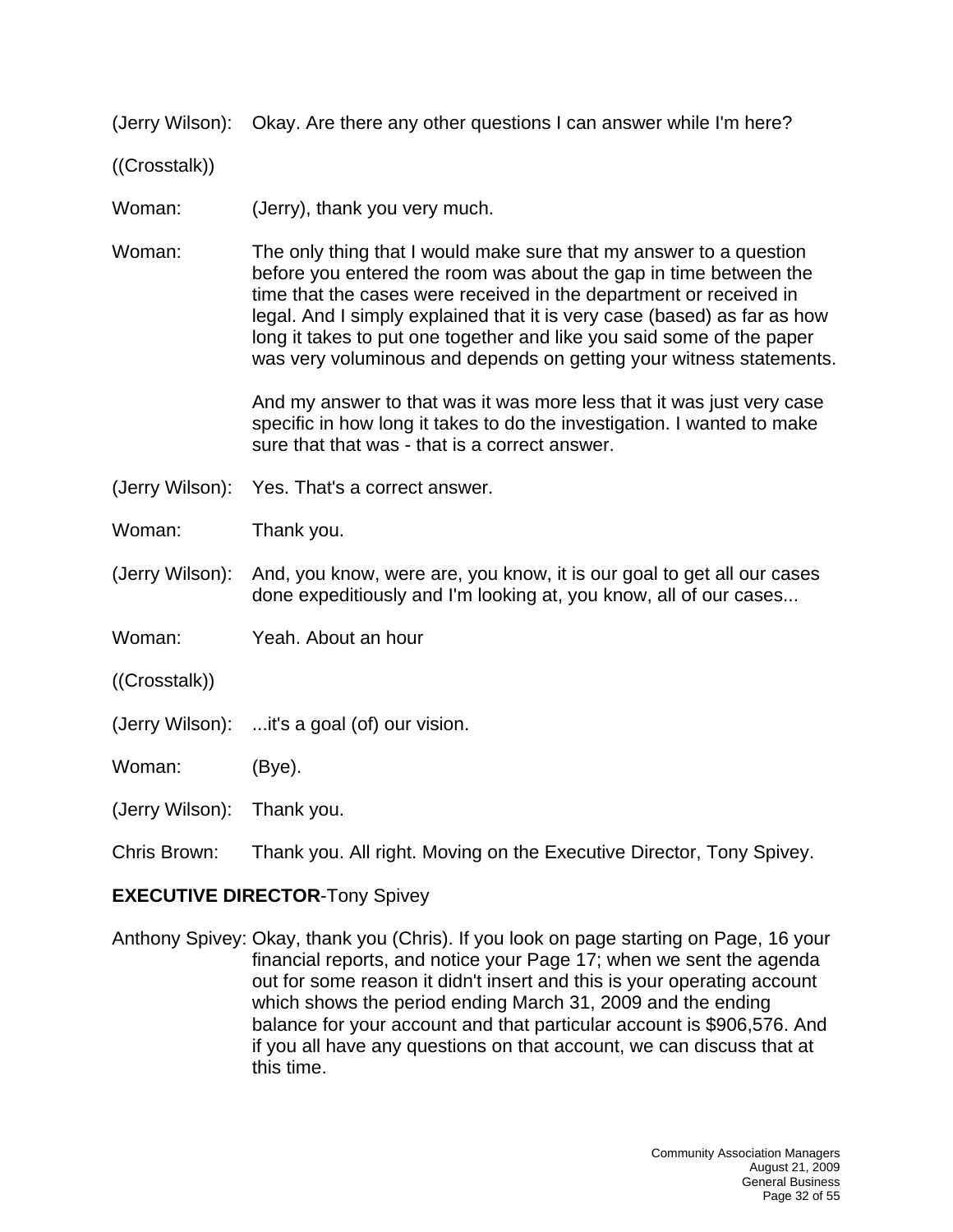Patricia Rogers: Mr. Chair, this is Patricia.

Chris Brown: Yes.

Patricia Rogers: Tony could you just email us a copy of it so we have it for our records.

Anthony Spivey: Yes. That was my intention.

Patricia Rogers: Okay.

- Anthony Spivey: All right. And moving to your unlicensed activity account starting on Page 20. And the actual figures on Page 21 the ending balance for that period March 31, 2009 is \$91,879. If there are no questions on those accounts that ends my report.
- Chris Brown: Okay. Thank you. Tony, were you or someone else going to cover the information, the department email?
- Anthony Spivey: Yes. I can go through them as we go through these items we can discuss with the individuals that brought those up.

((Crosstalk))

Chris Brown: Okay. Very good. Thank you.

## **CAM COUNCIL REPORT**

Anthony Spivey: Okay. Starting on Page 24, there was a request to - from the Council to give brief summary about public information and (see) what the costs are to do a public information brochure. And as you'll see on Page 24, I received a email response from our communications office and it shows the information that approximately a thousand copies cost almost \$500. And that brochure is in the size of 8-1/2 by 11 sheet folded in half with the information that will be put on it.

Patricia Rogers: This is Patricia. Are these glossies?

Anthony Spivey: Yes they are.

Patricia Rogers: Okay, because that would explain the cost.

Anthony Spivey: Yes. Any other questions on that item?

Kelly Moran: This is Kelly Moran. I'd like to make a motion for the Council to appropriate funds for our public information brochure at a minimum production of 10,000 brochures.

Chris Brown: Very good. Do we have a second?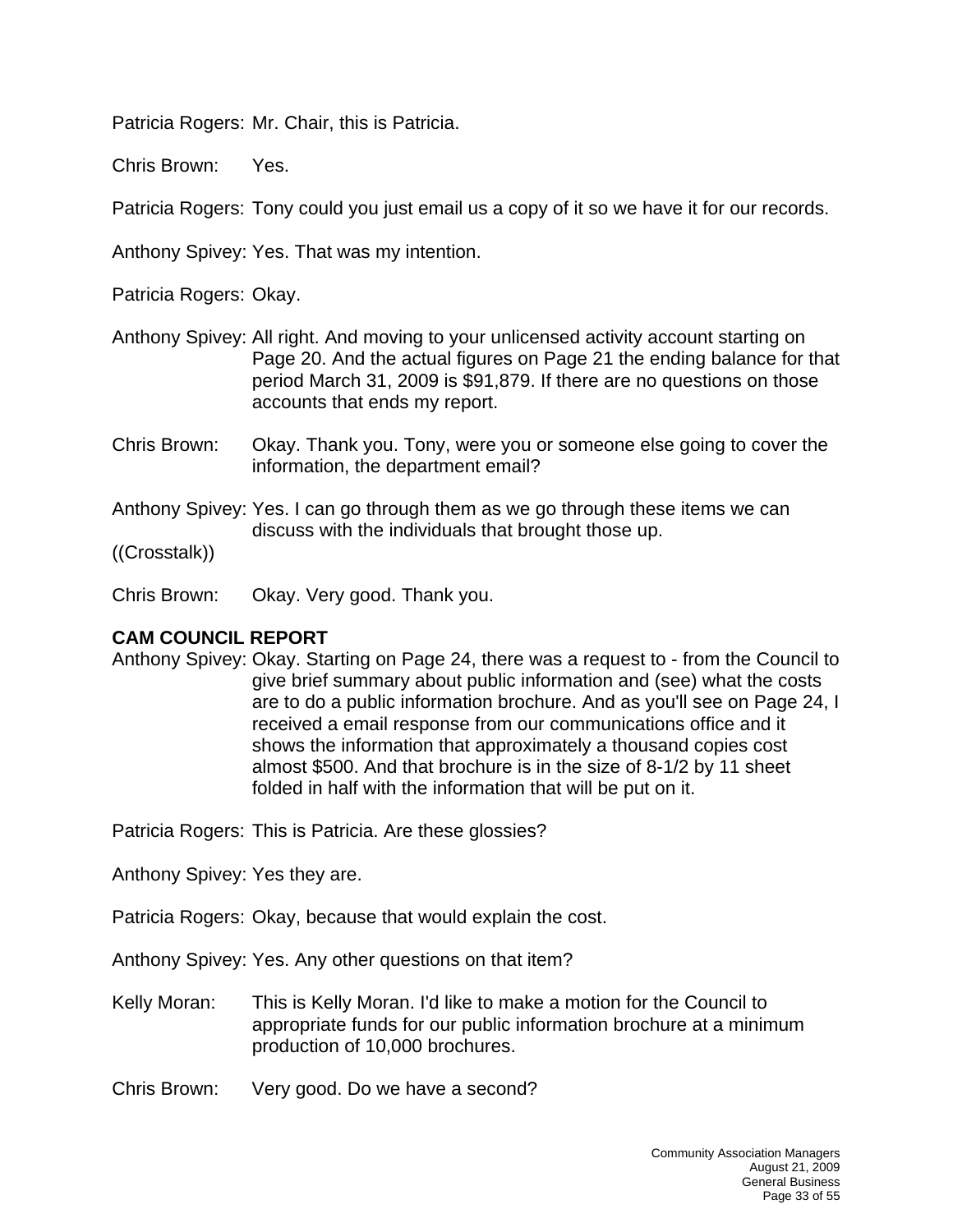- Patricia Rogers: This is Patricia. I'll second it for sake of discussion. I don't know that I'm ready to move forward with that but I'll second it for the sake of discussion.
- Chris Brown: Okay.
- Terence Brennan: Yes this is Terence Brennan. Have we previously discussed what the content of these would be? Or in specific terms or general terms or...
- Kelly Moran: No. At our last meeting we, if you look at Page 5 of your July 31 minutes, it had indicated that under the public information program that the Council should start developing a public education program, either a brochure or CD, to help educate the public on the role of the (CAM), the firm, and the state of Florida. And I had volunteered...

Terence Brennan: Yes.

Kelly Moran: ...to check with staff regarding cost estimates. And would also work with staff to develop the brochure. And I would like to do that and bring it back to the Council for a draft of the brochure so that the Council may approve it before it goes into of course final print.

> However I'd like to see the Council go ahead and appropriate funds so that we can get this project off the road or off the ground. And at 10,000 brochures it would be about \$5000 and would be well within our budget guidelines.

- Patricia Rogers: This is Patricia. I think that I'd like to see the content before I approved appropriation.
- Terence Brennan: Would this be this is Terence Brennan. Would it be possible for you to develop this? I realize you would want to go through a full development and then find that the Council didn't want to do it and waste your time. But could you develop it in kind of an outline aspect so that it kind of goes half way there?
- Kelly Moran: I'd be happy to put together some thoughts on the and do a mock up brochure.

Terence Brennan: Yeah. I'd...

((Crosstalk))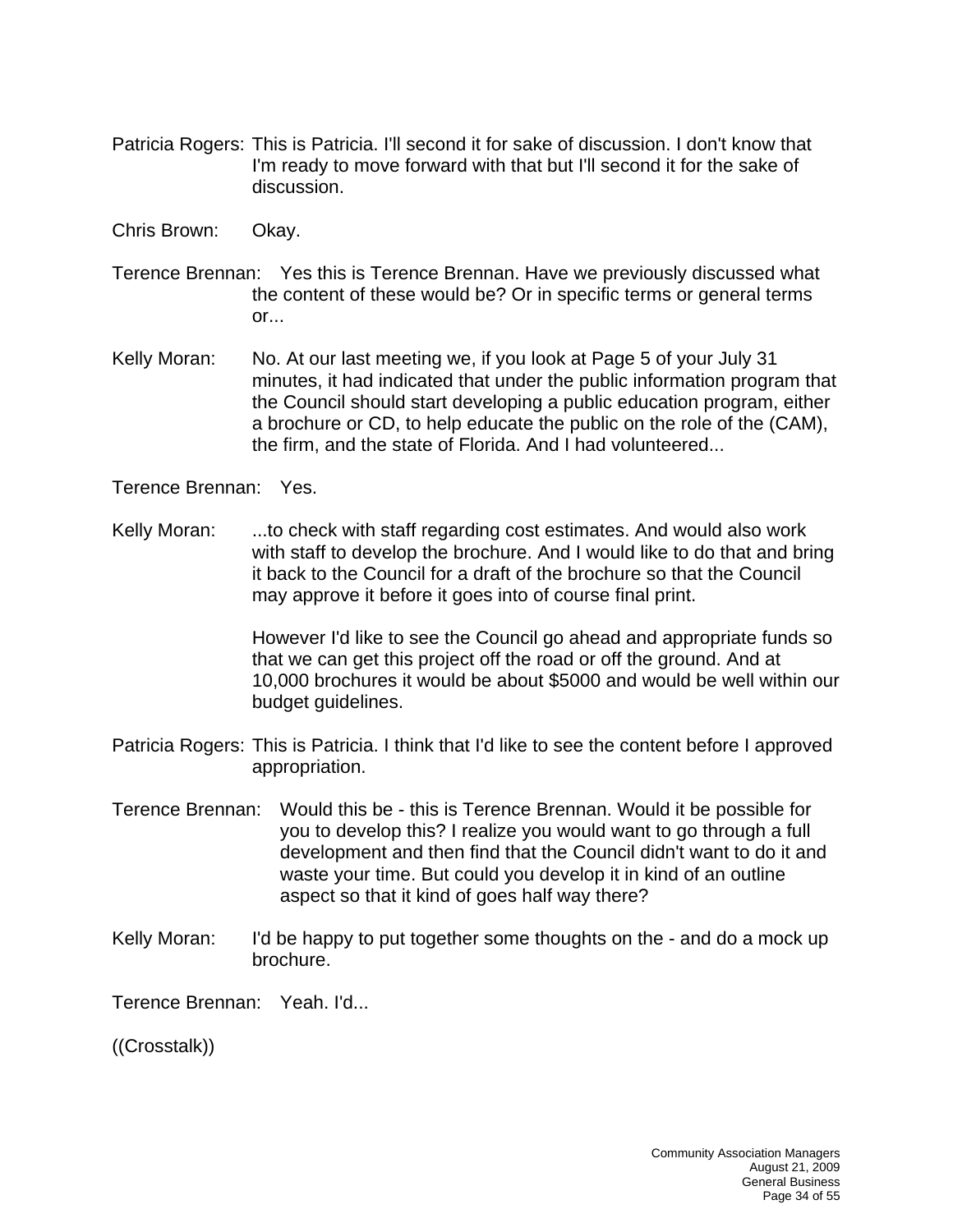Kelly Moran: Is the Council in agreement that a public education program is needed?

Patricia Rogers: I think - this is Patricia, I think we previously voted that we thought one was.

- Kelly Moran: Correct.
- Terence Brennan: Right.
- Kelly Moran: Yes.
- Terence Brennan: Yeah.
- Maggie Rogers: This is Maggie Rogers. But I think it's very vague about what direction we're going to go in and I think that we need to see some mock-ups and Kelly if you said you do that (it'd) be great.
- Kelly Moran: Yeah.

Maggie Rogers: Is that you that said that?

- Kelly Moran: Yes. That's correct Maggie. However I would like the Council to be very cognizant of the fact that the work can't be done on this project unless the Council appropriates funds for it. I will be happy to spend my time to do - to get a quick little draft together but I don't want this project to go any further unless the Council sets aside funds for it.
- Maggie Rogers: Well that's I can (understand). Maggie again, I think that we don't want to be - we want to be prudent and know that what we're voting on is a direction that we want to go in. It's just too vague at this point to give funds for something that we don't even really know what we're doing except for a general idea. So if you could do that that would be really helpful.
- Terence Brennan: Yeah. I wouldn't I wouldn't have a problem with the amount of money. That's just...

Maggie Rogers: We want to know what we're doing.

Kelly Moran: Okay. Let's make sure that this gets on the next agenda for discussion and you will have a draft of the brochure in your package that I'll make sure that Tony gets.

((Crosstalk))

Maggie Rogers: And can you see that it's emailed to each person (too)?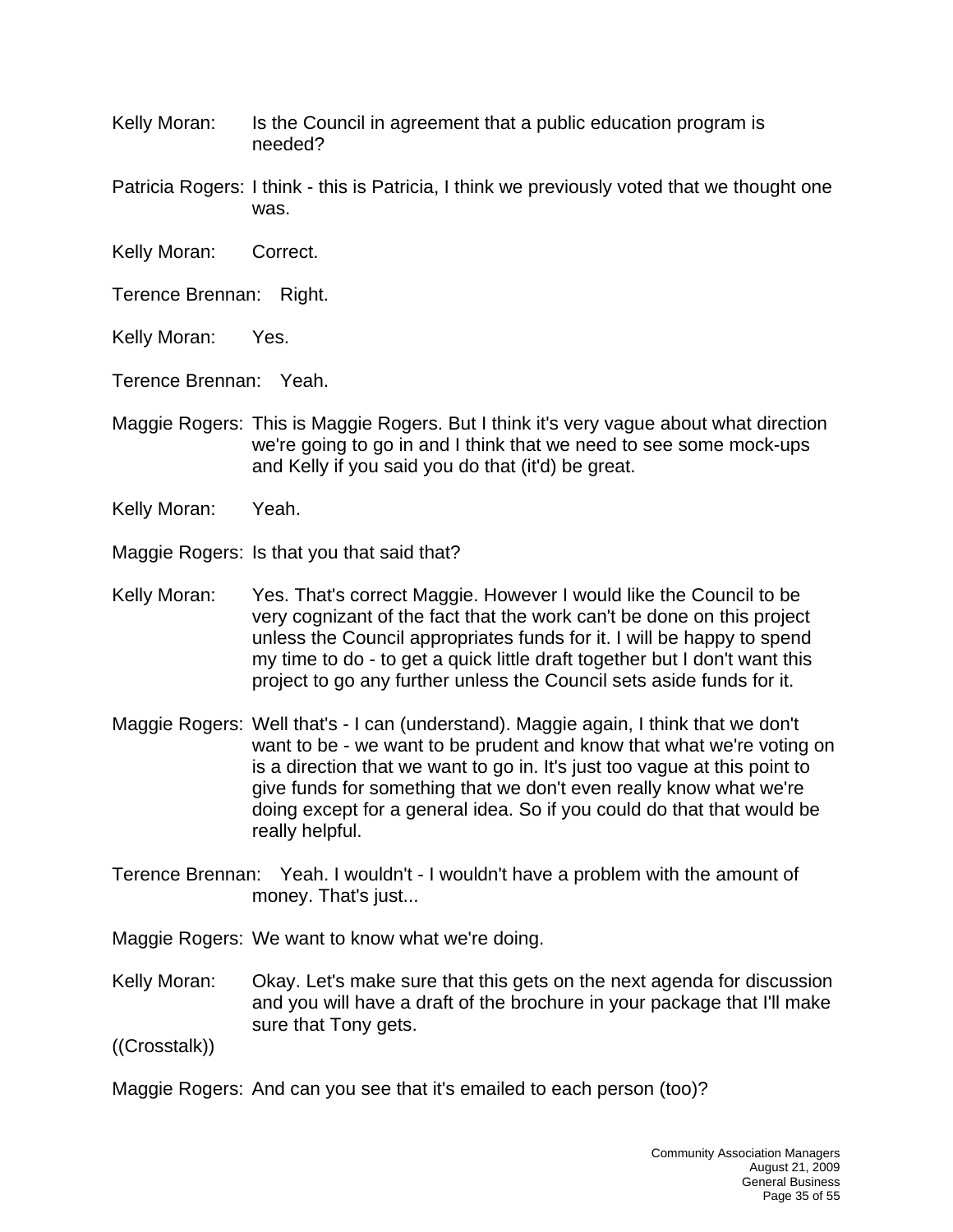| Kelly Moran:                                                                          | I don't know that                                                                                                                                                                                                                                               |  |  |
|---------------------------------------------------------------------------------------|-----------------------------------------------------------------------------------------------------------------------------------------------------------------------------------------------------------------------------------------------------------------|--|--|
| Tim Dennis:                                                                           | I don't - I don't - if it's going to be emailed it needs to be emailed from<br>staff.                                                                                                                                                                           |  |  |
| Kelly Moran:                                                                          | Yes.                                                                                                                                                                                                                                                            |  |  |
| Tim Dennis:                                                                           | I don't think that a Council member should be individually emailing<br>each other.                                                                                                                                                                              |  |  |
| Kelly Moran:                                                                          | Yes. And that would be a violation of                                                                                                                                                                                                                           |  |  |
| ((Crosstalk))                                                                         |                                                                                                                                                                                                                                                                 |  |  |
| Tim Dennis:                                                                           | the Sunshine Law issue there. This is Tim Dennis.                                                                                                                                                                                                               |  |  |
|                                                                                       | Maggie Rogers: I'm not asking for the board members or the Council members to do<br>that. I'm asking when she sends it to staff, which she said she was<br>going to do, I'm asking that it be emailed to us. In fact I'm asking<br>everything be emailed to us. |  |  |
|                                                                                       | Anthony Spivey: Anthony Spivey. I need you all to state your name before you speak.                                                                                                                                                                             |  |  |
| Maggie Rogers: I did.                                                                 |                                                                                                                                                                                                                                                                 |  |  |
| Chris Brown:                                                                          | Tony, this is (Chris). Are you square on what you're going to put on the<br>next agenda?                                                                                                                                                                        |  |  |
| Anthony Spivey: Yes.                                                                  |                                                                                                                                                                                                                                                                 |  |  |
| Chris Brown:                                                                          | For this matter? Good Okay.                                                                                                                                                                                                                                     |  |  |
| Steve Czonstka: This is (Steve). Do we have to table this motion to the next meeting? |                                                                                                                                                                                                                                                                 |  |  |
|                                                                                       | Patricia Rogers: I'll move to table. This is Patricia.                                                                                                                                                                                                          |  |  |
| Kelly Moran:                                                                          | I believe we have a motion on the floor. I'll withdraw my motion.                                                                                                                                                                                               |  |  |
|                                                                                       | Patricia Rogers: A motion was seconded. It can't be withdrawn. I think it just has to be<br>tabled.                                                                                                                                                             |  |  |
| Woman:                                                                                | (Unintelligible).                                                                                                                                                                                                                                               |  |  |
| Man:                                                                                  | (Moving on). Should I call you in a little bit?                                                                                                                                                                                                                 |  |  |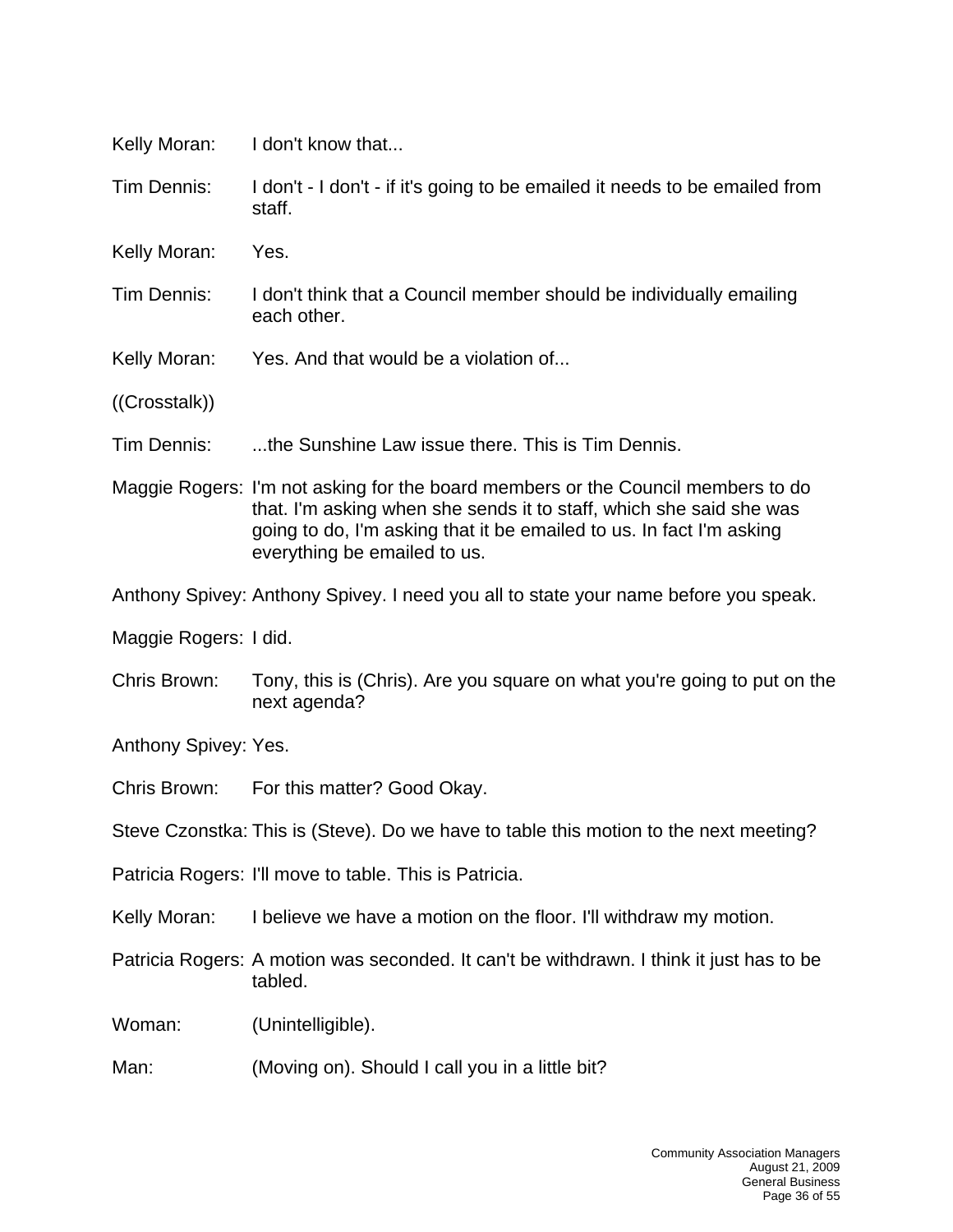Terence Brennan: Well that's probably okay because if we like the product we probably - we probably...

Patricia Rogers: (Vote to do it).

Terence Brennan: ...probably approve - just do it. Yeah.

Chris Brown: Do we have a second to table?

Anthony Spivey: This is Anthony Spivey again. We already had a motion in and a second so we need to finalize that.

Chris Brown: I thought you had to finalize it and then if it fails then you could entertain a new motion.

Patricia Rogers: No you can have a motion to table. This is Patricia.

Chris Brown: That's what it was. Yeah.

Patricia Rogers: There was no second yet.

Anthony Spivey: No. Your motion was to - the motion was to appropriate the funds and Patricia Rogers seconded.

Patricia Rogers: And now I'm making a motion to table that motion to...

Maggie Rogers: Maggie Rogers. I second the motion to table the motion.

Chris Brown: I don't know if we're doing this correctly but I don't know that...

Anthony Spivey: Well you not...

((Crosstalk))

Chris Brown: ...we bring it up at the next. (In) favor of the motion to table say Aye.

((Crosstalk))

Chris Brown: Oppose same sign. All right. The matter's tabled. Thank you. Go on Tony.

## **BRIEF SUMMARY OF WHAT CONDO TIME SHRES ANDMOBILE HOME DO**

Anthony Spivey: Okay. Item Number 2, brief summary of what condo, time shares and mobile homes do and I think this was our - excuse me, I think this was discussed earlier and apparently this is not what was asked from what I heard earlier if I'm correct.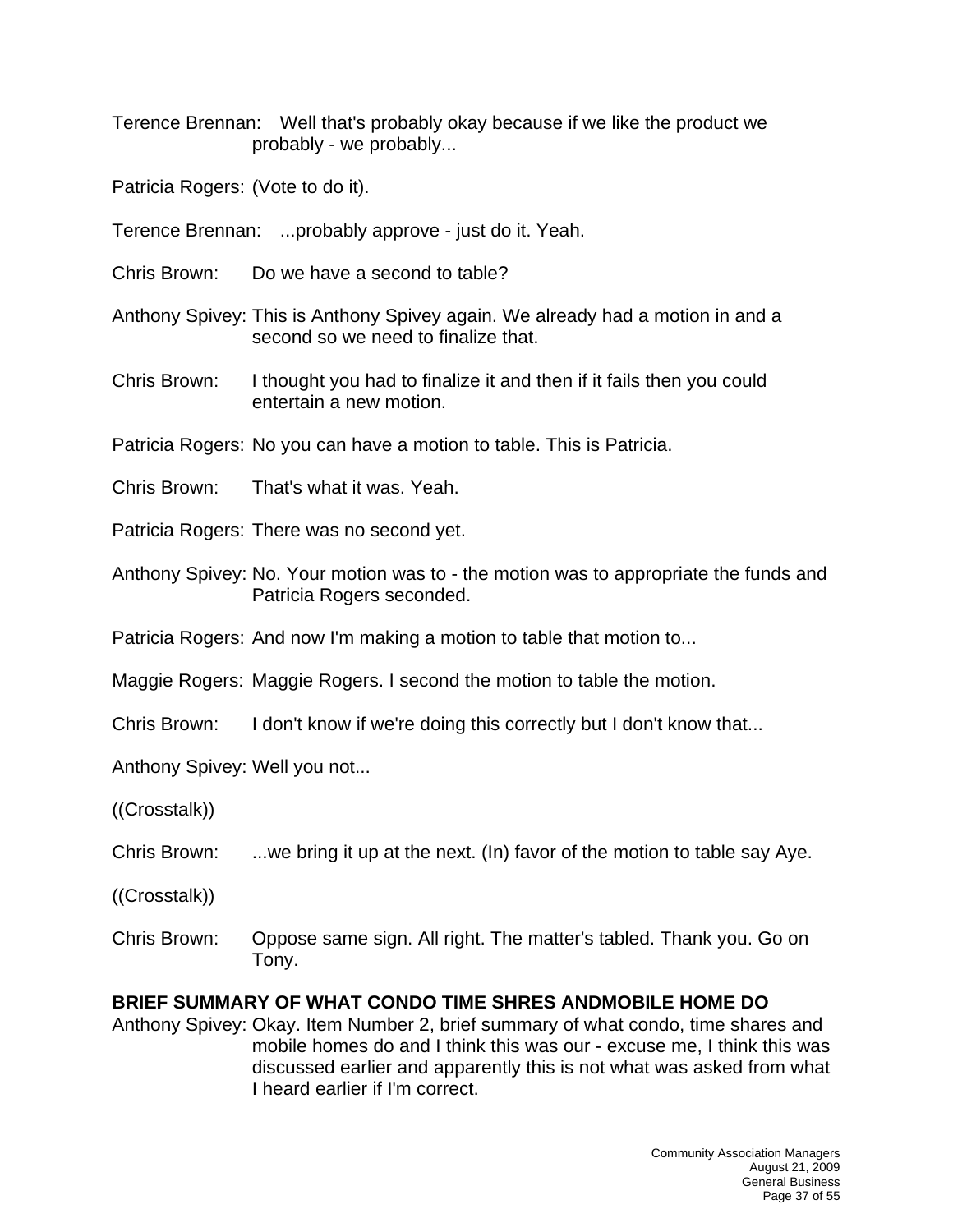Patricia Rogers: Yes. This is Patricia. Basically I think that it would be helpful if we had an old review from the division of Florida condominiums, time shares and mobile homes of what a condominium - what the condominium laws are, what the HOA laws are, what the other, you know, what coop laws are and so on. Not like a long session because I know it goes on forever but just a sense so that we understand how complicated the how complicated the rules are that our individual owners must follow.

> I think that by doing that - I mean our individual managers must follow. I think by doing that...

Terence Brennan: Hello?

Kelly Moran: Hello?

Terence Brennan: Well (Terrance Brennan's) still here but somebody disappeared.

Man: Okay.

Kelly Moran: Was that Patricia that dropped off?

Anthony Spivey: I think Patricia dropped off.

Chris Brown: I guess it was Patricia that dropped off.

Maggie Rogers: Yeah. Maggie Rogers here.

Kelly Moran: This is Kelly Moran. And when Patricia gets back on she can - she can probably elaborate a little bit more on it. But correct me if I'm wrong, the division of condominiums, time shares and mobile homes regulate those entities. They don't regulate the community association managers. So therefore...

Anthony Spivey: That's correct.

Chris Brown: That's correct.

Kelly Moran: ...associations that have complaints against the condo, the time share entity or the mobile home entity, actually the home owner should go to that division and file their complaints against their association or their boards of directors. So the (DBPR) is the entity that ends in us so the entities that regulate community associations managers because that is a profession.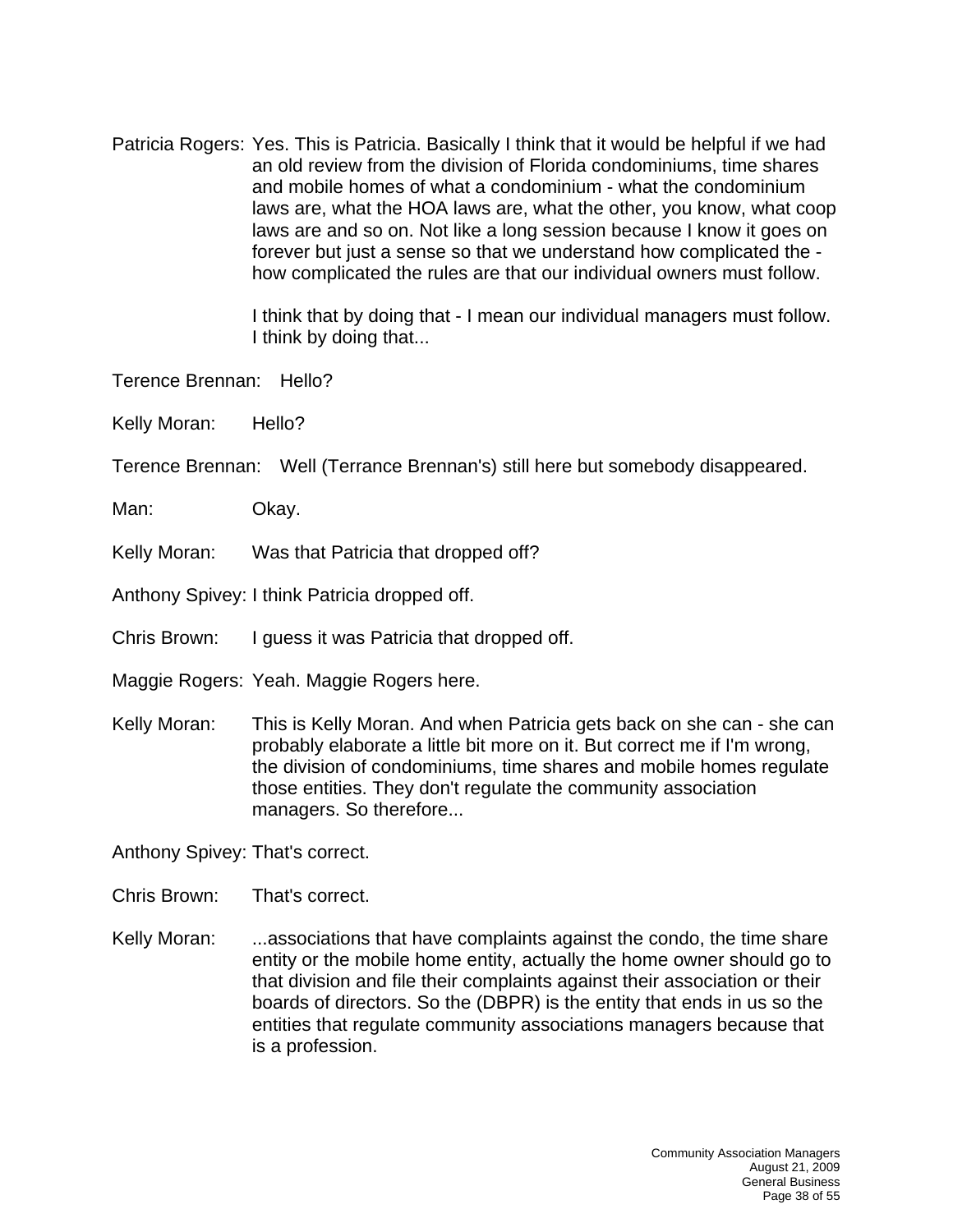And when Patricia gets back on, I'm not sure if she was asking whether the Council wanted a copy of all laws relative to 718 for condominiums, time shares, mobile homes 719, 720, 721. Is that the way the Council understood it?

- Maggie Rogers: I think we have to wait until she gets back so she can she can define this herself.
- Tim Dennis: This is Tim Dennis. Just from the Council's notes...

Patricia Rogers: Yes, this is Patricia, I apologize my cell - my phone battery went dead.

- Chris Brown: Okay. We were hanging we were just waiting for you Patricia.
- ((Crosstalk))
- Patricia Rogers: Okay. It suddenly went dead. What I what I was saying is I think that it would help us as a Council if we had a better concept of how difficult some of the laws are. I think that sometimes people - that sometimes we don't really understand what our - what the managers need to know and therefore it is difficult for us to properly regulate. Does that make sense?
- Kelly Moran: Patricia, this is Kelly Moran. Are you do you want all the Council members to receive a copy of 718, 719, 720, et cetera so that they can see what the laws are that regulate each one of the various entities?
- Patricia Rogers: Well that may be helpful but I think that more we need like maybe a half an hour overview on each of the - each of them just to get a sense of how different they are.
- Terence Brennan: Were you are you thinking of an overview presentation like a verbal presentation?

Patricia Rogers: Yes.

Terence Brennan: Is that...

Patricia Rogers: Yes. I was thinking of like a, educational program...

- Kelly Moran: You would need you would need an attorney to present that to us, correct, because we would be reviewing statutes?
- Patricia Rogers: Do attorneys provide education? I mean I think the department could do it. Certainly someone like (Mr. Cochran) is well qualified to be able to give us an overview.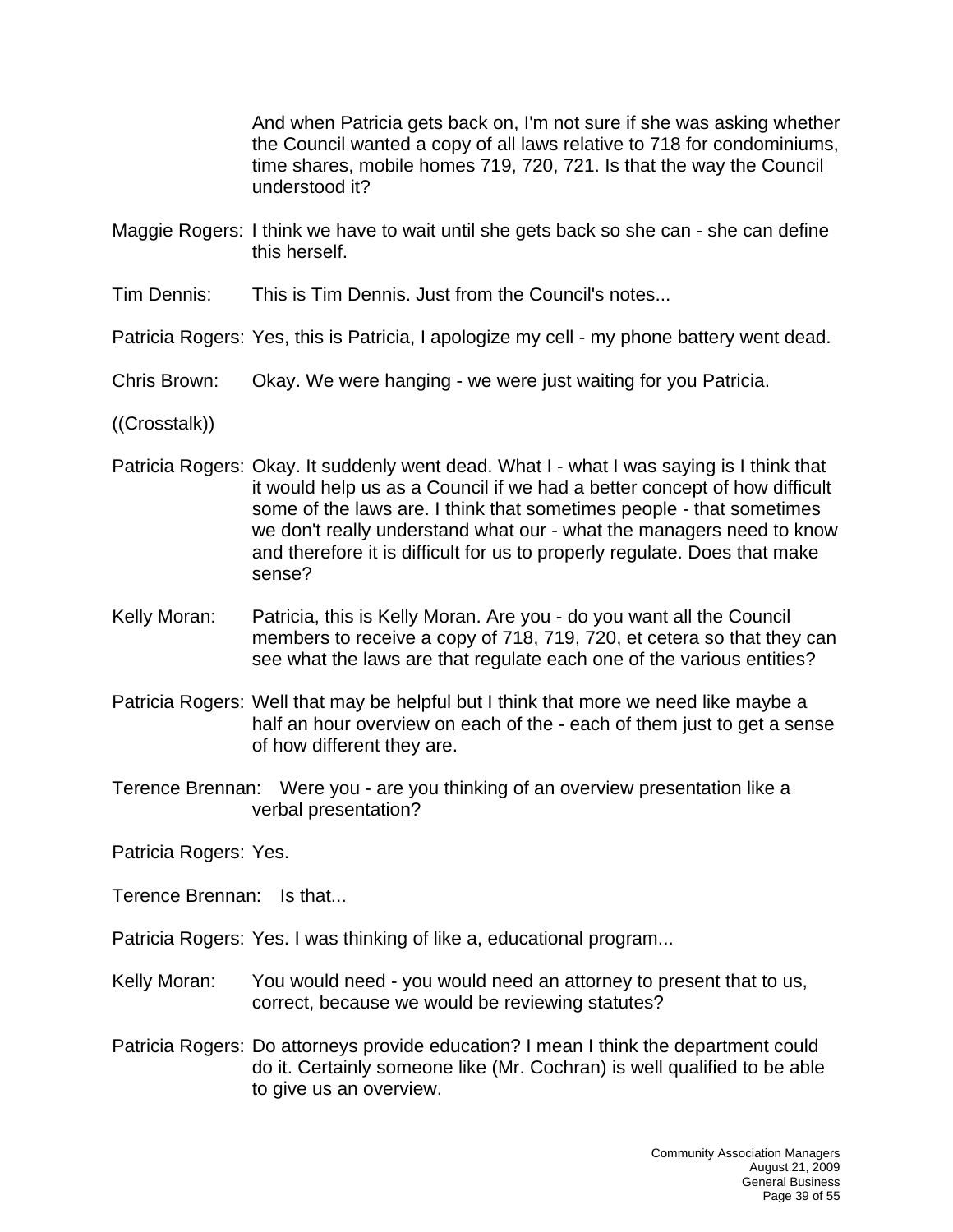- Maggie Rogers: This is Maggie Rogers. That program that Tony did last year was really great. So something like that can be done.
- Patricia Rogers: Yeah. Tony you did a great job of our introduction program. Something like that only about community associations.
- Anthony Spivey: This is Tony Spivey. (Chris), would you consider approving appointing maybe a committee member to work with on those to get the information you all are trying to get?
- Patricia Rogers: And (Chris) this is Patricia I would volunteer to do that.
- Chris Brown: I think it would be good. (Patricia's) got a very clear understanding of what she'd like to do. She could work with the department and the department could, you know, assist in the development of this to the degree they legally can.

I know that when you actually get to specific statutes that the department, because I talked to them, takes the position you need an attorney because they're not able to, you know, give legal interpretation from, you know, of the statutes. So I think that would be very good if Patricia would work with the department on the development of this.

- Patricia Rogers: This is Patricia, I would be pleased to.
- Kelly Moran: And this is Kelly Moran. In addition, the division of condominiums, time shares and mobile homes has so many publications that you can - that as a homeowner, board member, community manager, you can obtain from that division that would, you know, kind of - it helps explain exactly what they do and how they regulate those entities. That maybe helpful too.
- Chris Brown: Very good. Okay. I think we can move on to your next item, excess revenue.

## **EXCESS REVENUE**

Anthony Spivey: Okay. On excess revenue, the Council at the last meeting briefly discussed the waiving of fees for your upcoming renewal period, which is September of next year. And you wanted a timeline basically, (I mean), could you - when's the latest you could wait to actually invoke such a waiver if you chose too?

> And if you look on Page 28 in your agenda, there is an email from Miss (Jean Whitten) who responded to that question for me. I was going to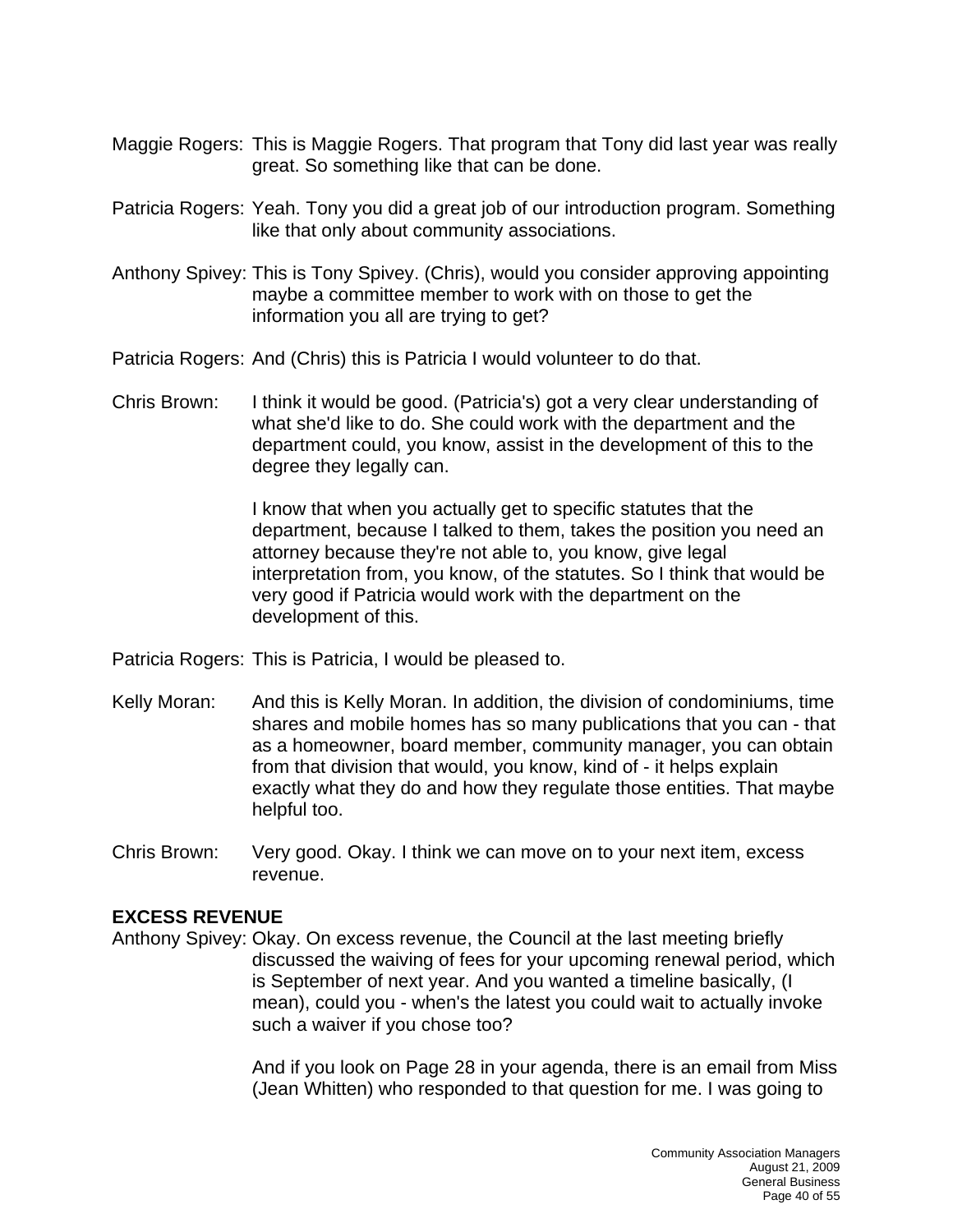have her here this morning to speak but unfortunately she has left the department for another position but she did respond to the information.

- Patricia Rogers: This is Patricia. So based upon her email, we would need to do something probably next spring.
- Anthony Spivey: Correct. As soon as we get and we haven't received the information from our General Council's office yet as to the time, specific timeline for the legislative information rule making. But once we get that we can share that information with the Council. But at least this - at least this will give you a heads up as to start thinking more about as to what you want to do with it.
- Chris Brown: I have a question Tony. If we sooner than later did everything necessary to do the waiver, would that be taken into consideration if next year the legislature is looking at a sweep?
- Anthony Spivey: That I would have to get a reading from the secretary's office. If you decided to do it, what I would do is go ahead and present the information to our finance and accounting office and then they would give a report to the secretary's office as to whether or not it was feasible to do so or not. But...
- ((Crosstalk))
- Chris Brown: Okay. Thank you.
- Anthony Spivey: ...made that decision I could move forward with it.
- Chris Brown: Okay. Thank you.

## **RESOLUTION FROM COUNCIL OUTLINING DUTIES DELEGATED TO DEPARTMENT TO REVIEWED ANNUALLY BY COUNCIL**

Anthony Spivey: Okay. And item Number 4. The Council asked for a list of duties that are being delegated to staff to work. And if you will look on Page 30 in your agenda, there's three items that the staff takes care of the department here for the Council.

> And as you can see, it's approving the legal update courses reviewing and approving those, reviewing and approving the course providers and the course offerings. That is there for your information or for edification or deletion or adding of (unintelligible).

Terence Brennan: This is Terence Brennan. This is kind of tangential to but maybe it's a good place to ask it. Since the subject came up at the July 31 meeting about increasing the number of hours, if that were to be done. I think it should be done in a rational way where the hours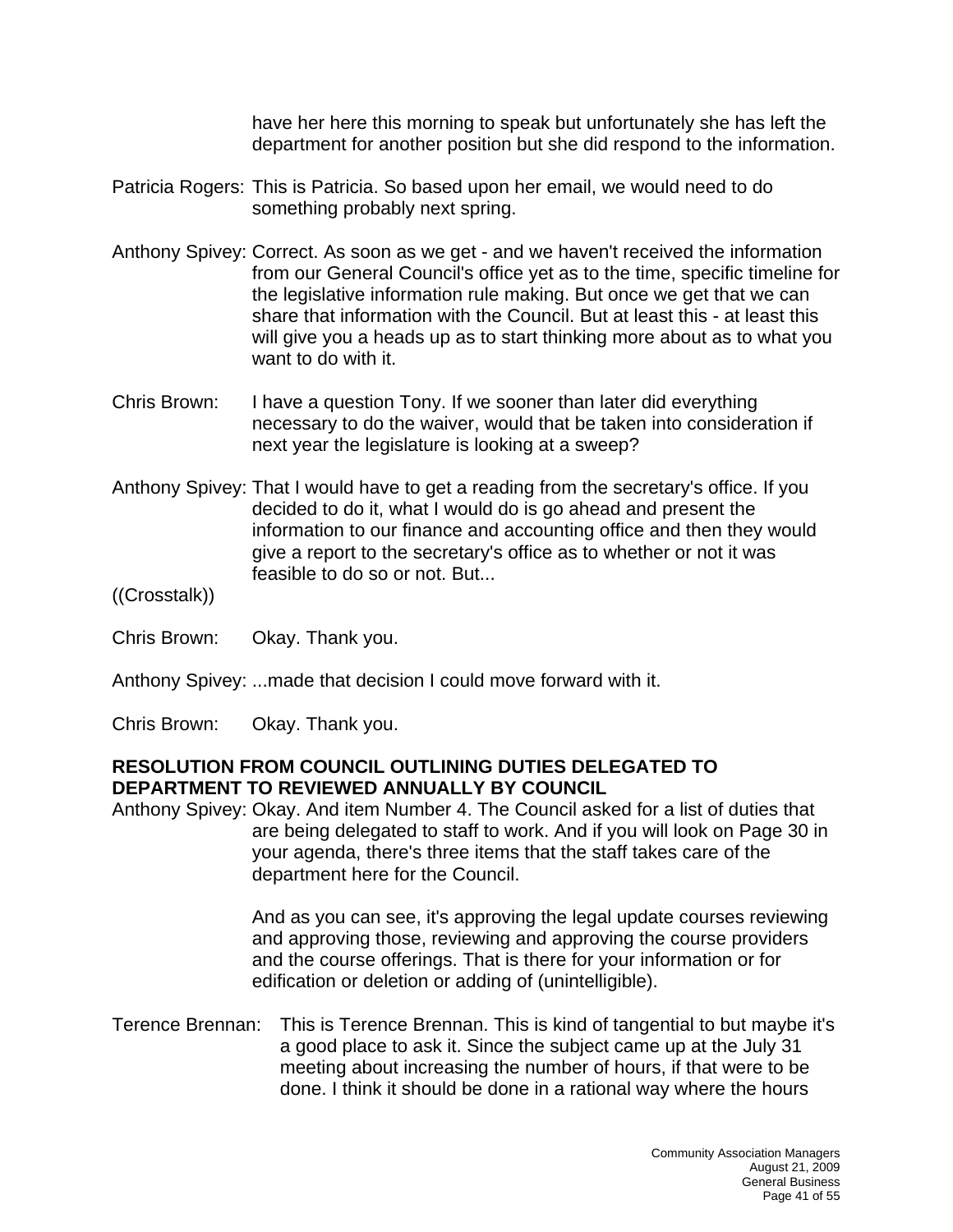were based on what the education should consist of and not just popping up with a number and then fitting an education into that.

In the - who - would it be for us to determine what the education should consist of or can the department provide some help in determining what topics should be included or - and Patricia might have something to say about this because she's - she deals with educational issues. How would it be determined what a rational number of hours would be? And is this something in anyway for the department to help with?

Patricia Rogers: This is Patricia. I think that the department right now is going based upon what the Council has determined as the number of hours that are appropriate. I think that unless there's a change there probably - they probably come up with a pretty rational approach to the number of hours in each area.

> I mean it's kind of difficult to say. I mean two hours legal some years that's great and other years it's not enough. This year two hours legal there's really very little legislative change so, you know, it might be that, you know, the instructions going to be very scant. So...

Terence Brennan: Oh I see and this is - this is - these three items are really related mostly to the CEU providers and those course offerings then. It's not the - or does this cover also the initial education?

Patricia Rogers: It does not cover the initial education.

Terence Brennan: Okay.

Patricia Rogers: Well it (would) review and approve course providers. And...

((Crosstalk))

Terence Brennan: Yeah.

Terence Brennan: Okay. Well I'm not...

Patricia Rogers: ...but if I could go back to the original and to the rule change. The rule change specifies what we wanted in the courses.

Terence Brennan: Yeah.

Patricia Rogers: In the - in the (unintelligible).

Kelly Moran: Yeah. So we've already decided on that. This is Kelly. Right?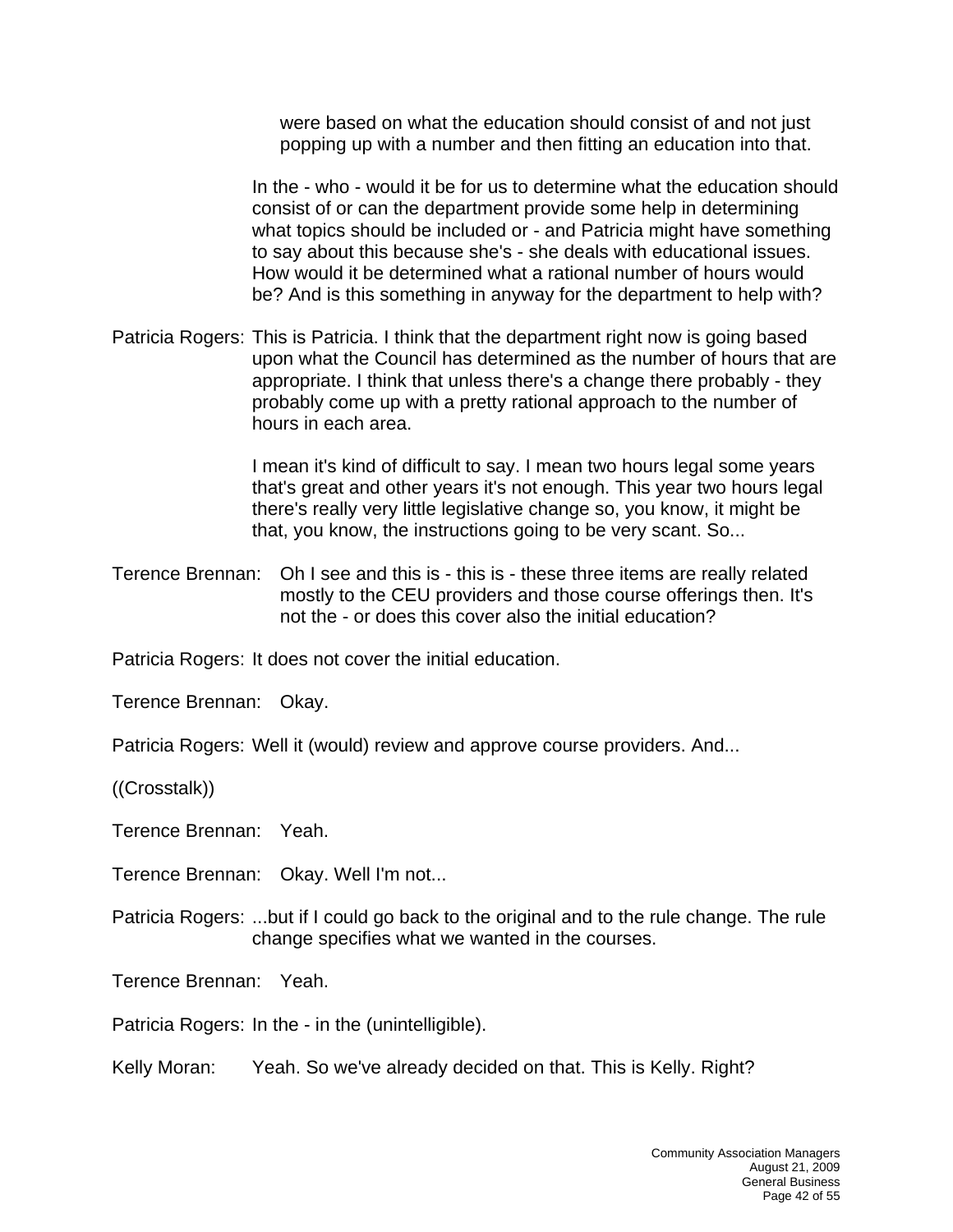Terence Brennan: Yeah.

- Tim Dennis: And this is Tim Dennis. If there were a legislative change to increase the number of pre licensor hours beyond 24 or make other changes to the licensing and continuing education requirements, I believe the Council would have an opportunity to revisit those rules at that time and make further determinations as if to (there's), you know, if the legislature doesn't specify as to where those hours should be and in what categories.
- Terence Brennan: So the legislature as is the current situation specifies a maximum number of hours and then Council kind of works within that limit to see what - how the education should be presented.

((Crosstalk))

- Terence Brennan: That's I don't need to take any more time on that. It was that was all I had to say.
- Chris Brown: Okay. Thank you.

## **MISSION STATEMENT FOR CAM COUNCIL**

- Anthony Spivey: Okay. It's Tony Spivey again. Number 5 on the list, mission statement for town Council, I believe that's already been addressed by Mr. (Dennis) earlier this morning.
- Kelly Moran: This is Kelly Moran. Is this something that we want to move forward with with regard to the mission statement Council members?
- Patricia Rogers: This is Patricia. I do I think we should. I do think that we should have a mission statement. I think that - I think that most sessions have mission statements in the boards. I think it's a very positive thing. If you have a mission statement that reflects that we want high - that we expect our managers to have high ethical standards. I think that any statement we can make along those lines would be really positive.
- Kelly Moran: This is Kelly. I agree. Maybe we can all come up with one suggestion, filter that to Tony for next - our next agenda.

Patricia Rogers: Sounds good to me. This is Patricia.

Chris Brown: Sounds good. Sure. All right.

## **REGULATION REPORT**

Anthony Spivey: Okay. The next item is the regulation report on Page 31. That's for information purposes for you. It shows the status of the number of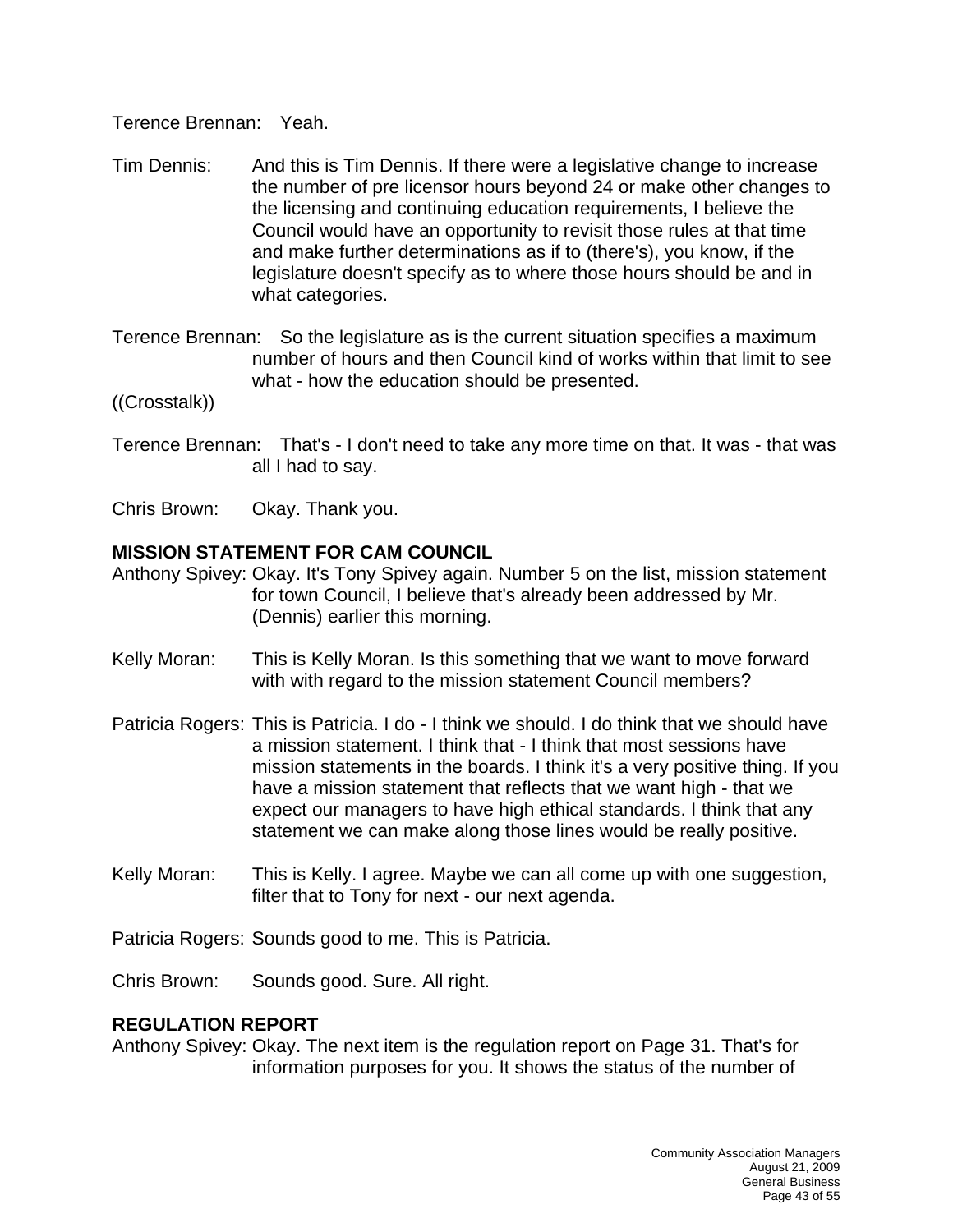complaints that were added to the system within the (recorders). If there are no questions on that, we will move to the next agenda item.

Man: (I do).

Man: (Unintelligible). I told him I'd call him when the meeting's over.

#### **ELECTION OF OFFICERS**

Chris Brown: Considering the - we don't have any change in the makeup of the Council from the last meeting, I don't know if we've got any change in Council members positions on the election of the chair.

Patricia Rogers: This is Patricia. I have not changed. I'll start it. I haven't - I have not changed my position.

Chris Brown: Okay.

Terence Brennan: And, you know, Terence Brennan. I don't think I would vote differently.

Maggie Rogers: This is Maggie Rogers. I have not changed.

- Chris Brown: Okay. I have not. (Steve Kelly), any change in your position from the last meeting?
- Woman: No. No change in my position.

Man: Okay.

Man: (Steve), no.

- Chris Brown: All right. My suggestion is it's just be tabled to the next meeting and I don't know if Tony wanted - has any information on the department proceeding. In fact, the Governor's office proceeding to fill the 7th position.
- Anthony Spivey: I know this is Tony. The Governor's office is aware that the position needs to be filled and they are working to do so. But as of this date I have not received any information of any perspective appointees for the position.

Chris Brown: Okay. Thank you Tony.

Anthony Spivey: Welcome.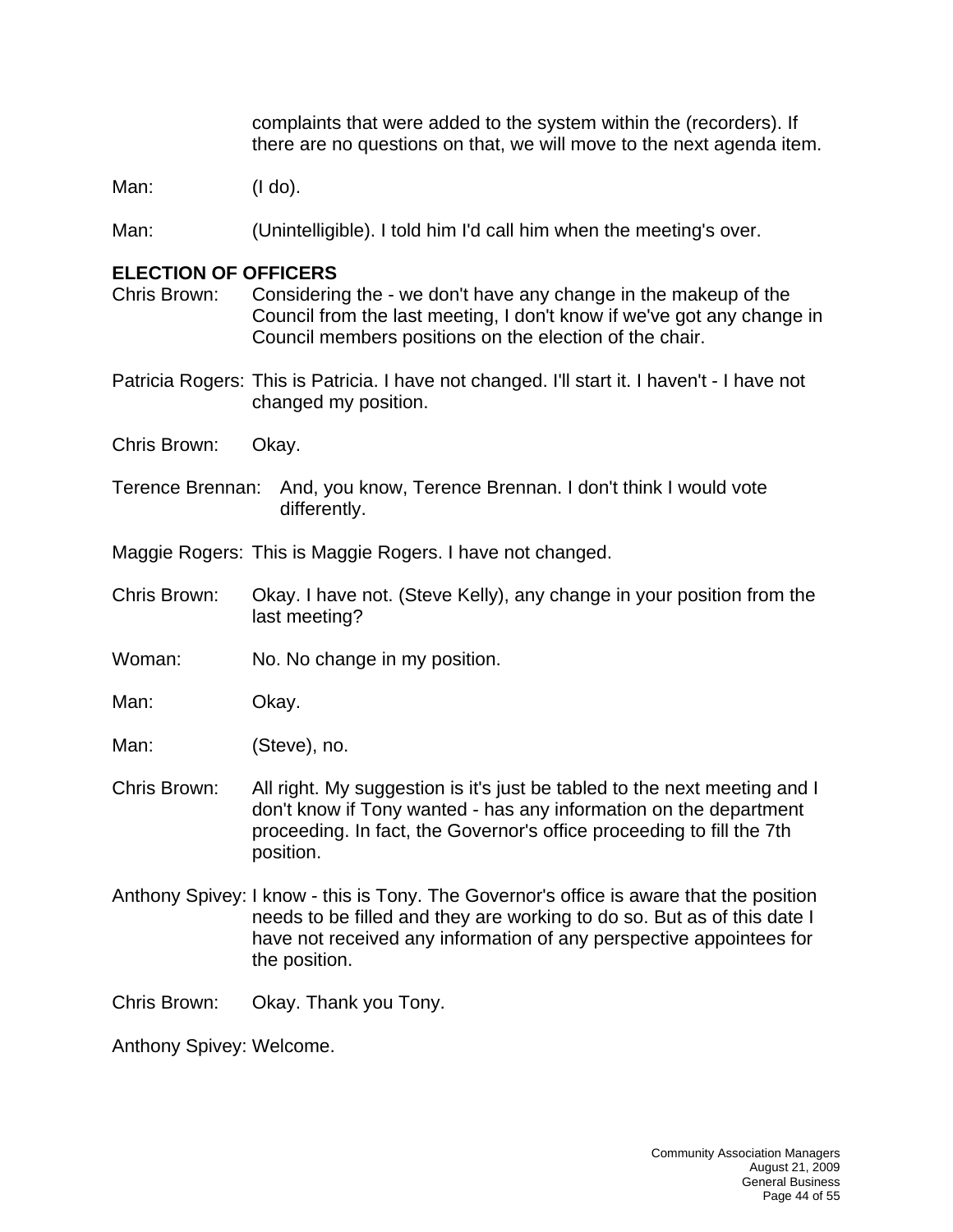Chris Brown: I'm not aware of any other business that we needed to bring up at this point.

Maggie Rogers: Maggie Rogers

- Chris Brown: Yes Maggie.
- Maggie Rogers: I would like yes. I'd like to make a motion that all email addresses that anyone needs to use could be used. For example, I have two and one - and often one doesn't work. And so I'd like to make a motion that we're - can have that be done. I don't know if this is appropriate a motion.

((Crosstalk))

- Chris Brown: I'm not sure I'm not sure what the motion is.
- Maggie Rogers: The motion is that we can have information sent to at least two different email addresses.
- Kelly Moran: This is Kelly. Maggie I think you could probably just address that directly with Tony, right?

Patricia Rogers: I would think - this is Patricia. I would think so.

Maggie Rogers: Okay. All right. I have...

- Patricia Rogers: I know that I have two email addresses which probably drives Tony crazy and since I don't always remember which one I last sent from, he gets them from both. He has no - doesn't - hasn't seemed to have had a problem.
- Maggie Rogers: It's just that one of my they're so unreliable and I have EarthLink and, you know, Gmail, which should be fairly reliable but none of them are 100% reliable. And I just want to be sure that - but I would also like to request or make a motion if that need be that all - that our agenda and the details of our agenda are sent through email.

We do get the outline. If we could get the - what you send in the books or have it listed somewhere where we can go into it and check on it, that would - one way or another that we can have that information through, you know, email. So that when we're out of town, we'll still be able to get the information and study it.

Patricia Rogers: Well this is Patricia. I would second that motion. I also think it would be a cost reduction for the staff.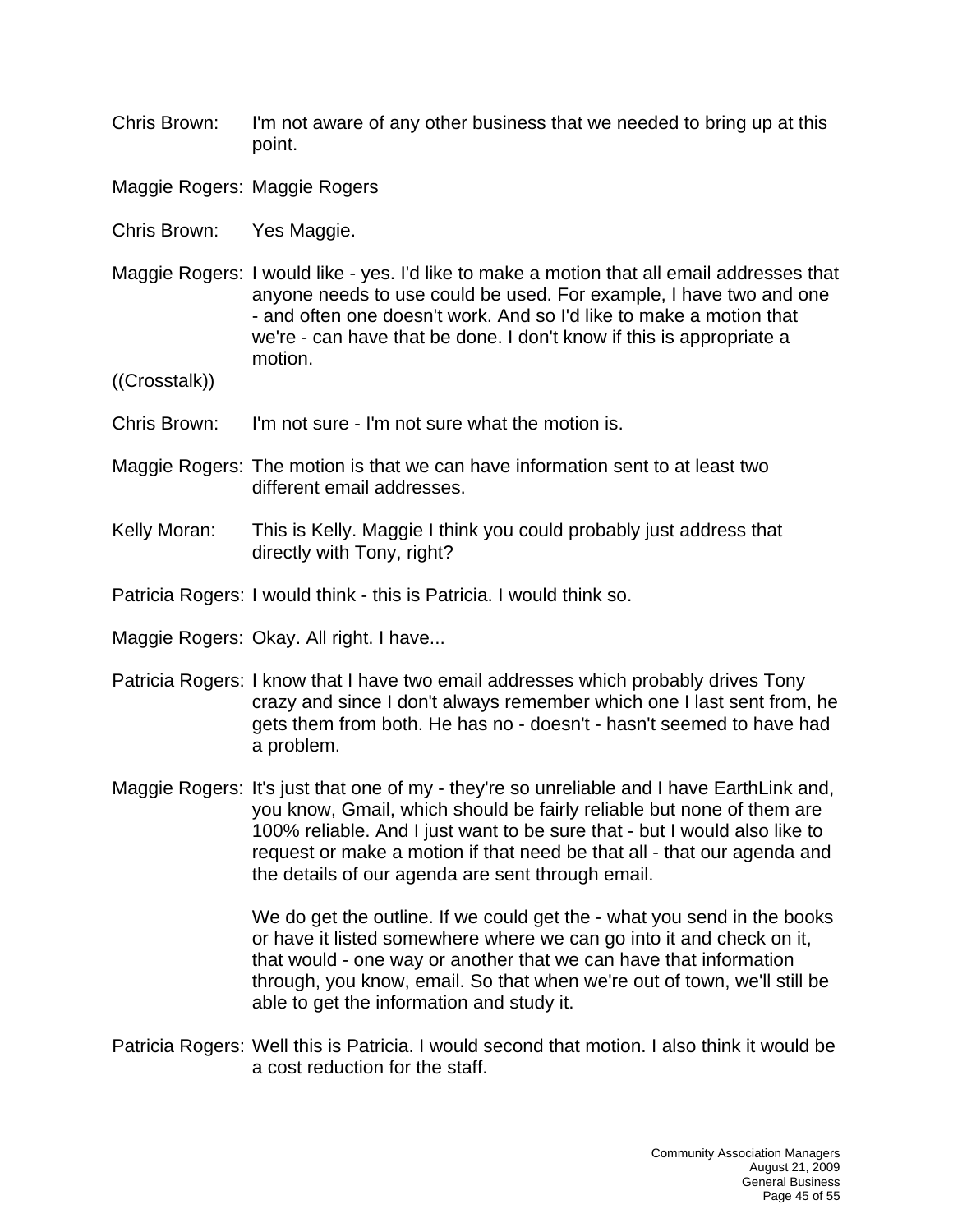Chris Brown: I think it would actually be a cost increase. We have to now do it both ways. They're going to have to take the time to PDF all the information, you know, rather than just simply copy it.

Patricia Rogers: Well I just...

- Maggie Rogers: Well I'm not this is Maggie. I'm not really very astute but I know that doesn't take much time.
- Chris Brown: Okay. I'll let the staff Tony, do you have any thoughts on that?
- Anthony Spivey: I was making some notes on another could you re-clarify what you were just saying Maggie? Thank you.
- Maggie Rogers: I just want to be sure that all the information that you send to us in the packet is also sent through email - through email instead of just the outline. You sent the outline. You send the outline...

Anthony Spivey: Right.

- Maggie Rogers: ...of the meetings. But I would like for you to send the details that you put in the packet. And that way if any of us are not at home to receive mail, if we're on vacation or whatever, we can at least pick it upon a computer somewhere. There's not...
- Anthony Spivey: What I will address that with the department because there is a concern that depending on what we put on the agenda may or may not should be out there for the public.
- Kelly Moran: Oh.
- ((Crosstalk))
- Terence Brennan: This is Terence Brennan. Can something on the agenda be nonpublic?
- ((Crosstalk))
- Tim Dennis: There may be information this is Tim Dennis. There may be information provided to Council members. I'm not say - you know, I don't know how frequently it happens with this board but certainly there could be situations perhaps related to discipline or other matters. And I know this rules - this board's statute and rules are little bit different.

But there are times when the Council members may receive information in the full agenda packet that is considered confidential. Usually that's flagged. And I know the department is going through a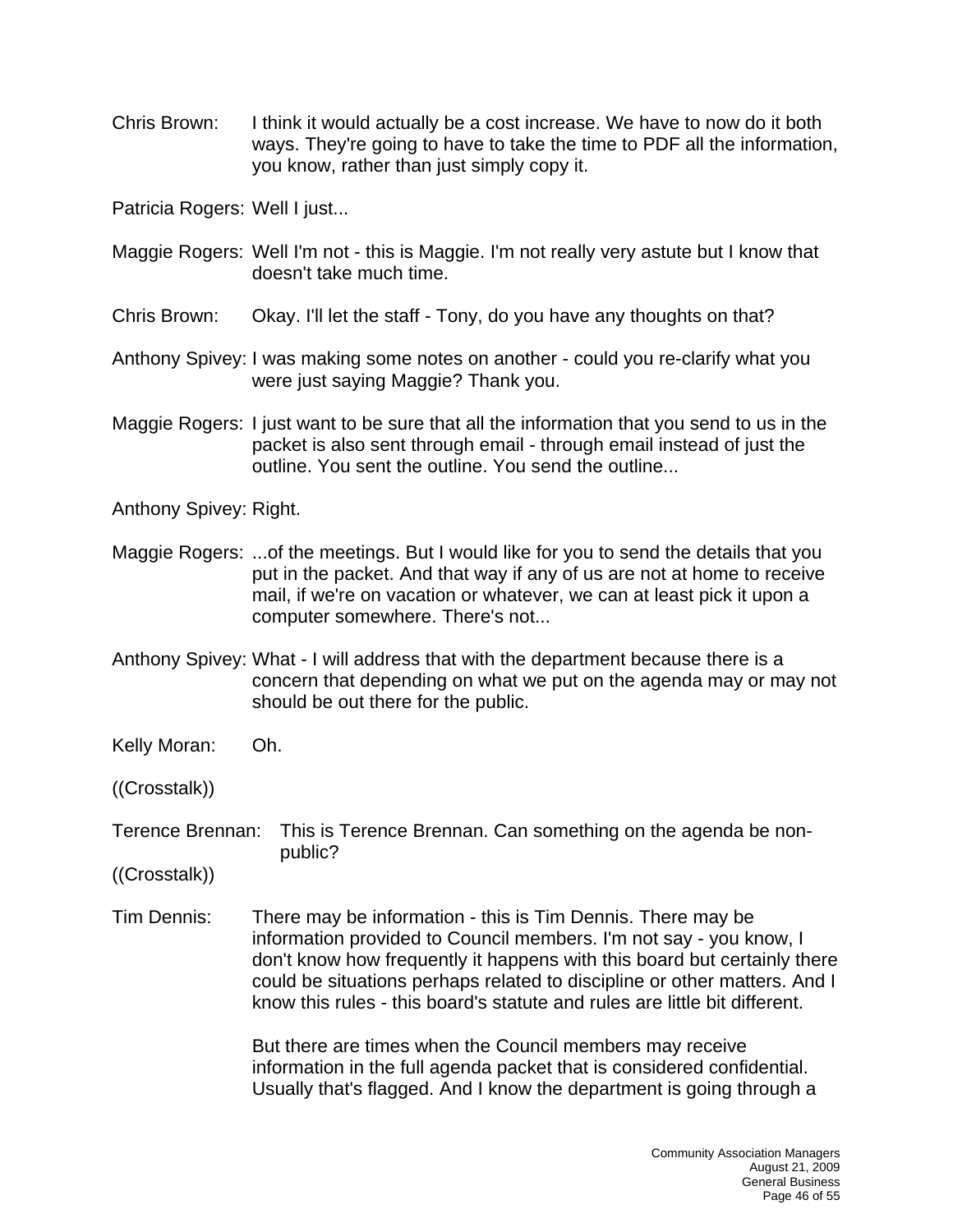process right now to update its distribution of the agenda on the Web site.

But I think that's something that Tony should address with staff and legal and come back to you at the next meeting with a, you know, a report on.

Terence Brennan: Yeah. If there is - this is Terence Brennan. If there's any situation at all where I receive information that is in some way legally confidential, I would absolutely want to know that because otherwise I would - I would just normally share it with anybody who asked.

> And I wouldn't want to be in a position of causing a problem in that respect. But I'm surprised it would happen or could happen. I hope it hasn't happened so far. I haven't seen anything flagged in any of the booklets that I've gotten.

((Crosstalk))

- Maggie Rogers: This is Maggie Rogers.
- Kelly Moran: This is Kelly Moran.
- Maggie Rogers: Last 2-1/2 years I haven't seen it happen. We haven't had anything flagged in the last 2-1/2 years that was confidential.
- Chris Brown: Kelly.
- Kelly Moran: I just want to I think Tony just needs to come back to us with, you know, the department's rules regarding dissemination of information. And, you know, technically most of the information that we receive as Council members is subject to public records, laws with regard to the state of Florida.

But there is a - correct me if I'm wrong but I believe there is a process for requesting information through the state and not necessarily to be disseminated by board members or Council members as public record. Correct?

Anthony Spivey: That is correct.

Kelly Moran: Okay. So no Council members would ever disseminate information to the public without them going through the actual public records procedure...

Anthony Spivey: Right.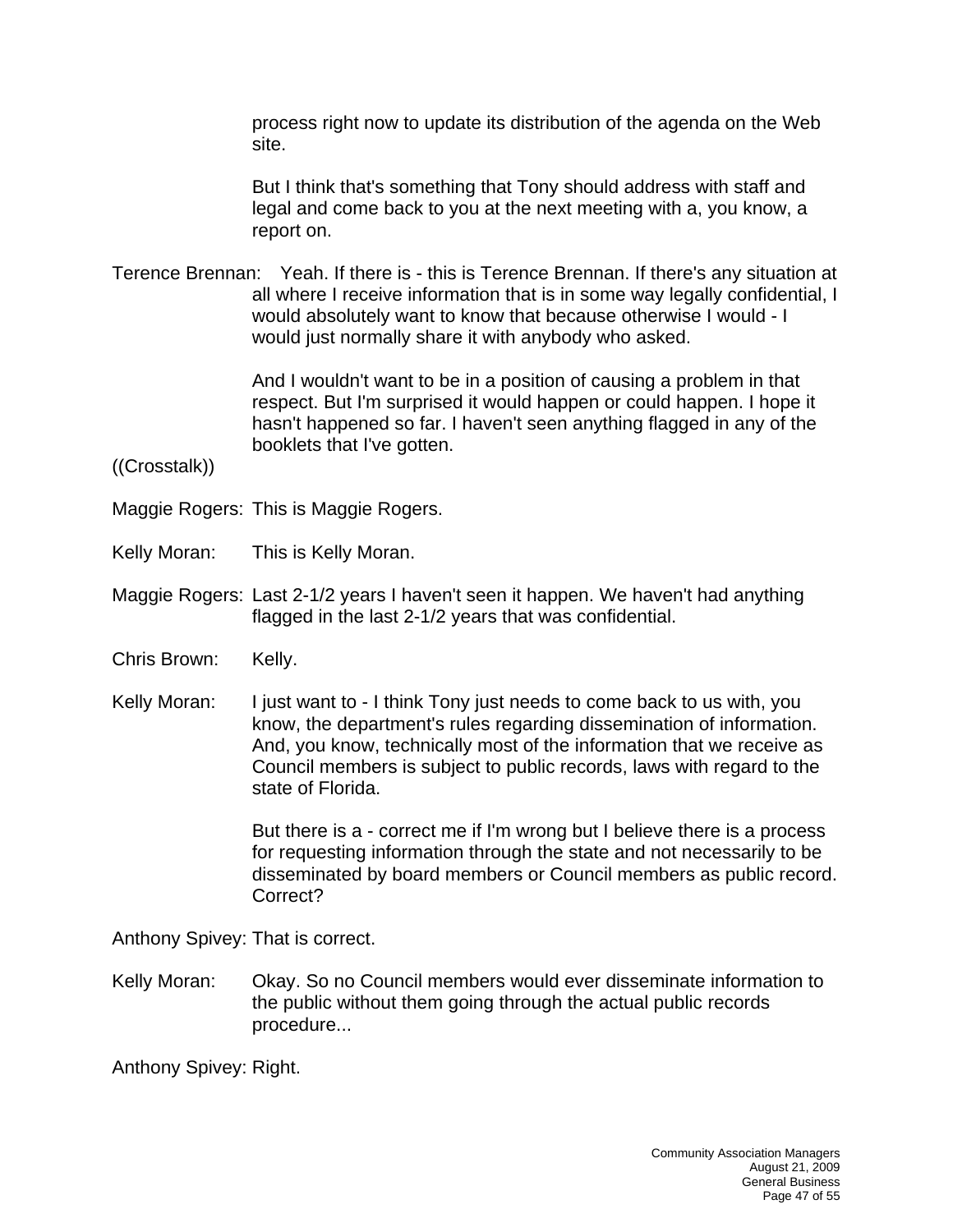Kelly Moran: ...to request that information.

Anthony Spivey: That's correct. They should not.

Kelly Moran: And we did have in the past - somebody was on the Council. We did have some confidential information that, you know, was not subject to the open public record law that had been provided to the Council and we had to shred all of our information.

Terence Brennan: That's correct. All right. Well, if that ever happens, I would certainly request that staff clearly flag it as such.

- Kelly Moran: Oh yes. They will let you know. Definitely. Trust me.
- ((Crosstalk))
- Maggie Rogers: So. This is Maggie Rogers.
- Chris Brown: ...opportunity. This is (Chris). Based on the...
- ((Crosstalk))
- Chris Brown: ...department having opportunity to research this matter and come back and give their advice to us, do we have a motion to table the motion to the next meeting?
- Patricia Rogers: I move to table this is Patricia.
- Chris Brown: Okay. Thank you. Do we have a second?

Terence Brennan: Second.

- Chris Brown: Okay. Thank you. All those in favor of tabling the motion to...
- Maggie Rogers: I'd like to...
- Chris Brown: Yes. What?
- Maggie Rogers: No argument.
- Chris Brown: Okay. All in favor say aye.
- ((Crosstalk))

Man: Aye.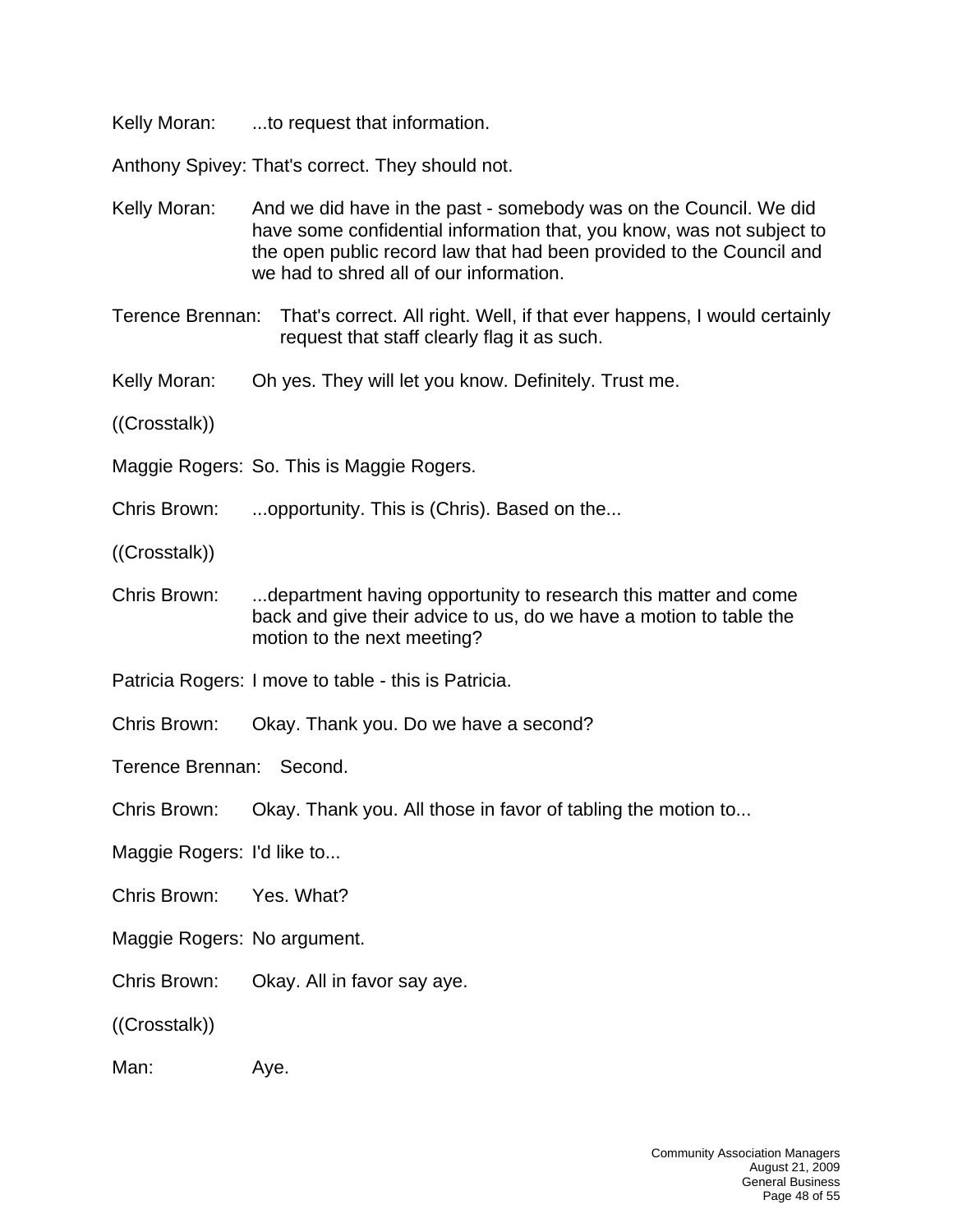Woman: Aye.

Woman: Aye.

Chris Brown: Opposed same sign. All right. The matter is tabled to the next meeting to give the department time to review it and make recommendations to the Council.

> I think we at this point can request any other topics. We've got quite a few that we've already placed on the agenda as we've been going through the meeting. But if there's anything else we wanted to place and then we needed to discuss the meeting dates. We also needed to discuss two - any of these which would be in person because the next in person date we wanted to discuss privatization.

Okay. No other topics for the next meeting agenda. The dates. Were any of those already scheduled as in person Tony? Is November in person?

- Anthony Spivey: Normally this is Tony. Normally your November meeting is in person. But we have not officially designated it as such.
- ((Crosstalk))
- Kelly Moran: This is Kelly Moran. I hate to be the first one to say anything but I'm already booked up with a teaching assignment in Orlando on November 6.
- Patricia Rogers: Okay. This is Patricia. My question we usually have Friday meeting dates, right?
- Chris Brown: Correct. I don't see a problem in my calendar. If the 6th is not good, the following Friday is all right with me.
- Kelly Moran: Me too. And all the other dates are fine with me. This is Kelly Moran.
- Patricia Rogers: February and I can't speak to the other the 2010 dates yet but I'll plan my - I'll plan my schedule around them.

Steve Czonstka: This is (Steve). I can't meet November 13 if you change that.

Patricia Rogers: Okay.

Steve Czonstka: How's the 20th.

Patricia Rogers: Let me look at my calendar.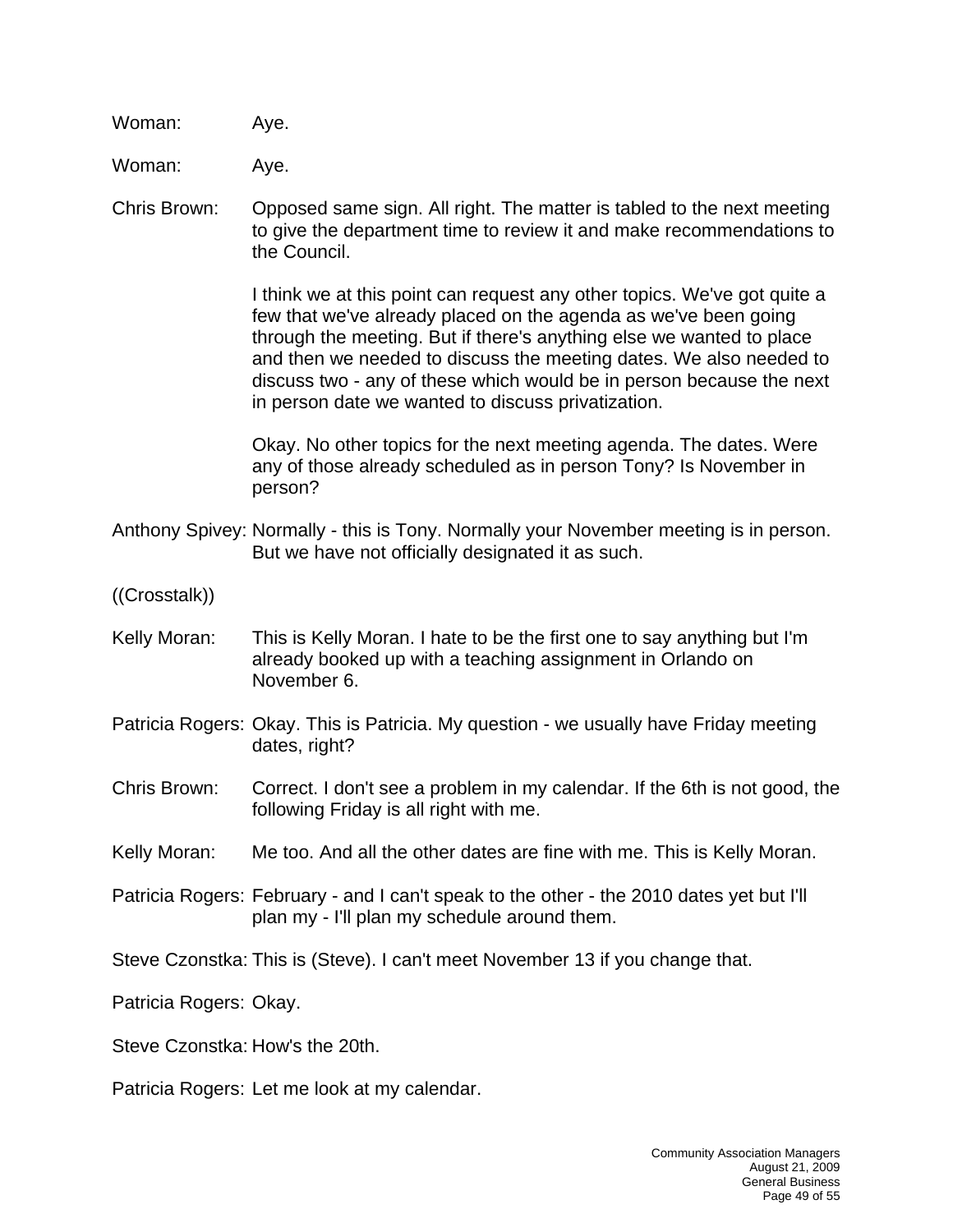Kelly Moran: Good for me.

Chris Brown: Good for me. How's the 20th for you (Steve)?

Steve Czonstka: I don't know when Thanksgiving is but that's - it's good to me.

Chris Brown: It's not - it's the following week. It's the 26th.

Steve Czonstka: Okay.

Patricia Rogers: Okay. November 20 is all right with me.

((Crosstalk))

- Tim Dennis: This is Tim Dennis. Just to let you know, I'm already committed to meeting the Board of Podiatry in Orlando that Friday. Certainly the Office of the Attorney General will make sure that there's counsel there but at this point I couldn't guarantee that it would be me at that meeting.
- Chris Brown: Okay.
- Tim Dennis: But that's just, you know, if it works for the board, obviously your, you know, we'll ensure that you have legal counsel there.
- Chris Brown: Right. Yeah, I think like I say, if it works for the board, I think we probably should schedule it.
- Tim Dennis: Yes.
- Maggie Rogers: We have a we're not is it going to be in Tallahassee or Orlando?

((Crosstalk))

Patricia Rogers: Orlando is sure easier and cheaper to get to. This is Patricia.

Kelly Moran: That's true.

- Chris Brown: Orlando's good. I mean everybody seems to like Orlando. It's centrally located, you know.
- Patricia Rogers: And I can tell you from Ft. Lauderdale, flights to Orlando are outrageously expensive. And...

Terence Brennan: (How) about Tampa?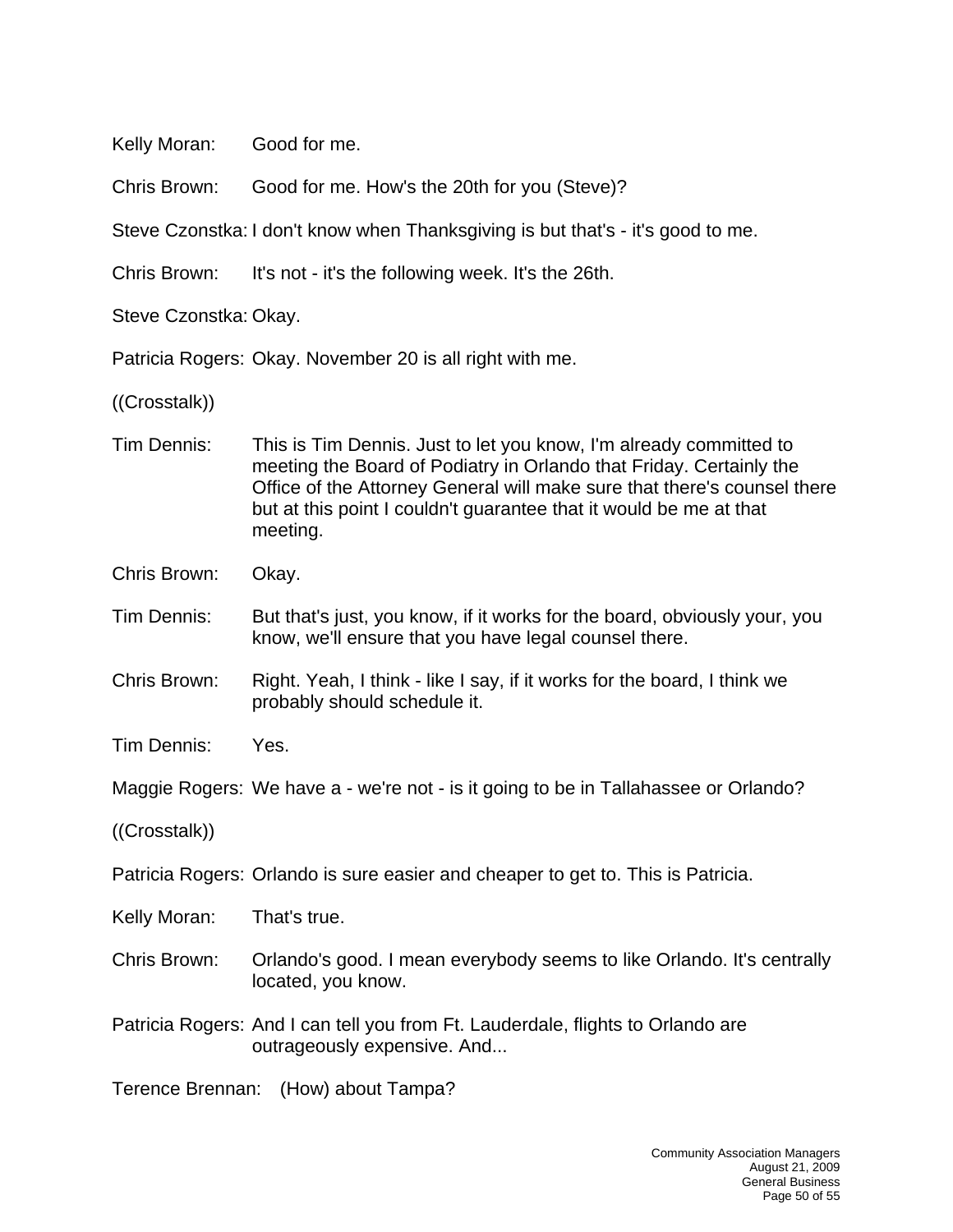Patricia Rogers: Tampa's fine with me.

Kelly Moran: Yeah. Tampa's an easy...

((Crosstalk))

Kelly Moran: ...from anywhere.

Chris Brown: Tampa's great with me.

((Crosstalk))

Maggie Rogers: Well Orlando is...

Chris Brown: ...for Tampa?

Maggie Rogers: ...from anywhere.

Chris Brown: What was that?

Maggie Rogers: Orlando is a lot cheaper - this is Maggie. Orlando is the cheapest place to fly to from any place in the state.

Terence Brennan: I would think so.

Maggie Rogers: Yeah. It's the number one destination in the world, that's why.

Kelly Moran: Maggie and Terence where are you coming from? What airport?

((Crosstalk))

Terence Brennan: I'm in (Madison) County.

Maggie Rogers: ...either one. They're very, very cheap.

Chris Brown: Yeah. Tampa would be very convenient to Terence and myself.

Maggie Rogers: Let me finish. The Sanford Airport is very, very cheap. It's right there adjacent to Orlando and the Orlando Regional is cheap too. So those are - those are the best two airports to fly into into the state. They're the cheapest.

Patricia Rogers: But the one - this is Patricia. The one advantage of Orlando is they also have conference rooms on site.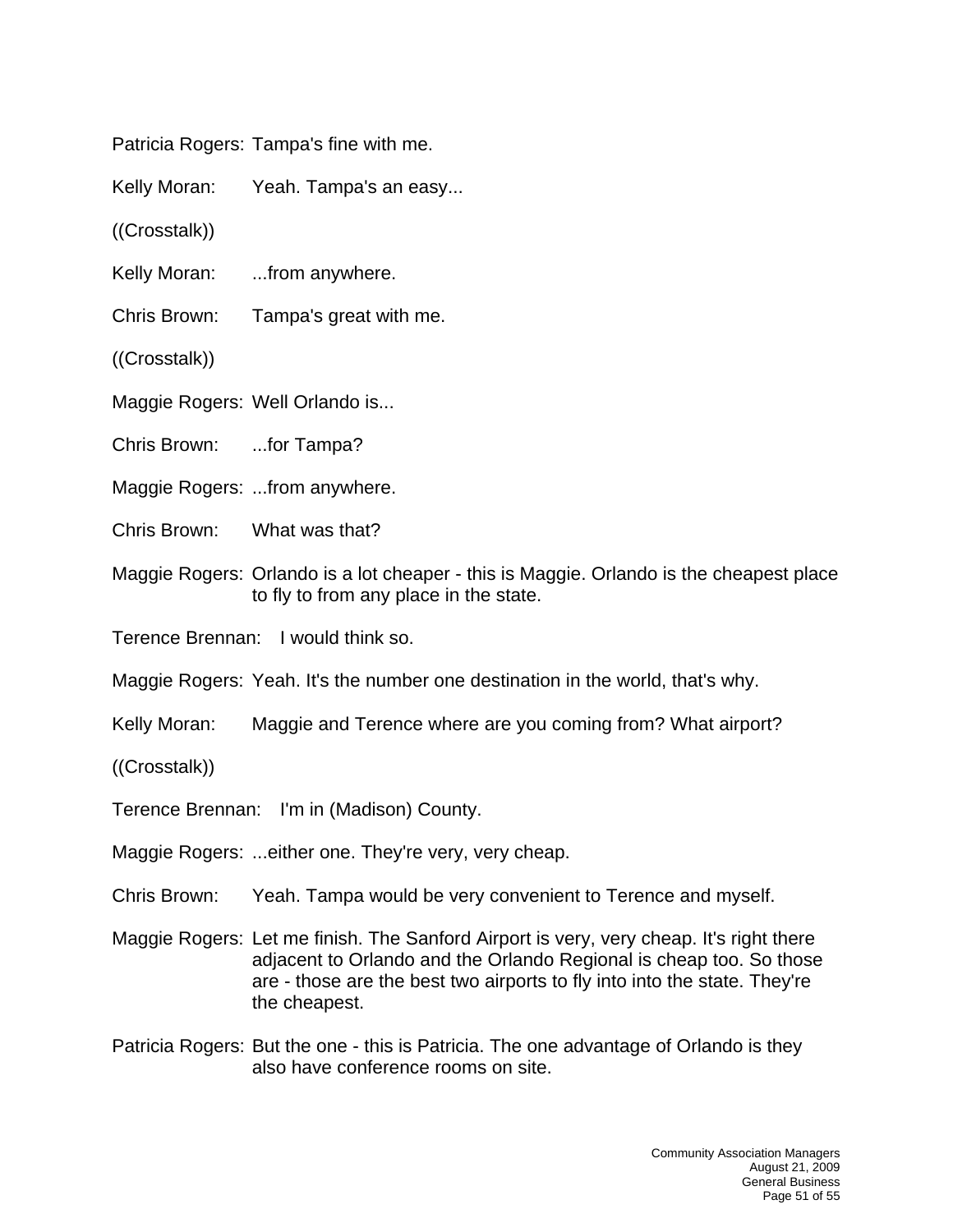Maggie Rogers: Yes. That's true.

Patricia Rogers: Which makes it much easier.

Terence Brennan: The hotels in Tampa do also.

Maggie Rogers: Not at the airport.

Patricia Rogers: Yeah but not at the airport.

((Crosstalk))

- Terence Brennan: I'm actually I'm indifferent to it as well as the date. It really doesn't make too much difference to me. I don't - just to put my two cents in, I don't mind going to Tallahassee or to Orlando or anywhere. And anyway I'll be driving so I'm not going to be (tossing) the state plane fares, so.
- ((Crosstalk))
- Kelly Moran: Well the Tampa airport has the Marriott connected to it so staff could stay there and we can have, you know, meet in one of the conference rooms there.
- Anthony Spivey: This is Tony. We'll look at these meeting sites because I just want to remind you that in November you will be in the beginning and the prime season of football season for the different colleges and other teams.
- Chris Brown: Why don't we just leave it Orlando or Tampa, whatever can work out best for...

((Crosstalk))

Patricia Rogers: That's fine...

Chris Brown: ...accommodations and meeting room and let the department decide that. Since this next meeting is in person and we're going to be discussing the privatization, I wanted to bring up the question again because I'm just very concerned that there's going to be questions about privatization.

> What does this mean? What does that mean? How would this be done? How would this be affected? That (unintelligible) would have (Robert Scrob), the person who represents the Council on this matter who is the expert present at the meeting to be able to answer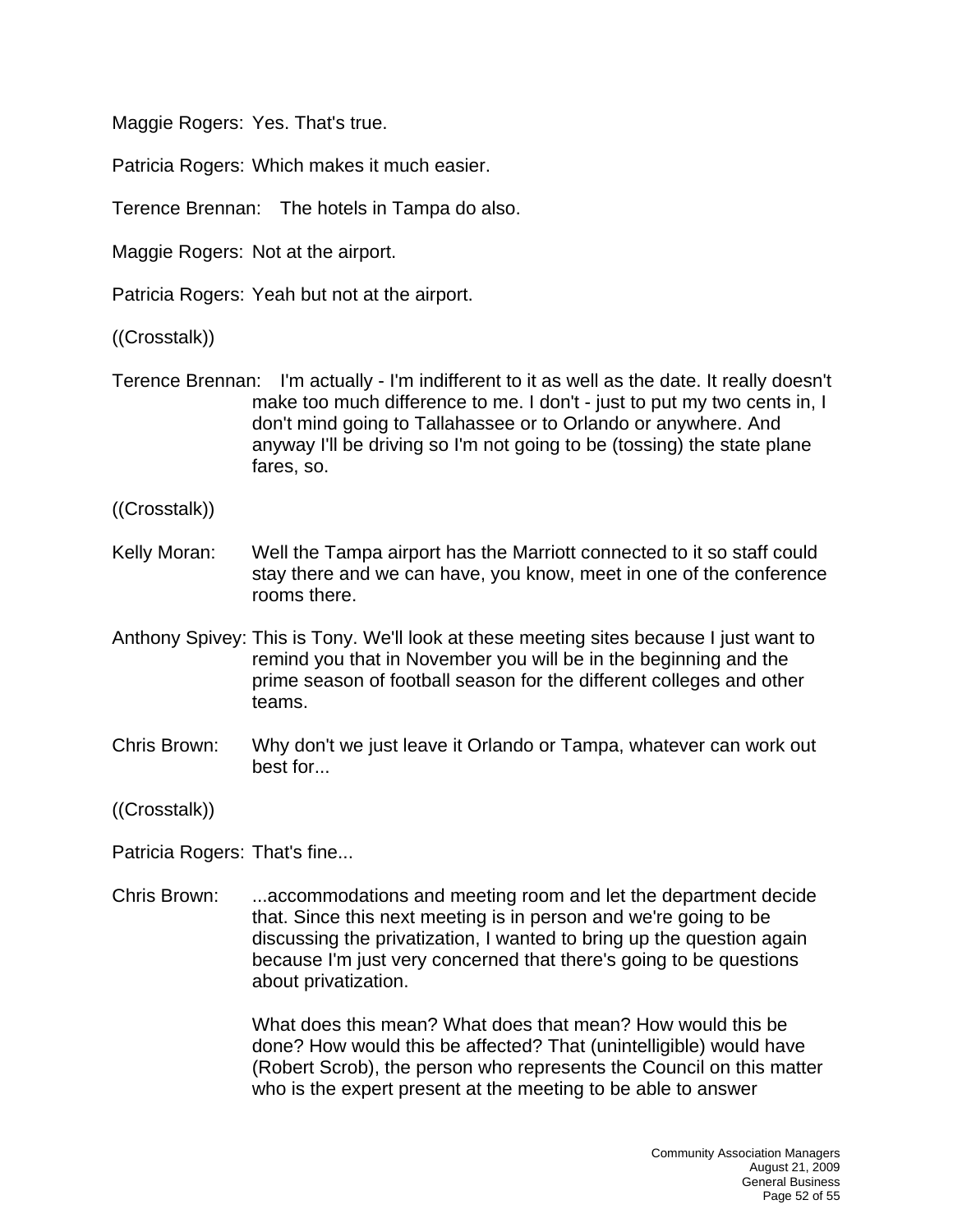questions that the Council members would have, particularly the new Council members who have never had his presentation before and never had opportunity to ask questions before.

Woman: Yes.

- Patricia Rogers: This is Patricia. I would also ask that we get that background package as soon as possible. My schedule gets so hectic. The earlier - even if I can get it a couple of months in advance, it means I really will get a chance to read it.
- ((Crosstalk))
- Chris Brown: It was already in the minutes that the department would send the initial privatization study to all the members. I don't think that's been done yet. It did say...

Patricia Rogers: Okay.

Chris Brown: ...before the next in person meeting. So I mean we're just now deciding on that. But Tony can you get that to the Council members as quickly as possible?

Anthony Spivey: Yes we can, (Chris).

- Chris Brown: Okay. Thank you. And then we had an agreement that we would have the (Robert Scrob) present so that he can answer your questions and give his overview of privatization.
- Patricia Rogers: Yeah. This is Patricia. I agree. I think we have to have the person who can answer the questions.
- Chris Brown: Okay. Very good. All right. I will take care of that. Then for November 20.

Patricia Rogers: Hello.

- Chris Brown: Hello.
- Patricia Rogers: Oh. Somebody must have just dropped off.

Maggie Rogers: Yeah maybe.

Chris Brown: Who did we...

Woman: (Chris).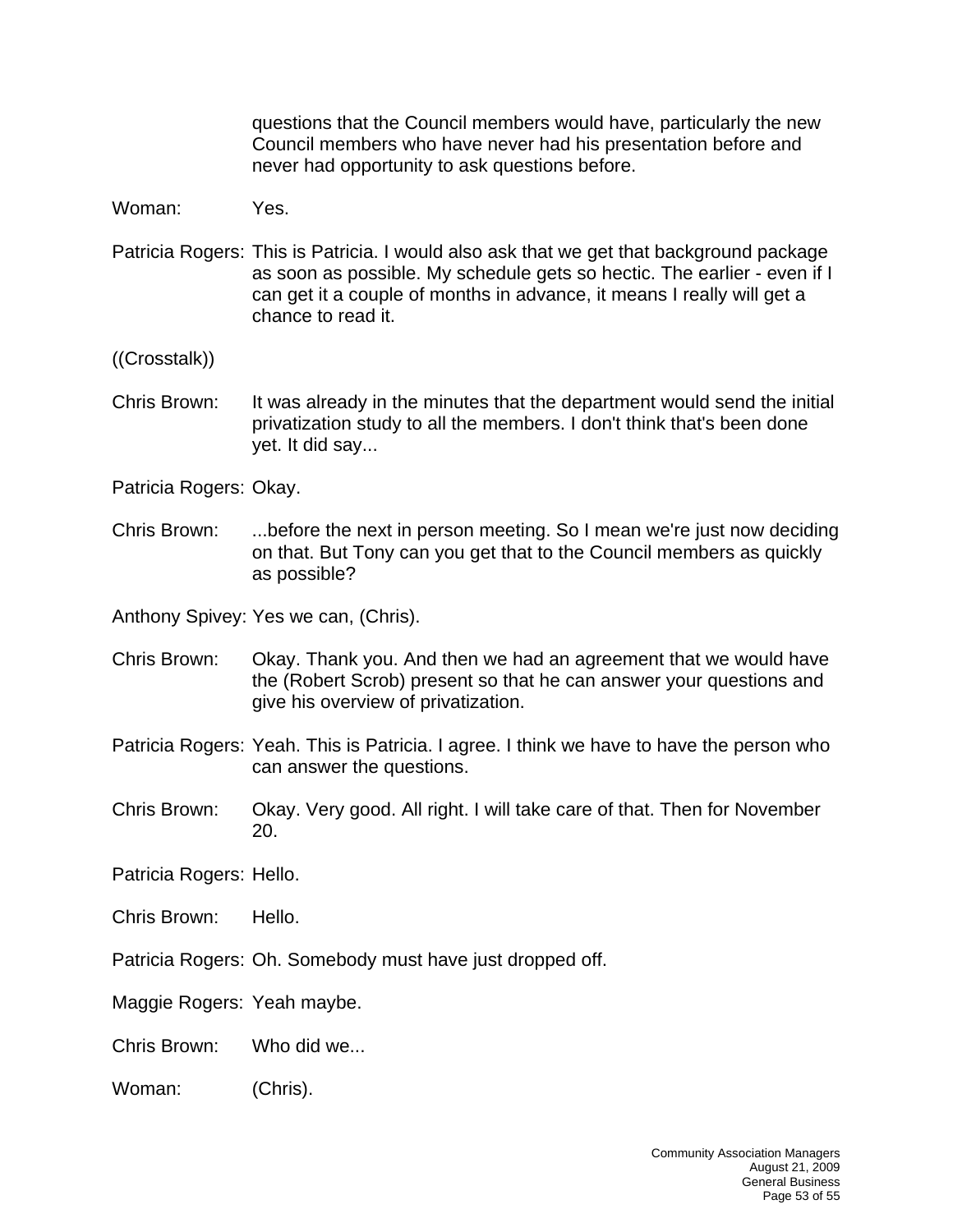Chris Brown: ...who did we lose?

Patricia Rogers: I don't know.

Terence Brennan: Not Terence Brennan.

Patricia Rogers: Not Patricia.

Chris Brown: Okay. Is the department still there? Are you still there Tony?

Anthony Spivey: Yes. We're here.

Chris Brown: Oh. Okay.

Maggie Rogers: It's Kelly. Kelly are you here?

Kelly Moran: I'm here Maggie.

Chris Brown: All right. Did we want to discuss February 5, May 7 or just...

Patricia Rogers: I can't - you know - this is Patricia. I can't commit to those at this point. But if they're Fridays, generally Fridays I can plan around.

Kelly Moran: Should we go ahead and schedule them now and then just discuss at the next meeting to double check schedules?

Patricia Rogers: That's fine. This is Patricia. That's fine with me.

Chris Brown: Okay. How does February 5 look?

Patricia Rogers: I don't know.

- Kelly Moran: Good for me. This is Kelly.
- Patricia Rogers: And Patricia I just can't say. I don't know. You know, I'm just now beginning to do the schedule for 2010. But again, as long as it's a Friday, it's usually fine with me.
- Chris Brown: Okay. So then tentatively we're set for February 5 and May 7. Do any Council members know already they have conflicts?
- Maggie Rogers: Those are phone conferences. This is Maggie. It's a question. These will be phone conferences, right?

Chris Brown: That's correct.